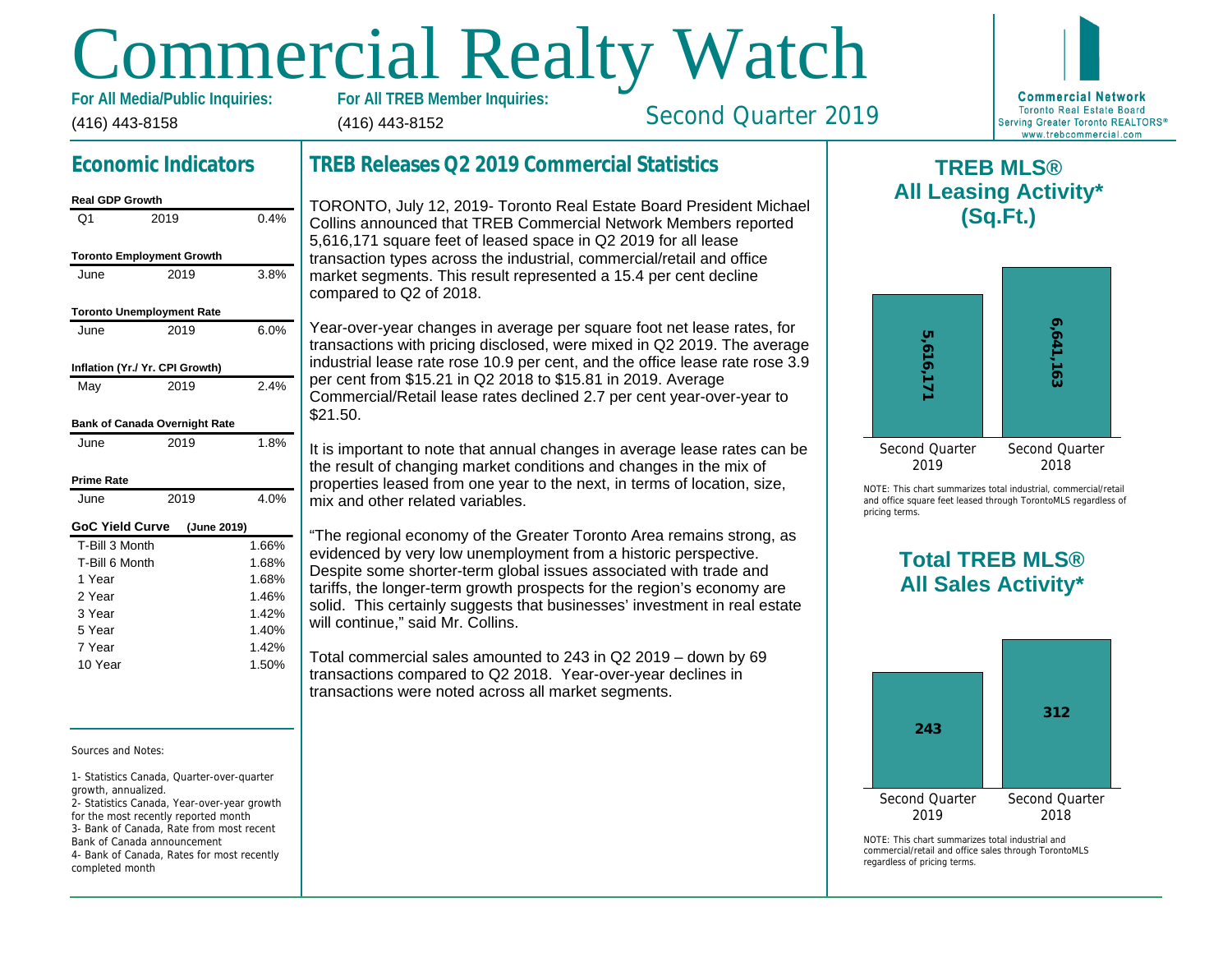Total TREB MLS® Leasing Activity\* (Millions of Square Feet Leased)

TREB MLS® Average Lease Rates (\$/So.

\* NOTE: This chart summarizes total industrial, commercial/retail and office square feet leased through TorontoMLS regardless of pricing terms. Source: TREB

Total TREB MLS® Sales Activity\* (Number of Sales)

\* NOTE: Average lease rates are reported only for those proper square foot net basis and for which the selling price was disclos Source: TREB

TREB MLS® Average Sales Price (\$/So.

\* NOTE: This chart summarizes total industrial and commercial/retail sales through TorontoMLS regardless of pricing terms. Source: TREB

\* NOTE: Average sale prices are reported only for those prope selling price was disclosed. Source: TREB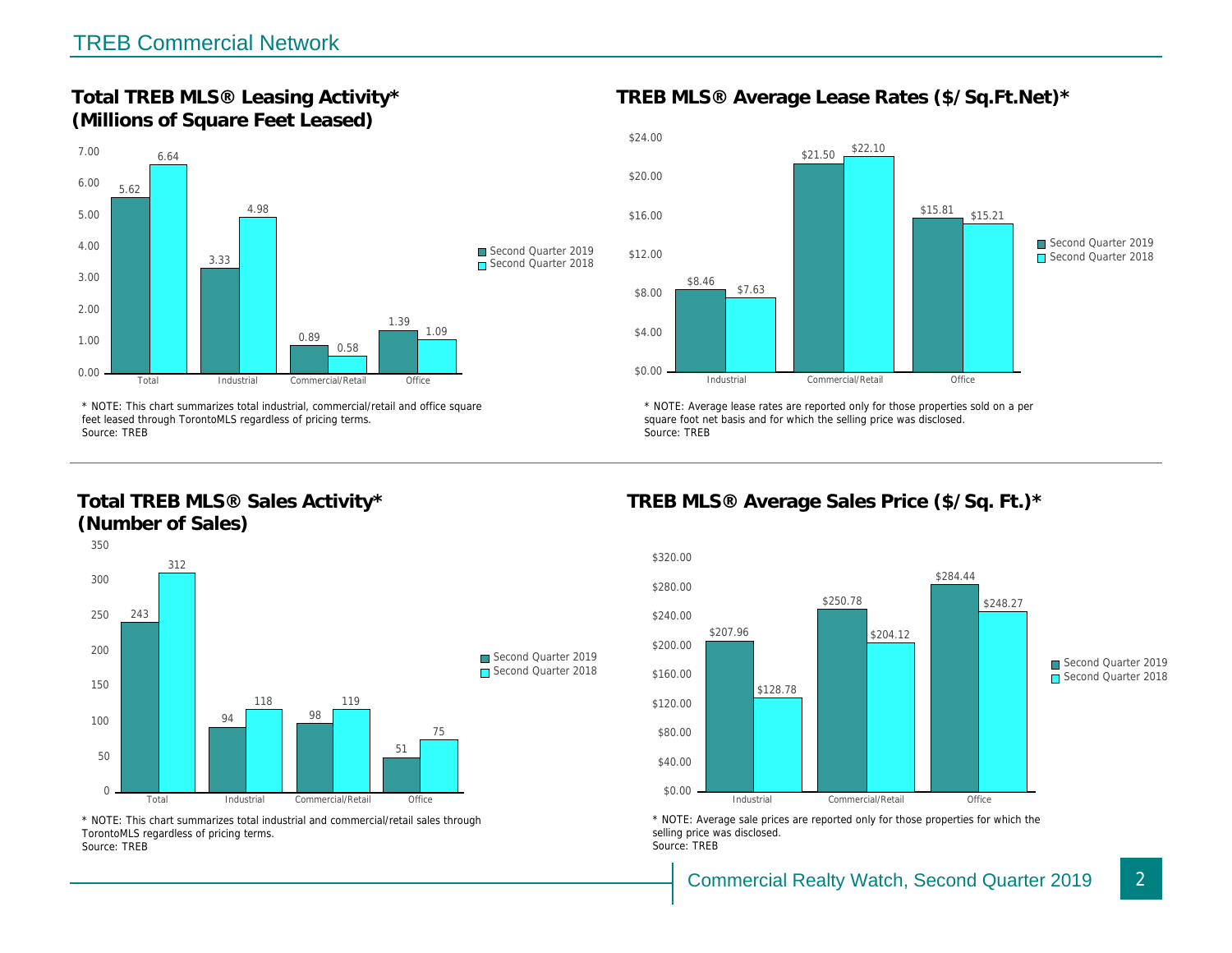## SUMMARY OF INDUSTRIAL LEASING

#### TRANSACTIONS COMPLETED ON A PER SQUARE FOOT NET BASIS, WITH PRICING DISCLOSED\*

|                        | <b>All Transactions</b> |                          | 0 to 5,000 Sq Ft |                |                       |                | 5,001 to 15,000 Sq Ft |                | 15,001 to 50,000 Sq Ft |                 |                |                  |
|------------------------|-------------------------|--------------------------|------------------|----------------|-----------------------|----------------|-----------------------|----------------|------------------------|-----------------|----------------|------------------|
|                        | # Trans                 | Sq. Ft.                  | \$/SF Net        | # Trans.       | Sq. Ft.               | \$/SF Net      | # Trans.              | Sq. Ft.        | \$/SF Net              | $#$ Trans.      | Sq. Ft.        | \$/SF Ne         |
| <b>TREB Total</b>      | 142                     | 1,045,922                | \$8.46           | 99             | 250,653               | \$10.48        | 29                    | 280,919        | \$8.89                 | 12 <sub>2</sub> | 332,367        | \$8.01           |
| <b>Halton Region</b>   | $\overline{4}$          | 25,846                   | \$8.83           | $\overline{2}$ | 3,985                 | \$8.75         | $\overline{2}$        | 21,861         | \$8.84                 | $\overline{0}$  | $\omega$       | $\sim$           |
| <b>Burlington</b>      | $\mathbf 0$             | $\omega$                 | $\omega$         | $\mathbf 0$    | $\sim$                | $\omega$       | $\mathbf{0}$          | $\omega$       | $\omega$               | $\mathbf{0}$    | $\omega$       | $\omega$         |
| <b>Halton Hills</b>    | 0                       | $\sim$                   | $\blacksquare$   | $\mathbf 0$    | $\sim$                | $\blacksquare$ | $\mathbf 0$           | $\blacksquare$ | $\overline{a}$         | $\mathbf 0$     | $\blacksquare$ | $\blacksquare$   |
| Milton                 | $\mathbf{0}$            | ÷.                       | $\omega$         | $\overline{0}$ | $\sim$                | $\mathbf{r}$   | $\mathbf 0$           | $\Delta$       | $\omega$               | $\mathbf{0}$    | $\Delta$       | $\sim$           |
| Oakville               | $\overline{4}$          | 25,846                   | \$8.83           | $\overline{2}$ | 3,985                 | \$8.75         | $\overline{2}$        | 21,861         | \$8.84                 | $\mathbf 0$     | $\blacksquare$ | $\blacksquare$   |
| <b>Peel Region</b>     | 33                      | 323,702                  | \$8.56           | 23             | 57,090                | \$10.03        | $6^{\circ}$           | 54,969         | \$7.91                 | $\overline{3}$  | 90,643         | \$8.11           |
| <b>Brampton</b>        | 6                       | 49,926                   | \$9.76           | 5              | 10,588                | \$11.49        | $\mathbf 0$           | $\blacksquare$ | $\blacksquare$         | $\overline{1}$  | 39,338         | \$9.30           |
| Caledon                | $\mathbf{0}$            | $\omega$                 | $\omega$         | $\overline{0}$ | $\omega$              | $\omega$       | $\mathbf{0}$          | $\blacksquare$ | $\blacksquare$         | $\overline{0}$  | $\omega$       | $\omega$         |
| Mississauga            | 27                      | 273,776                  | \$8.34           | 18             | 46,502                | \$9.70         | 6                     | 54,969         | \$7.91                 | $\overline{2}$  | 51,305         | \$7.20           |
| <b>Toronto</b>         | 49                      | 262,900                  | \$9.21           | 34             | 84,465                | \$8.99         | 12 <sub>2</sub>       | 122,384        | \$9.19                 | 3               | 56,051         | \$9.59           |
| <b>Toronto West</b>    | 22                      | 145,870                  | \$9.85           | 12             | 33,158                | \$9.45         | 9                     | 96,712         | \$9.13                 | $\overline{1}$  | 16,000         | \$15.00          |
| <b>Toronto Central</b> | $\overline{4}$          | 18,436                   | \$9.80           | 3              | 8,764                 | \$9.87         | $\mathbf{1}$          | 9,672          | \$9.75                 | $\mathbf{0}$    | $\omega$       | $\blacksquare$   |
| <b>Toronto East</b>    | 23                      | 98,594                   | \$8.16           | 19             | 42,543                | \$8.45         | $\overline{2}$        | 16,000         | \$9.22                 | $\overline{2}$  | 40,051         | \$7.42           |
| <b>York Region</b>     | 40                      | 279,414                  | \$9.87           | 30             | 80,826                | \$13.05        | 6 <sup>°</sup>        | 60,377         | \$9.86                 | $\overline{4}$  | 138,211        | \$8.02           |
| Aurora                 | $\mathbf 0$             | $\sim$                   | $\sim$           | $\mathbf 0$    | $\sim$                | $\sim$         | $\mathbf 0$           | $\omega$       | $\sim$                 | $\mathbf 0$     | $\blacksquare$ | $\sim$           |
| E. Gwillimbury         | $\mathbf{1}$            | 5,000                    | \$10.00          | $\mathbf{1}$   | 5.000                 | \$10.00        | $\mathbf{0}$          | ä,             | ä,                     | $\mathbf{0}$    | $\omega$       | $\blacksquare$   |
| Georgina               | $\mathbf 0$             | $\blacksquare$           | $\blacksquare$   | $\mathbf 0$    | $\sim$                | $\blacksquare$ | $\mathbf 0$           | $\blacksquare$ | $\blacksquare$         | $\mathbf 0$     | $\blacksquare$ | $\blacksquare$   |
| King                   | $\mathbf{0}$            | $\overline{\phantom{a}}$ | $\sim$           | $\mathbf{0}$   | $\mathbf{u}$          | $\omega$       | $\mathbf{0}$          | $\omega$       | $\omega$               | $\mathbf{0}$    | $\omega$       | $\blacksquare$   |
| Markham                | 17                      | 133,285                  | \$9.44           | 13             | 32,309                | \$14.61        | $\overline{2}$        | 17,826         | \$9.57                 | 2               | 83,150         | \$7.41           |
| Newmarket              | $\mathbf{0}$            |                          | $\omega$         | $\mathbf{0}$   | ä,                    | $\blacksquare$ | $\mathbf{0}$          | $\blacksquare$ | $\omega$               | $\mathbf{0}$    | $\omega$       | $\sim$           |
| Richmond Hill          | 5                       | 27,800                   | \$9.43           | $\overline{4}$ | 15,157                | \$10.04        | $\mathbf{1}$          | 12,643         | \$8.70                 | $\mathbf 0$     | $\blacksquare$ | $\blacksquare$   |
| Vaughan                | 16                      | 112,259                  | \$10.50          | 11             | 27,290                | \$13.63        | 3                     | 29,908         | \$10.53                | $\overline{2}$  | 55,061         | \$8.93           |
| Whitchurch-Stouffville | $\mathbf{1}$            | 1,070                    | \$7.85           | $\mathbf{1}$   | 1,070                 | \$7.85         | $\mathbf 0$           | $\blacksquare$ | $\blacksquare$         | $\mathbf 0$     | $\blacksquare$ | $\blacksquare$   |
| Durham Region          | 13 <sup>°</sup>         | 136,861                  | \$4.08           | 9 <sup>°</sup> | 19,887                | \$8.94         | $\mathbf{1}$          | 8,528          | \$8.00                 | 2 <sup>1</sup>  | 47,462         | \$5.95           |
| Ajax                   | $\overline{4}$          | 7,416                    | \$10.85          | $\overline{4}$ | 7,416                 | \$10.85        | $\mathbf 0$           | $\blacksquare$ | $\blacksquare$         | $\mathbf 0$     | $\blacksquare$ | $\sim$           |
| <b>Brock</b>           | $\mathbf 0$             | $\omega$                 | $\omega$         | $\mathbf{0}$   | $\mathbf{u}$          | $\omega$       | $\mathbf{0}$          | $\omega$       | $\omega$               | $\mathbf{0}$    | $\omega$       | $\omega$         |
| Clarington             | $\mathbf{1}$            | 8,528                    | \$8.00           | $\mathbf 0$    | $\blacksquare$        | $\blacksquare$ | $\mathbf{1}$          | 8,528          | \$8.00                 | $\mathbf 0$     | $\blacksquare$ | $\blacksquare$   |
| Oshawa                 | $\overline{2}$          | 23,328                   | \$6.69           | $\mathbf{1}$   | 2,166                 | \$8.50         | $\mathbf{0}$          | $\omega$       | $\sim$                 | $\mathbf{1}$    | 21,162         | \$6.50           |
| Pickering              | 5                       | 36,605                   | \$6.11           | $\overline{4}$ | 10,305                | \$7.65         | $\mathbf 0$           | $\blacksquare$ | $\blacksquare$         | $\overline{1}$  | 26,300         | \$5.50           |
| Scugog                 | $\mathbf{1}$            | 60,984                   | \$0.49           | $\mathbf{0}$   | e                     | $\blacksquare$ | $\mathbf{0}$          | $\blacksquare$ | $\sim$                 | $\mathbf{0}$    | $\blacksquare$ | $\blacksquare$   |
| Uxbridge               | $\mathbf 0$             | $\sim$                   | $\blacksquare$   | $\mathbf 0$    | $\tilde{\phantom{a}}$ | $\blacksquare$ | $\mathbf 0$           | ÷,             | $\blacksquare$         | $\mathbf 0$     | $\blacksquare$ | $\blacksquare$   |
| Whitby                 | $\mathbf{0}$            | $\sim$                   | $\sim$           | $\mathbf{0}$   | $\omega$              | $\sim$         | $\mathbf{0}$          | $\Delta$       | $\blacksquare$         | $\mathbf{0}$    | $\sim$         | $\sim$           |
| <b>Dufferin County</b> | $\overline{0}$          | $\omega$                 | $\sim$           | $\overline{0}$ | $\omega$              | $\omega$       | $\overline{0}$        | ÷.             | ÷.                     | $\overline{0}$  | $\omega$       | $\omega$         |
| Orangeville            | $\mathbf{0}$            | $\omega$                 | $\omega$         | $\mathbf{0}$   | $\omega$              | $\omega$       | $\mathbf{0}$          | $\omega$       | $\omega$               | $\mathbf{0}$    | $\omega$       | $\sim$           |
| <b>Simcoe County</b>   | 3                       | 17,200                   | \$6.25           | $\mathbf{1}$   | 4,400                 | \$6.25         | 2 <sup>1</sup>        | 12,800         | \$6.25                 | $\overline{0}$  | $\omega$       | $\sigma_{\rm c}$ |
| Adjala-Tosorontio      | $\mathbf 0$             |                          | $\sim$           | $\overline{0}$ | $\omega$              | $\blacksquare$ | $\mathbf{0}$          | $\blacksquare$ | $\blacksquare$         | $\mathbf{0}$    | $\blacksquare$ | $\sim$           |
| <b>Bradford West</b>   | 3                       | 17,200                   | \$6.25           | $\mathbf{1}$   | 4,400                 | \$6.25         | $\overline{2}$        | 12,800         | \$6.25                 | $\mathbf 0$     | $\blacksquare$ | $\blacksquare$   |
| Essa                   | $\mathbf{0}$            | $\sim$                   | $\sim$           | $\mathbf{0}$   | $\omega$              | $\blacksquare$ | $\mathbf 0$           | $\omega$       | $\omega$               | $\mathbf{0}$    | $\omega$       | $\blacksquare$   |
| Innisfil               | $\mathbf 0$             | $\overline{\phantom{a}}$ | $\sim$           | $\mathbf 0$    | $\blacksquare$        | $\blacksquare$ | $\mathbf 0$           | $\blacksquare$ | $\sim$                 | $\mathbf 0$     | $\blacksquare$ | $\blacksquare$   |
| <b>New Tecumseth</b>   | $\Omega$                | $\sim$                   | $\sim$           | $\overline{0}$ | ä,                    | $\sim$         | $\mathbf{0}$          | $\blacksquare$ | $\blacksquare$         | $\mathbf{0}$    | $\sim$         | $\sim$           |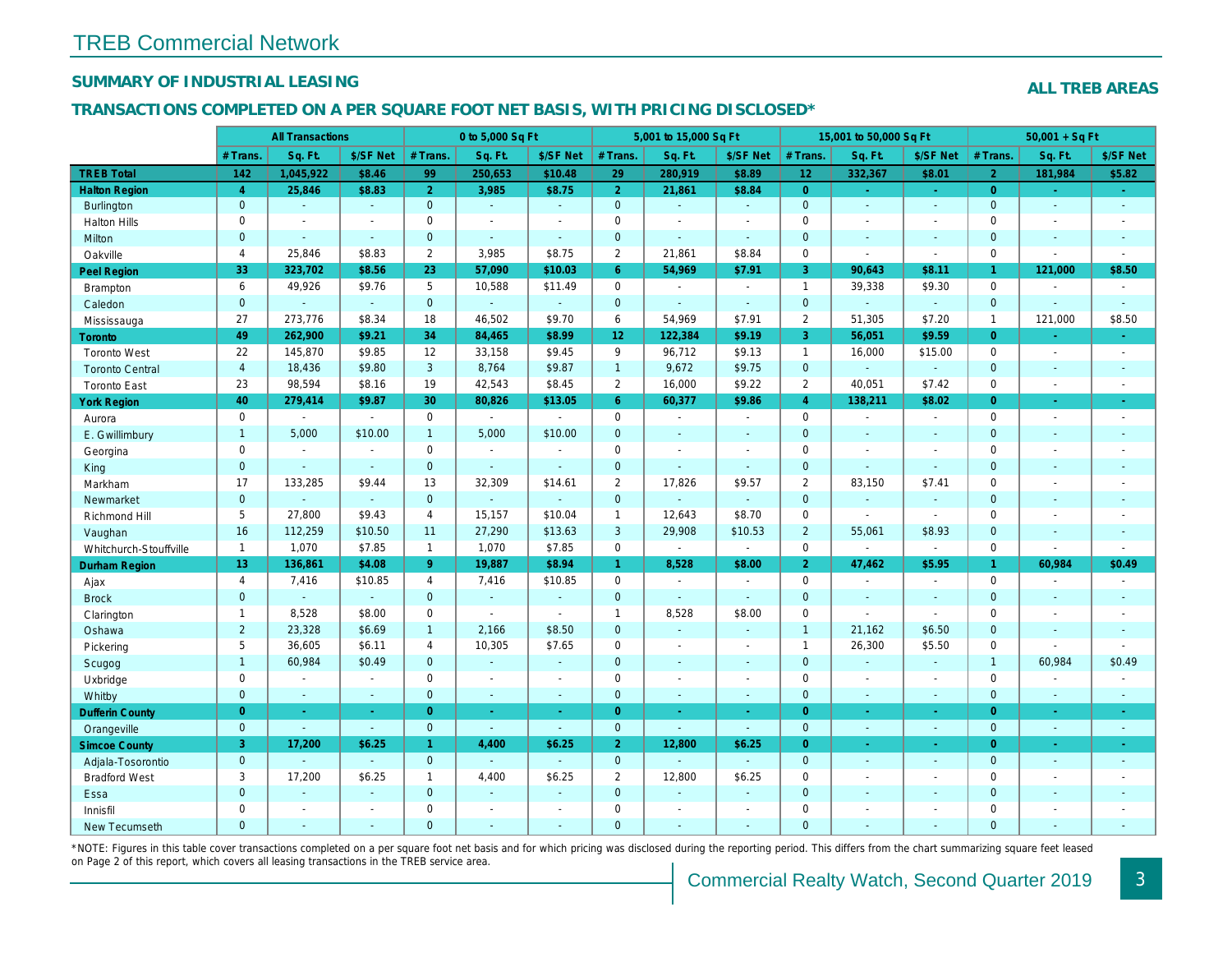## SUMMARY OF INDUSTRIAL LEASING

#### TRANSACTIONS COMPLETED ON A PER SQUARE FOOT NET BASIS, WITH PRICING DISCLOSED\*

|                              | <b>All Transactions</b> |                          |                          | 0 to 5,000 Sq Ft |                          |                          |                     | 5,001 to 15,000 Sq Ft    |                          | 15,001 to 50,000 Sq Ft |                          |                          |
|------------------------------|-------------------------|--------------------------|--------------------------|------------------|--------------------------|--------------------------|---------------------|--------------------------|--------------------------|------------------------|--------------------------|--------------------------|
|                              | # Trans.                | Sq. Ft.                  | \$/SF net                | # Trans.         | Sq. Ft.                  | \$/SF net                | # Trans.            | Sq. Ft.                  | \$/SF net                | # Trans.               | Sq. Ft.                  | \$/SF ne                 |
| <b>TREB Total</b>            | 142                     | 1,045,922                | \$8.46                   | 99               | 250,653                  | \$10.48                  | 29                  | 280,919                  | \$8.89                   | 12                     | 332,367                  | \$8.01                   |
| <b>City of Toronto Total</b> | 49                      | 262,900                  | \$9.21                   | 34               | 84,465                   | \$8.99                   | 12 <sub>2</sub>     | 122,384                  | \$9.19                   | $\overline{3}$         | 56,051                   | \$9.59                   |
| <b>Toronto West</b>          | 22                      | 145,870                  | \$9.85                   | 12               | 33,158                   | \$9.45                   | 9 <sup>°</sup>      | 96,712                   | \$9.13                   | $\overline{1}$         | 16,000                   | \$15.00                  |
| Toronto W01                  | $\mathbf 0$             | $\sim$                   | $\sim$                   | $\mathbf 0$      | $\blacksquare$           | $\sim$                   | $\mathbf 0$         | $\blacksquare$           | $\blacksquare$           | $\mathbf 0$            | $\sim$                   | $\sim$                   |
| Toronto W02                  | $\mathbf 0$             | $\sim$                   | $\sim$                   | $\mathbf 0$      | $\sim$                   | $\blacksquare$           | $\mathbf 0$         | $\sim$                   | $\overline{\phantom{a}}$ | $\mathbf 0$            | $\sim$                   | $\sim$                   |
| Toronto W03                  | $\mathbf{1}$            | 1,422                    | \$23.21                  | $\mathbf{1}$     | 1,422                    | \$23.21                  | $\mathbf 0$         | $\sim$                   | $\sim$                   | 0                      | $\overline{\phantom{a}}$ | $\sim$                   |
| Toronto W04                  | $\mathbf{3}$            | 44,200                   | \$12.14                  | $\mathbf{0}$     | $\omega$                 | $\blacksquare$           | $\overline{2}$      | 28,200                   | \$10.52                  | $\overline{1}$         | 16,000                   | \$15.00                  |
| Toronto W05                  | 11                      | 53,430                   | \$8.97                   | 8                | 22,788                   | \$8.70                   | 3                   | 30,642                   | \$9.16                   | $\mathbf 0$            | $\sim$                   | $\blacksquare$           |
| Toronto W06                  | $\mathbf 0$             | $\sim$                   | $\sim$                   | $\mathbf 0$      | $\sim$                   | $\blacksquare$           | $\mathbf 0$         | $\blacksquare$           | $\blacksquare$           | $\mathbf 0$            | $\sim$                   | $\sim$                   |
| Toronto W07                  | $\mathbf 0$             | $\sim$                   | $\sim$                   | $\mathbf 0$      | $\blacksquare$           | $\sim$                   | $\mathbf 0$         | $\sim$                   | $\blacksquare$           | 0                      | $\overline{\phantom{a}}$ | $\overline{\phantom{a}}$ |
| Toronto W08                  | $\overline{\mathbf{4}}$ | 17,801                   | \$10.27                  | $\overline{2}$   | 6,496                    | \$10.03                  | $\overline{2}$      | 11,305                   | \$10.41                  | $\mathbf 0$            | $\overline{\phantom{a}}$ | $\sim$                   |
| Toronto W09                  | $\mathbf 0$             | $\blacksquare$           | $\blacksquare$           | $\mathbf 0$      | $\blacksquare$           | $\blacksquare$           | $\mathsf{O}\xspace$ | $\blacksquare$           | $\blacksquare$           | 0                      | $\overline{\phantom{a}}$ | $\sim$                   |
| Toronto W10                  | 3                       | 29,017                   | \$7.06                   | $\mathbf{1}$     | 2,452                    | \$6.95                   | $\overline{2}$      | 26,565                   | \$7.07                   | $\mathbf 0$            | $\overline{\phantom{a}}$ | $\sim$                   |
| <b>Toronto Central</b>       | $\overline{4}$          | 18,436                   | \$9.80                   | 3                | 8,764                    | \$9.87                   | $\mathbf{1}$        | 9,672                    | \$9.75                   | $\overline{0}$         | $\sim$                   | $\sim$                   |
| Toronto C01                  | $\mathbf 0$             | $\omega$                 | $\sim$                   | $\mathbf{0}$     | $\omega$                 | $\blacksquare$           | $\mathbf 0$         | $\omega$                 | $\sim$                   | $\mathbf{0}$           | $\blacksquare$           | $\sim$                   |
| Toronto C02                  | $\mathbf 0$             | $\blacksquare$           | $\blacksquare$           | $\mathbf 0$      | $\overline{a}$           | $\overline{\phantom{a}}$ | $\mathbf 0$         | $\blacksquare$           | $\overline{\phantom{a}}$ | 0                      |                          | $\overline{\phantom{a}}$ |
| Toronto C03                  | $\pmb{0}$               | $\blacksquare$           |                          | $\mathbf 0$      | $\blacksquare$           | $\blacksquare$           | $\mathbf 0$         | ٠                        |                          | 0                      | $\sim$                   | $\sim$                   |
| Toronto C04                  | 0                       | $\overline{\phantom{a}}$ | $\blacksquare$           | 0                | $\overline{a}$           | $\overline{\phantom{a}}$ | 0                   | $\overline{\phantom{a}}$ | $\blacksquare$           | 0                      |                          | $\overline{\phantom{a}}$ |
| <b>Toronto C06</b>           | $\pmb{0}$               | $\blacksquare$           | $\overline{\phantom{a}}$ | $\mathbf 0$      | $\blacksquare$           | ٠                        | $\mathbf 0$         | $\blacksquare$           | $\overline{\phantom{a}}$ | 0                      | $\overline{\phantom{a}}$ | $\sim$                   |
| Toronto C07                  | 0                       | $\sim$                   | $\sim$                   | $\mathbf 0$      | ä,                       | $\blacksquare$           | $\mathbf 0$         | $\blacksquare$           | $\sim$                   | $\mathbf 0$            |                          | $\overline{\phantom{a}}$ |
| Toronto C08                  | $\mathbf 0$             | $\blacksquare$           | $\blacksquare$           | $\mathbf 0$      | $\blacksquare$           | $\blacksquare$           | $\mathbf 0$         | $\blacksquare$           | $\overline{\phantom{a}}$ | $\mathbf 0$            | $\sim$                   | $\overline{\phantom{a}}$ |
| Toronto C09                  | 0                       | $\sim$                   | $\sim$                   | $\mathbf 0$      | $\blacksquare$           | $\blacksquare$           | $\mathbf 0$         | $\blacksquare$           | $\sim$                   | $\mathbf 0$            |                          | $\sim$                   |
| Toronto C10                  | $\mathbf 0$             | $\blacksquare$           | $\blacksquare$           | $\mathbf 0$      | $\blacksquare$           | $\blacksquare$           | $\mathbf 0$         | $\blacksquare$           | $\blacksquare$           | $\mathbf 0$            | $\blacksquare$           | $\overline{\phantom{a}}$ |
| Toronto C11                  | 0                       | $\sim$                   | $\sim$                   | $\mathbf 0$      | $\blacksquare$           | $\overline{\phantom{a}}$ | $\mathbf 0$         | $\blacksquare$           | $\blacksquare$           | 0                      |                          | $\overline{\phantom{a}}$ |
| Toronto C12                  | $\mathbf 0$             | $\blacksquare$           | $\sim$                   | $\mathbf 0$      | $\blacksquare$           | $\blacksquare$           | $\pmb{0}$           | $\blacksquare$           | $\blacksquare$           | $\mathbf 0$            | $\sim$                   | $\overline{\phantom{a}}$ |
| Toronto C13                  | 4                       | 18,436                   | \$9.80                   | 3                | 8,764                    | \$9.87                   | $\overline{1}$      | 9,672                    | \$9.75                   | 0                      |                          | $\overline{a}$           |
| Toronto C14                  | $\pmb{0}$               | $\blacksquare$           | $\blacksquare$           | $\mathbf{0}$     | $\blacksquare$           | $\blacksquare$           | $\mathbf 0$         | $\blacksquare$           | $\blacksquare$           | $\mathbf 0$            | $\blacksquare$           | $\overline{\phantom{a}}$ |
| Toronto C15                  | $\mathbf 0$             | $\blacksquare$           | $\blacksquare$           | $\mathbf 0$      | $\blacksquare$           | $\blacksquare$           | $\mathbf 0$         | $\blacksquare$           | $\blacksquare$           | 0                      | $\overline{\phantom{a}}$ | $\blacksquare$           |
| <b>Toronto East</b>          | 23                      | 98,594                   | \$8.16                   | 19               | 42,543                   | \$8.45                   | $\overline{2}$      | 16,000                   | \$9.22                   | $\overline{2}$         | 40,051                   | \$7.42                   |
| Toronto E01                  | 0                       | $\sim$                   | $\blacksquare$           | $\mathbf 0$      | $\blacksquare$           | $\blacksquare$           | $\mathbf 0$         | $\blacksquare$           | $\blacksquare$           | $\mathbf 0$            | $\overline{\phantom{a}}$ | $\blacksquare$           |
| Toronto E02                  | $\pmb{0}$               | $\sim$                   | $\sim$                   | $\mathbf{0}$     | $\blacksquare$           | $\blacksquare$           | $\mathbf 0$         | $\blacksquare$           | $\blacksquare$           | $\mathbf 0$            | $\blacksquare$           | $\blacksquare$           |
| Toronto E03                  | $\mathbf 0$             | $\sim$                   | $\sim$                   | $\mathbf 0$      | ä,                       | $\blacksquare$           | $\mathbf 0$         | $\blacksquare$           | $\blacksquare$           | 0                      | $\overline{\phantom{a}}$ | $\overline{\phantom{a}}$ |
| Toronto E04                  | 10                      | 30,372                   | \$9.25                   | 9                | 20,372                   | \$8.91                   | $\mathbf{1}$        | 10,000                   | \$9.95                   | $\mathbf 0$            |                          |                          |
| Toronto E05                  | $\mathbf 0$             | $\blacksquare$           | $\overline{\phantom{a}}$ | $\mathbf 0$      | $\overline{\phantom{a}}$ | $\overline{\phantom{a}}$ | $\mathbf 0$         | $\overline{\phantom{a}}$ | $\overline{\phantom{a}}$ | $\mathbf 0$            |                          |                          |
| Toronto E06                  | $\mathbf 0$             | $\omega$                 | $\sim$                   | $\mathbf{0}$     | $\omega$                 | $\blacksquare$           | $\pmb{0}$           | $\blacksquare$           | $\blacksquare$           | $\mathbf 0$            | $\blacksquare$           | $\blacksquare$           |
| Toronto E07                  | 5                       | 23,810                   | \$7.75                   | 4                | 6,859                    | \$7.12                   | $\mathbf 0$         | $\blacksquare$           | $\blacksquare$           | $\overline{1}$         | 16,951                   | \$8.00                   |
| Toronto E08                  | $\mathbf{1}$            | 3,030                    | \$7.50                   | $\mathbf{1}$     | 3,030                    | \$7.50                   | 0                   | $\blacksquare$           | $\blacksquare$           | 0                      | $\blacksquare$           | $\bullet$                |
| Toronto E09                  | 4                       | 10,840                   | \$7.65                   | 4                | 10,840                   | \$7.65                   | 0                   | $\overline{\phantom{a}}$ | $\blacksquare$           | 0                      |                          | $\overline{\phantom{a}}$ |
| Toronto E10                  | $\mathbf 0$             | $\blacksquare$           | $\omega$                 | $\mathbf 0$      | $\omega$                 | $\blacksquare$           | $\pmb{0}$           | $\blacksquare$           | $\blacksquare$           | $\pmb{0}$              | $\blacksquare$           |                          |
| Toronto E11                  | 3                       | 30,542                   | \$7.64                   | $\mathbf{1}$     | 1,442                    | \$16.30                  | $\mathbf{1}$        | 6,000                    | \$8.00                   | $\mathbf{1}$           | 23,100                   | \$7.00                   |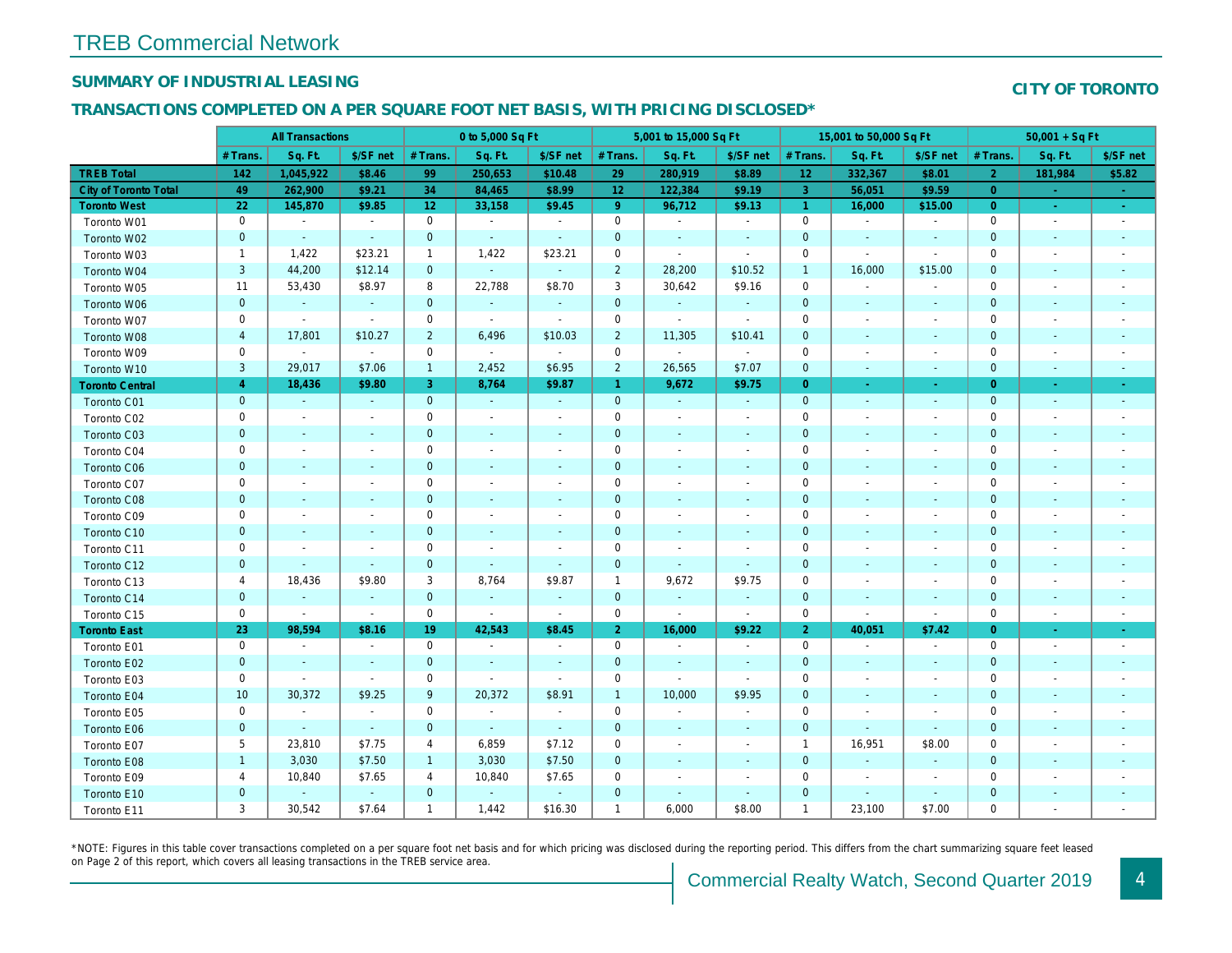## SUMMARY OF COMMERCIAL/RETAIL LEASING

#### TRANSACTIONS COMPLETED ON A PER SQUARE FOOT NET BASIS, WITH PRICING DISCLOSED\*

|                        |                 | <b>All Transactions</b> |                |                 | 0 to 1,000 Sq Ft |                          |                 | 1,001 to 2,500 Sq Ft     |                          |                      | 2,001 to 5,000 Sq Ft |                          |
|------------------------|-----------------|-------------------------|----------------|-----------------|------------------|--------------------------|-----------------|--------------------------|--------------------------|----------------------|----------------------|--------------------------|
|                        | # Trans.        | Sq. Ft.                 | \$/SF Net      | # Trans.        | Sq. Ft.          | \$/SF Net                | # Trans.        | Sq. Ft.                  | \$/SF Net                | # Trans.             | Sq. Ft.              | \$/SF Ne                 |
| <b>TREB Total</b>      | 159             | 277,184                 | \$21.50        | 66              | 46,264           | \$32.71                  | 75              | 117,204                  | \$22.75                  | 12 <sub>2</sub>      | 44,964               | \$15.96                  |
| <b>Halton Region</b>   | 5 <sup>5</sup>  | 8,175                   | \$22.64        | 2 <sup>1</sup>  | 1,500            | \$26.40                  | 2 <sup>1</sup>  | 2,975                    | \$26.72                  | $\blacktriangleleft$ | 3,700                | \$17.84                  |
| Burlington             | $\mathbf{0}$    | $\omega$                | $\omega$       | $\overline{0}$  | $\Delta \phi$    | $\mathbf{r}$             | $\mathbf{0}$    | $\omega$ .               | $\mathbf{r}$             | $\mathbf{0}$         | $\omega$             | $\omega$                 |
| <b>Halton Hills</b>    | $\mathbf{1}$    | 750                     | \$17.60        | $\mathbf{1}$    | 750              | \$17.60                  | $\mathbf 0$     | $\mathbf{r}$             | ä,                       | $\mathbf 0$          | $\overline{a}$       | $\blacksquare$           |
| Milton                 | $\overline{2}$  | 2,475                   | \$30.18        | $\mathbf{1}$    | 750              | \$35.20                  | $\mathbf{1}$    | 1,725                    | \$28.00                  | $\mathbf{0}$         | $\omega$             | $\blacksquare$           |
| Oakville               | $\overline{2}$  | 4,950                   | \$19.64        | $\mathbf 0$     | $\omega$         | $\blacksquare$           | $\mathbf{1}$    | 1,250                    | \$24.96                  | $\mathbf{1}$         | 3,700                | \$17.84                  |
| <b>Peel Region</b>     | 30              | 87,238                  | \$17.40        | 12 <sub>2</sub> | 7,833            | \$29.11                  | 13              | 21,813                   | \$20.48                  | $\overline{2}$       | 8,200                | \$19.99                  |
| <b>Brampton</b>        | 12              | 14,264                  | \$18.69        | 6               | 4,087            | \$24.19                  | 6               | 10,177                   | \$16.48                  | $\mathbf 0$          | $\blacksquare$       | $\blacksquare$           |
| Caledon                | $\overline{2}$  | 1,271                   | \$22.76        | $\overline{2}$  | 1,271            | \$22.76                  | $\mathbf 0$     | $\omega$                 | $\blacksquare$           | $\mathbf 0$          | $\sim$               | $\blacksquare$           |
| Mississauga            | 16              | 71,703                  | \$17.05        | $\overline{4}$  | 2,475            | \$40.48                  | $\overline{7}$  | 11,636                   | \$23.97                  | 2                    | 8,200                | \$19.99                  |
| <b>Toronto</b>         | 58              | 79,289                  | \$28.20        | 28              | 21,303           | \$37.90                  | 24              | 35,825                   | \$27.78                  | 5 <sup>5</sup>       | 16,081               | \$17.12                  |
| <b>Toronto West</b>    | 18              | 33,469                  | \$23.10        | 6               | 4,535            | \$36.12                  | 8               | 12,400                   | \$26.81                  | 3                    | 10,454               | \$11.38                  |
| <b>Toronto Central</b> | 22              | 24,201                  | \$39.88        | 13              | 9,258            | \$47.69                  | 8               | 12,316                   | \$35.90                  | $\overline{1}$       | 2,627                | \$31.00                  |
| <b>Toronto East</b>    | 18              | 21,619                  | \$23.02        | 9               | 7,510            | \$26.90                  | 8               | 11,109                   | \$19.86                  | $\mathbf{1}$         | 3,000                | \$25.00                  |
| <b>York Region</b>     | 43              | 68,477                  | \$21.39        | 18              | 11,944           | \$29.45                  | 20              | 31,071                   | \$22.48                  | $\overline{3}$       | 12,182               | \$15.65                  |
| Aurora                 | $\overline{2}$  | 2,130                   | \$21.23        | $\mathbf 0$     | $\bullet$        | $\blacksquare$           | $\overline{2}$  | 2,130                    | \$21.23                  | $\mathbf 0$          | $\blacksquare$       | $\sim$                   |
| E. Gwillimbury         | $\overline{0}$  | $\omega$                | $\blacksquare$ | $\Omega$        | $\sim$           | $\sim$                   | $\mathbf{0}$    | $\omega$                 | $\sim$                   | $\mathbf{0}$         | $\blacksquare$       | $\blacksquare$           |
| Georgina               | $\mathbf 0$     | $\blacksquare$          | $\blacksquare$ | $\mathbf 0$     | $\sim$           | ÷.                       | $\pmb{0}$       | $\blacksquare$           | $\sim$                   | $\mathbf 0$          | $\blacksquare$       | $\sim$                   |
| King                   | $\mathbf{1}$    | 1,200                   | \$27.00        | $\overline{0}$  | ÷.               | $\mathbf{r}$             | $\mathbf{1}$    | 1,200                    | \$27.00                  | $\mathbf{0}$         | $\omega$             | $\blacksquare$           |
| Markham                | 14              | 11,672                  | \$29.24        | 9               | 5,193            | \$34.20                  | 5               | 6,479                    | \$25.26                  | $\mathbf 0$          | $\blacksquare$       |                          |
| Newmarket              | 3               | 5,655                   | \$27.11        | 1               | 581              | \$30.98                  | $\mathbf{1}$    | 2,224                    | \$25.35                  | $\mathbf{1}$         | 2,850                | \$27.70                  |
| Richmond Hill          | 5               | 7,121                   | \$25.53        | $\overline{2}$  | 1,091            | \$26.34                  | 3               | 6,030                    | \$25.39                  | $\mathbf 0$          | $\blacksquare$       | $\blacksquare$           |
| Vaughan                | 15              | 35,209                  | \$16.59        | 6               | 5,079            | \$25.09                  | 5 <sup>5</sup>  | 7,518                    | \$16.10                  | $\overline{2}$       | 9,332                | \$11.96                  |
| Whitchurch-Stouffville | 3               | 5,490                   | \$23.06        | $\mathbf 0$     | $\omega$         | $\sim$                   | 3               | 5,490                    | \$23.06                  | $\mathbf 0$          | $\omega$             | $\sim$                   |
| <b>Durham Region</b>   | 15 <sub>1</sub> | 22,049                  | \$16.67        | 3               | 2,824            | \$22.44                  | 12 <sub>1</sub> | 19,225                   | \$15.83                  | $\overline{0}$       | $\omega$             | $\bullet$                |
| Ajax                   | $\mathbf{1}$    | 1,140                   | \$15.00        | $\mathbf 0$     | $\sim$           | $\overline{a}$           | $\mathbf{1}$    | 1,140                    | \$15.00                  | $\mathbf 0$          | $\blacksquare$       | $\sim$                   |
| <b>Brock</b>           | $\mathbf{1}$    | 1,750                   | \$6.86         | $\overline{0}$  | $\sim$           | $\sim$                   | $\mathbf{1}$    | 1,750                    | \$6.86                   | $\mathbf{0}$         | $\omega$             | $\sim$                   |
| Clarington             | $\mathbf{1}$    | 1,000                   | \$21.60        | $\mathbf{1}$    | 1,000            | \$21.60                  | 0               | $\overline{\phantom{a}}$ | $\sim$                   | $\mathbf 0$          | $\overline{a}$       | $\sim$                   |
| Oshawa                 | $\mathbf{0}$    |                         | $\Delta$       | $\overline{0}$  | $\sim$           | $\overline{\phantom{a}}$ | $\mathbf{0}$    | ۰                        | $\blacksquare$           | $\mathbf 0$          | $\blacksquare$       | $\sim$                   |
| Pickering              | 6               | 10,128                  | \$17.07        | $\mathbf 0$     | $\sim$           | ÷.                       | 6               | 10,128                   | \$17.07                  | $\mathbf 0$          | $\blacksquare$       | $\sim$                   |
| Scugog                 | $\mathbf{0}$    | $\Delta$                | $\omega$       | $\overline{0}$  | $\mathbf{r}$     | ÷.                       | $\mathbf 0$     | ÷.                       | $\blacksquare$           | $\mathbf{0}$         | $\blacksquare$       | $\sim$                   |
| Uxbridge               | 3               | 4,807                   | \$17.50        | $\mathbf 0$     | $\sim$           | $\sim$                   | 3               | 4,807                    | \$17.50                  | $\mathbf 0$          | $\blacksquare$       | $\blacksquare$           |
| Whitby                 | 3               | 3,224                   | \$18.60        | $\overline{2}$  | 1,824            | \$22.90                  | $\mathbf{1}$    | 1,400                    | \$13.00                  | $\mathbf{0}$         | $\blacksquare$       | $\blacksquare$           |
| <b>Dufferin County</b> | $\mathbf{1}$    | 220                     | \$40.91        | $\mathbf{1}$    | 220              | \$40.91                  | $\overline{0}$  | $\sim$                   | $\sim$                   | $\overline{0}$       | $\omega$             | $\sim$                   |
| Orangeville            | $\overline{1}$  | 220                     | \$40.91        | $\mathbf{1}$    | 220              | \$40.91                  | $\mathbf{0}$    | $\omega$                 | $\omega$                 | $\mathbf{0}$         | $\omega$             | $\omega$                 |
| <b>Simcoe County</b>   | $\overline{7}$  | 11,736                  | \$15.17        | $\overline{2}$  | 640              | \$22.50                  | $\overline{4}$  | 6,295                    | \$22.57                  | $\blacktriangleleft$ | 4,801                | \$4.50                   |
| Adjala-Tosorontio      | $\mathbf{0}$    | $\omega$                | $\sim$         | $\Omega$        | $\sim$           | ÷.                       | $\overline{0}$  | $\omega$                 | ÷.                       | $\mathbf{0}$         | $\omega$             | $\sim$                   |
| <b>Bradford West</b>   | $\mathbf 0$     | $\blacksquare$          | $\blacksquare$ | $\mathbf 0$     | $\blacksquare$   | $\blacksquare$           | $\pmb{0}$       | $\overline{\phantom{a}}$ | $\overline{\phantom{a}}$ | $\mathbf 0$          | $\blacksquare$       | $\overline{\phantom{a}}$ |
| Essa                   | $\mathbf{0}$    | $\sim$                  | $\sim$         | $\overline{0}$  | $\sim$           | $\sim$                   | $\mathbf 0$     | $\blacksquare$           | $\blacksquare$           | $\mathbf{0}$         | $\blacksquare$       | $\blacksquare$           |
| Innisfil               | 3               | 4,854                   | \$22.44        | $\mathbf 0$     | $\sim$           | $\overline{a}$           | 3               | 4,854                    | \$22.44                  | $\mathbf 0$          | $\blacksquare$       | $\blacksquare$           |
| <b>New Tecumseth</b>   | $\overline{4}$  | 6,882                   | \$10.05        | $\overline{2}$  | 640              | \$22.50                  | $\mathbf{1}$    | 1,441                    | \$23.00                  | $\overline{1}$       | 4,801                | \$4.50                   |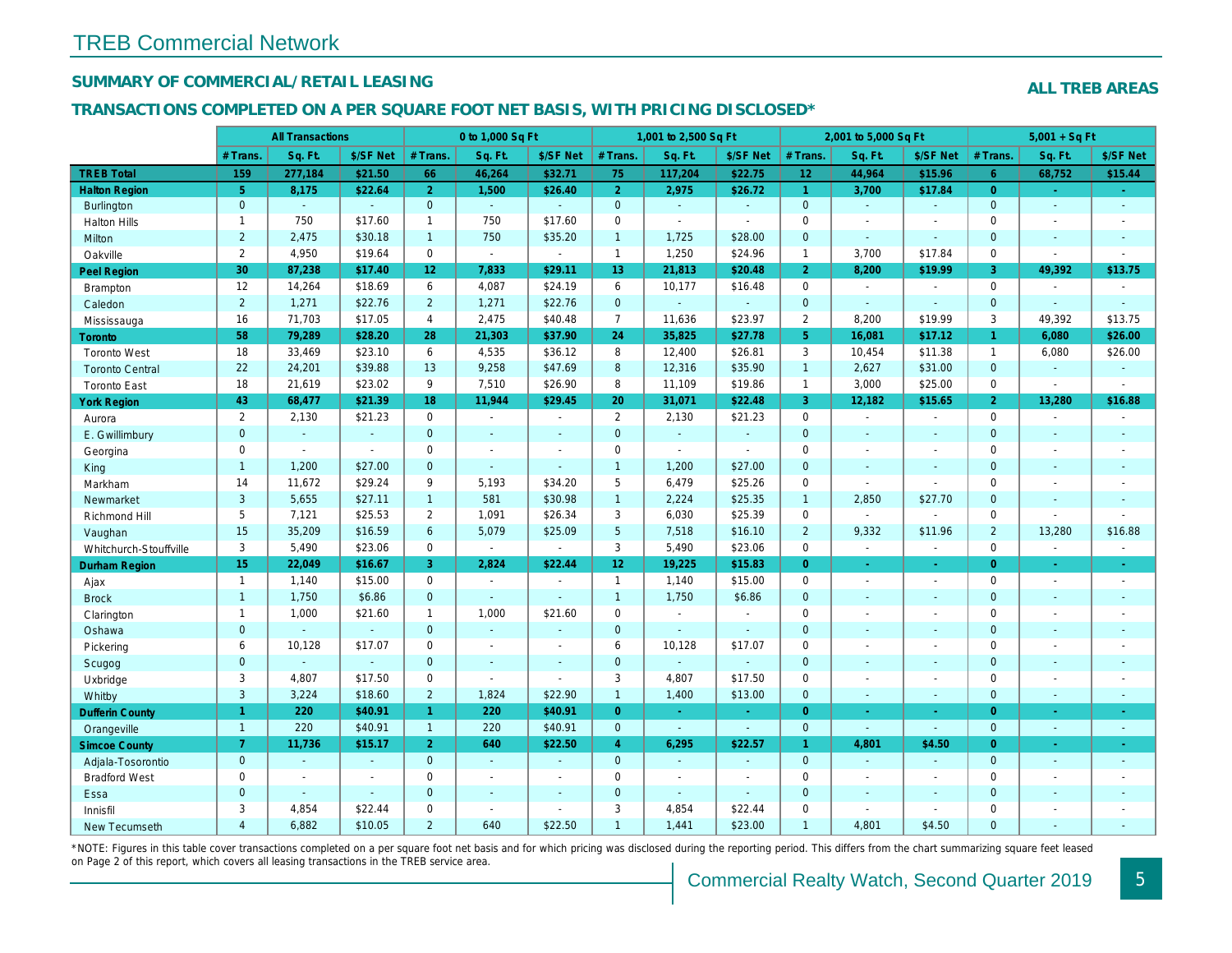## SUMMARY OF COMMERCIAL/RETAIL LEASING

## TRANSACTIONS COMPLETED ON A PER SQUARE FOOT NET BASIS, WITH PRICING DISCLOSED\*

|                              | <b>All Transactions</b> |                |                          | 0 to 1,000 Sq Ft |                             |                          | 1,001 to 2,500 Sq Ft |                |                |                 | 2,001 to 5,000 Sq Ft     |                          |
|------------------------------|-------------------------|----------------|--------------------------|------------------|-----------------------------|--------------------------|----------------------|----------------|----------------|-----------------|--------------------------|--------------------------|
|                              | # Trans.                | Sq. Ft.        | \$/SF Net                | # Trans.         | Sq. Ft.                     | \$/SF Net                | # Trans.             | Sq. Ft.        | \$/SF Net      | # Trans.        | Sq. Ft.                  | \$/SF Ne                 |
| <b>TREB Total</b>            | 159                     | 277,184        | \$21.50                  | 66               | 46,264                      | \$32.71                  | 75                   | 117,204        | \$22.75        | 12 <sub>2</sub> | 44,964                   | \$15.96                  |
| <b>City of Toronto Total</b> | 58                      | 79,289         | \$28.20                  | 28               | 21,303                      | \$37.90                  | 24                   | 35,825         | \$27.78        | 5 <sub>5</sub>  | 16,081                   | \$17.12                  |
| <b>Toronto West</b>          | 18                      | 33,469         | \$23.10                  | 6 <sup>°</sup>   | 4,535                       | \$36.12                  | 8 <sup>°</sup>       | 12,400         | \$26.81        | 3               | 10,454                   | \$11.38                  |
| Toronto W01                  | $\mathbf{1}$            | 800            | \$30.75                  | $\mathbf{1}$     | 800                         | \$30.75                  | $\mathbf 0$          | $\sim$         | $\sim$         | $\mathbf{0}$    | $\blacksquare$           | $\blacksquare$           |
| Toronto W02                  | 3                       | 4,096          | \$36.65                  | $\mathbf{1}$     | 920                         | \$53.48                  | $\overline{2}$       | 3,176          | \$31.78        | $\mathbf 0$     | $\sim$                   | $\sim$                   |
| Toronto W03                  | $\mathbf{1}$            | 825            | \$37.82                  | $\mathbf{1}$     | 825                         | \$37.82                  | $\mathbf 0$          | $\blacksquare$ | $\omega$       | $\mathbf 0$     | $\blacksquare$           | $\blacksquare$           |
| Toronto W04                  | 6                       | 18,113         | \$18.03                  | $\mathbf{1}$     | 500                         | \$28.80                  | $\overline{2}$       | 3,608          | \$18.16        | $\overline{2}$  | 7,925                    | \$11.18                  |
| Toronto W05                  | $\overline{\mathbf{c}}$ | 2,856          | \$28.51                  | 0                | $\sim$                      | $\sim$                   | $\overline{2}$       | 2,856          | \$28.51        | 0               | $\blacksquare$           |                          |
| Toronto W06                  | $\mathsf 3$             | 4,019          | \$18.60                  | $2^{\circ}$      | 1,490                       | \$29.80                  | $\mathbf{0}$         | $\omega$       | $\sim$         | $\overline{1}$  | 2,529                    | \$12.00                  |
| Toronto W07                  | 0                       | $\blacksquare$ | $\sim$                   | $\mathbf 0$      | $\sim$                      | $\blacksquare$           | $\mathbf 0$          | $\blacksquare$ | $\blacksquare$ | $\mathbf 0$     | $\blacksquare$           |                          |
| Toronto W08                  | $\pmb{0}$               | $\sim$         | $\sim$                   | $\mathbf 0$      | $\blacksquare$              | $\blacksquare$           | $\mathbf{0}$         | $\blacksquare$ | $\sim$         | $\mathbf{0}$    | $\blacksquare$           | $\overline{\phantom{a}}$ |
| Toronto W09                  | 0                       | $\blacksquare$ | $\overline{\phantom{a}}$ | 0                | $\overline{\phantom{a}}$    | $\overline{\phantom{a}}$ | 0                    | $\blacksquare$ | $\blacksquare$ | 0               | $\overline{\phantom{a}}$ | $\overline{\phantom{a}}$ |
| Toronto W10                  | $\overline{2}$          | 2,760          | \$30.62                  | $\overline{0}$   | $\sim$                      | $\blacksquare$           | $\overline{2}$       | 2,760          | \$30.62        | $\mathbf{0}$    | $\blacksquare$           | $\sim$                   |
| <b>Toronto Central</b>       | 22                      | 24,201         | \$39.88                  | 13               | 9,258                       | \$47.69                  | 8 <sup>°</sup>       | 12,316         | \$35.90        | $\mathbf{1}$    | 2,627                    | \$31.00                  |
| Toronto C01                  | 8                       | 8,447          | \$44.18                  | $\overline{4}$   | 2,875                       | \$41.30                  | $\overline{4}$       | 5,572          | \$45.67        | $\mathbf{0}$    | $\omega$                 | $\blacksquare$           |
| Toronto C02                  | 9                       | 9,860          | \$39.64                  | 6                | 3,978                       | \$53.89                  | $\overline{2}$       | 3,255          | \$29.21        | $\overline{1}$  | 2,627                    | \$31.00                  |
| Toronto C03                  | $\mathbf 0$             |                | $\omega$                 | $\mathbf 0$      | $\omega$                    | $\sim$                   | $\mathbf 0$          | $\mathbf{r}$   | $\blacksquare$ | $\mathbf{0}$    | $\blacksquare$           |                          |
| Toronto C04                  | 3                       | 2,728          | \$47.00                  | $\overline{2}$   | 1,605                       | \$37.64                  | $\mathbf{1}$         | 1,123          | \$60.37        | 0               | $\blacksquare$           | $\overline{\phantom{a}}$ |
| Toronto C06                  | $\pmb{0}$               | $\blacksquare$ | $\blacksquare$           | $\mathbf 0$      | $\omega$                    | $\blacksquare$           | $\mathbf 0$          | $\blacksquare$ | $\blacksquare$ | $\mathbf 0$     | $\blacksquare$           | $\blacksquare$           |
| Toronto C07                  | 0                       | $\sim$         | ÷.                       | $\mathbf 0$      | $\blacksquare$              | $\tilde{\phantom{a}}$    | $\mathbf 0$          | $\omega$       | $\blacksquare$ | $\mathbf 0$     | $\blacksquare$           | $\blacksquare$           |
| Toronto C08                  | $\pmb{0}$               | $\sim$         | $\overline{\phantom{a}}$ | $\mathbf 0$      | $\blacksquare$              | $\blacksquare$           | $\mathbf 0$          | $\blacksquare$ | $\blacksquare$ | $\mathbf 0$     | $\sim$                   | $\blacksquare$           |
| Toronto C09                  | 0                       | $\blacksquare$ | $\overline{\phantom{a}}$ | $\mathbf 0$      | $\blacksquare$              | $\blacksquare$           | $\mathbf 0$          | $\blacksquare$ | $\sim$         | 0               | $\blacksquare$           | $\blacksquare$           |
| Toronto C10                  | $\mathbf 0$             | $\sim$         | $\sim$                   | $\mathbf{0}$     | $\sim$                      | $\blacksquare$           | $\mathbf{0}$         | $\blacksquare$ | $\blacksquare$ | $\mathbf{0}$    | $\blacksquare$           | $\blacksquare$           |
| Toronto C11                  | $\mathbf{1}$            | 800            | \$60.00                  | $\mathbf{1}$     | 800                         | \$60.00                  | $\mathbf 0$          | $\blacksquare$ | $\blacksquare$ | $\mathbf 0$     | $\blacksquare$           | $\blacksquare$           |
| Toronto C12                  | $\pmb{0}$               | $\blacksquare$ |                          | $\mathbf 0$      | $\sim$                      | $\blacksquare$           | $\mathbf 0$          | $\blacksquare$ | $\blacksquare$ | 0               | $\blacksquare$           | $\blacksquare$           |
| Toronto C13                  | $\mathbf{1}$            | 2,366          | \$10.50                  | 0                | $\overline{\phantom{a}}$    | $\overline{\phantom{a}}$ | $\mathbf{1}$         | 2,366          | \$10.50        | 0               | $\blacksquare$           | $\overline{\phantom{a}}$ |
| Toronto C14                  | $\mathbf 0$             | $\omega$       | $\blacksquare$           | $\mathbf{0}$     | $\blacksquare$              | $\blacksquare$           | $\mathbf{0}$         | $\omega$       | $\sim$         | $\mathbf{0}$    | $\omega$                 | $\blacksquare$           |
| Toronto C15                  | $\mathsf{O}\xspace$     | $\blacksquare$ | $\blacksquare$           | 0                | $\blacksquare$              | $\blacksquare$           | $\mathsf{O}\xspace$  | $\omega$       | $\sim$         | $\mathbf 0$     | $\blacksquare$           | $\blacksquare$           |
| <b>Toronto East</b>          | 18                      | 21,619         | \$23.02                  | 9 <sup>°</sup>   | 7,510                       | \$26.90                  | 8 <sup>°</sup>       | 11,109         | \$19.86        | $\mathbf{1}$    | 3,000                    | \$25.00                  |
| Toronto E01                  | 2                       | 2,640          | \$23.00                  | $\mathbf{1}$     | 940                         | \$22.98                  | $\mathbf{1}$         | 1,700          | \$23.01        | $\mathbf 0$     | $\overline{\phantom{a}}$ | $\sim$                   |
| Toronto E02                  | $\mathbf{1}$            | 960            | \$48.75                  | $\mathbf{1}$     | 960                         | \$48.75                  | $\mathbf{0}$         | $\omega$       | $\omega$       | $\mathbf{0}$    | $\sim$                   | $\sim$                   |
| Toronto E03                  | $\overline{2}$          | 2,715          | \$19.89                  | 0                | $\blacksquare$              | $\blacksquare$           | $\overline{2}$       | 2,715          | \$19.89        | $\mathbf 0$     | $\blacksquare$           | $\blacksquare$           |
| Toronto E04                  | $\overline{5}$          | 4,341          | \$23.89                  | $\overline{4}$   | 3,295                       | \$25.29                  | $\mathbf{1}$         | 1,046          | \$19.50        | $\mathbf 0$     | $\blacksquare$           | $\blacksquare$           |
| Toronto E05                  | $\mathbf{1}$            | 600            | \$16.00                  | $\mathbf{1}$     | 600                         | \$16.00                  | $\mathbf 0$          | $\sim$         | $\sim$         | $\mathbf 0$     | $\tilde{\phantom{a}}$    | $\blacksquare$           |
| Toronto E06                  | $\mathbf 0$             | $\omega$       | $\Delta$                 | $\mathbf{0}$     | $\mathcal{L}_{\mathcal{A}}$ | $\omega$                 | $\mathbf{0}$         | $\blacksquare$ | $\sim$         | $\mathbf{0}$    | $\sim$                   | $\blacksquare$           |
| Toronto E07                  | 3                       | 4,063          | \$21.53                  | $\mathbf{1}$     | 815                         | \$24.50                  | $\overline{2}$       | 3,248          | \$20.79        | 0               | $\overline{\phantom{a}}$ | $\blacksquare$           |
| Toronto E08                  | $\mathbf 0$             | $\blacksquare$ | $\omega$                 | $\mathbf{0}$     | $\sim$                      | $\sim$                   | $\mathbf{0}$         | $\blacksquare$ | $\blacksquare$ | $\mathbf{0}$    | $\sim$                   | $\blacksquare$           |
| Toronto E09                  | 3                       | 5,400          | \$21.22                  | $\mathbf 0$      | $\sim$                      | $\sim$                   | $\overline{2}$       | 2,400          | \$16.50        | $\mathbf{1}$    | 3,000                    | \$25.00                  |
| Toronto E10                  | $\mathbf{1}$            | 900            | \$23.00                  | $\mathbf{1}$     | 900                         | \$23.00                  | $\mathbf{0}$         | $\sim$         | $\sim$         | $\mathbf{0}$    | $\sim$                   | $\sim$                   |
| Toronto E11                  | 0                       | $\blacksquare$ | $\overline{\phantom{a}}$ | 0                | $\blacksquare$              | $\blacksquare$           | 0                    | $\blacksquare$ | $\blacksquare$ | $\mathbf 0$     | $\blacksquare$           |                          |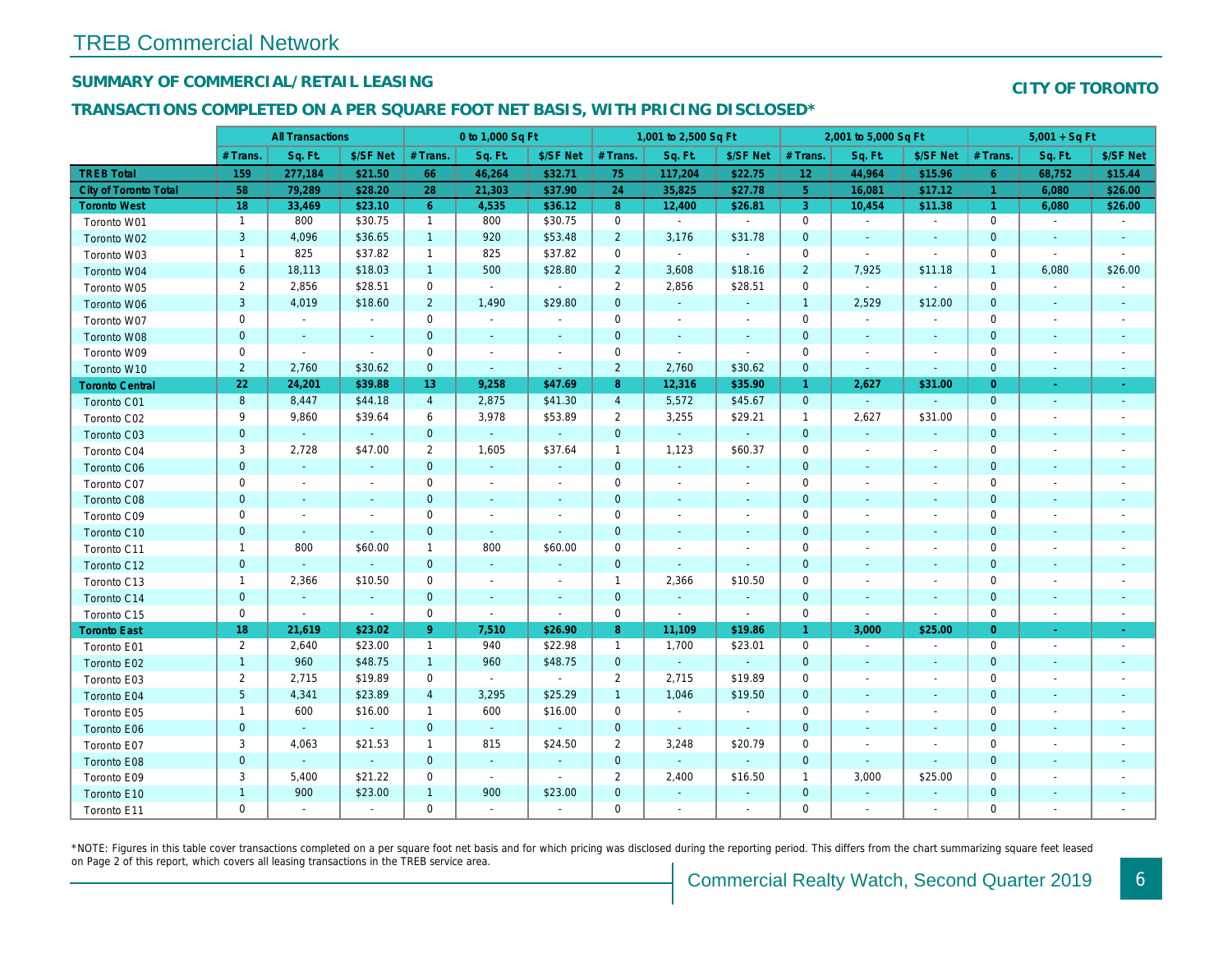#### SUMMARY OF OFFICE LEASING

#### TRANSACTIONS COMPLETED ON A PER SQUARE FOOT NET BASIS, WITH PRICING DISCLOSED\*

|                        |                         | <b>All Transactions</b> |                |                | 0 to 1,000 Sq Ft |                          |                     | 1,001 to 2,500 Sq Ft |                          |                | 2,001 to 5,000 Sq Ft |                |
|------------------------|-------------------------|-------------------------|----------------|----------------|------------------|--------------------------|---------------------|----------------------|--------------------------|----------------|----------------------|----------------|
|                        | # Trans.                | Sq. Ft.                 | \$/SF Net      | # Trans.       | Sq. Ft.          | \$/SF Net                | # Trans.            | Sq. Ft.              | \$/SF Net                | # Trans.       | Sq. Ft.              | \$/SF Ne       |
| <b>TREB Total</b>      | 189                     | 385,766                 | \$15.81        | 69             | 43,063           | \$21.46                  | 85                  | 141,380              | \$15.33                  | 21             | 71,593               | \$14.42        |
| <b>Halton Region</b>   | 8                       | 16,026                  | \$18.18        | 5 <sup>1</sup> | 2,865            | \$26.28                  | 2 <sup>1</sup>      | 4,188                | \$15.15                  | $\overline{0}$ | $\sim$               | $\sim$         |
| <b>Burlington</b>      | $\overline{2}$          | 2,581                   | \$14.31        | $\mathbf{1}$   | 755              | \$18.68                  | $\overline{1}$      | 1,826                | \$12.50                  | $\overline{0}$ | $\blacksquare$       | $\sim$         |
| <b>Halton Hills</b>    | $\mathbf 0$             | $\blacksquare$          | $\Delta$       | $\mathbf 0$    | $\sim$           | $\sim$                   | $\mathbf 0$         | $\omega$             | $\blacksquare$           | $\mathbf 0$    | $\blacksquare$       | $\blacksquare$ |
| Milton                 | $\mathbf{1}$            | 700                     | \$30.86        | $\mathbf{1}$   | 700              | \$30.86                  | $\mathbf{0}$        | $\Delta$             | $\mathbf{r}$             | $\mathbf{0}$   | $\omega$             | $\blacksquare$ |
| Oakville               | 5                       | 12,745                  | \$18.26        | 3              | 1,410            | \$28.09                  | $\mathbf{1}$        | 2,362                | \$17.20                  | $\mathbf 0$    | $\blacksquare$       | $\blacksquare$ |
| <b>Peel Region</b>     | 48                      | 136,739                 | \$13.19        | 16             | 10,933           | \$14.27                  | 20                  | 33,927               | \$12.63                  | 5 <sup>5</sup> | 18,425               | \$13.41        |
| Brampton               | 9                       | 11,226                  | \$13.98        | 5              | 3,811            | \$16.11                  | $\overline{4}$      | 7,415                | \$12.89                  | $\mathbf 0$    |                      | $\blacksquare$ |
| Caledon                | $\mathbf{0}$            |                         | $\omega$       | $\mathbf{0}$   | $\omega$         | $\omega$                 | $\mathbf 0$         | $\omega$             | $\omega$                 | $\mathbf{0}$   | $\omega$             | $\blacksquare$ |
| Mississauga            | 39                      | 125,513                 | \$13.12        | 11             | 7,122            | \$13.28                  | 16                  | 26,512               | \$12.56                  | 5              | 18,425               | \$13.41        |
| <b>Toronto</b>         | 74                      | 142,612                 | \$18.22        | 27             | 17,263           | \$23.53                  | 35                  | 59,516               | \$15.98                  | $\mathbf{7}$   | 24,602               | \$17.33        |
| <b>Toronto West</b>    | 17                      | 36,141                  | \$13.08        | 5              | 3,454            | \$11.51                  | $\overline{7}$      | 11,793               | \$15.53                  | $\overline{4}$ | 13,707               | \$14.05        |
| <b>Toronto Central</b> | 46                      | 95,963                  | \$20.95        | 15             | 9,692            | \$32.15                  | 24                  | 41,332               | \$17.13                  | 3              | 10,895               | \$21.46        |
| <b>Toronto East</b>    | 11                      | 10,508                  | \$10.91        | $\overline{7}$ | 4,117            | \$13.35                  | $\overline{4}$      | 6,391                | \$9.35                   | $\mathbf 0$    | $\omega$             | $\omega$       |
| <b>York Region</b>     | 44                      | 71,518                  | \$15.91        | 13             | 6,514            | \$27.98                  | 23                  | 36,312               | \$16.84                  | $\overline{7}$ | 22,619               | \$13.53        |
| Aurora                 | $\mathbf{1}$            | 1,400                   | \$13.29        | 0              | $\sim$           | $\blacksquare$           | $\mathbf{1}$        | 1,400                | \$13.29                  | $\mathbf 0$    | $\omega$             | $\blacksquare$ |
| E. Gwillimbury         | $\mathbf{0}$            | $\omega$                | $\omega$       | $\overline{0}$ | $\mathbf{u}$     | $\blacksquare$           | $\mathbf{0}$        | $\omega$             | $\omega$                 | $\mathbf{0}$   | $\blacksquare$       | $\blacksquare$ |
| Georgina               | 0                       | $\sim$                  | $\sim$         | $\mathbf 0$    | $\sim$           | $\blacksquare$           | $\mathbf 0$         | $\sim$               | $\sim$                   | $\mathbf 0$    | $\blacksquare$       | $\blacksquare$ |
| King                   | $\mathbf{0}$            | $\sim$                  | $\omega$       | $\mathbf{0}$   | ÷.               | $\omega$                 | $\mathbf{0}$        | $\blacksquare$       | $\Delta$                 | $\mathbf{0}$   | $\Delta$             | $\blacksquare$ |
| Markham                | 17                      | 29,081                  | \$14.87        | $\overline{4}$ | 3,495            | \$18.25                  | 10                  | 15,468               | \$14.55                  | 3              | 10,118               | \$14.18        |
| Newmarket              | $\mathbf{1}$            | 146                     | \$90.41        | $\mathbf{1}$   | 146              | \$90.41                  | $\mathbf{0}$        | $\blacksquare$       | $\blacksquare$           | $\mathbf{0}$   | $\blacksquare$       |                |
| Richmond Hill          | 11                      | 13,819                  | \$17.77        | 6              | 1,859            | \$34.70                  | 3                   | 5,125                | \$20.70                  | $\overline{2}$ | 6,835                | \$10.97        |
| Vaughan                | 14                      | 27,072                  | \$15.81        | $\overline{2}$ | 1,014            | \$40.24                  | 9                   | 14,319               | \$18.27                  | $\overline{2}$ | 5,666                | \$15.45        |
| Whitchurch-Stouffville | $\mathbf 0$             | $\blacksquare$          | $\omega$       | 0              | $\blacksquare$   | $\sim$                   | $\mathbf 0$         | $\blacksquare$       | $\omega$                 | $\mathbf 0$    | $\sim$               | $\blacksquare$ |
| Durham Region          | 12 <sub>2</sub>         | 16,905                  | \$14.01        | 5 <sup>5</sup> | 3,522            | \$20.18                  | 5 <sub>1</sub>      | 7,436                | \$15.15                  | $\overline{2}$ | 5,947                | \$8.92         |
| Ajax                   | $\mathbf{1}$            | 3,351                   | \$10.38        | $\mathbf 0$    | $\sim$           | $\overline{\phantom{a}}$ | $\mathbf 0$         | $\sim$               | $\blacksquare$           | $\overline{1}$ | 3,351                | \$10.38        |
| <b>Brock</b>           | $\mathbf{0}$            | $\omega$                | $\omega$       | $\mathbf 0$    | $\omega$         | $\blacksquare$           | $\mathbf 0$         | $\blacksquare$       | $\omega$                 | $\mathbf{0}$   | ä,                   | $\blacksquare$ |
| Clarington             | $\mathbf{1}$            | 2,596                   | \$7.03         | $\mathbf 0$    | $\blacksquare$   | $\blacksquare$           | $\mathbf 0$         | $\blacksquare$       | $\blacksquare$           | $\overline{1}$ | 2,596                | \$7.03         |
| Oshawa                 | $\overline{2}$          | 2,725                   | \$14.11        | $\mathbf{0}$   | $\Delta$         | $\omega$                 | $\overline{2}$      | 2,725                | \$14.11                  | $\mathbf{0}$   | $\omega$             | $\blacksquare$ |
| Pickering              | 3                       | 2,619                   | \$16.53        | $\overline{2}$ | 1,399            | \$21.44                  | $\mathbf{1}$        | 1,220                | \$10.90                  | $\Omega$       | $\blacksquare$       | $\sim$         |
| Scugog                 | $\mathbf 0$             | $\blacksquare$          | $\omega$       | $\mathbf{0}$   | $\omega$         | $\blacksquare$           | $\mathbf 0$         | $\blacksquare$       | $\blacksquare$           | $\mathbf{0}$   | $\blacksquare$       | $\blacksquare$ |
| Uxbridge               | $\mathbf{1}$            | 1,000                   | \$20.40        | $\mathbf{1}$   | 1,000            | \$20.40                  | $\mathbf 0$         | $\blacksquare$       | $\blacksquare$           | $\mathbf 0$    | $\blacksquare$       | $\blacksquare$ |
| Whitby                 | $\overline{\mathbf{4}}$ | 4,614                   | \$17.68        | $\overline{2}$ | 1,123            | \$18.40                  | $\overline{2}$      | 3,491                | \$17.45                  | $\mathbf{0}$   | $\omega$             | $\sim$         |
| <b>Dufferin County</b> | $\mathbf{1}$            | 814                     | \$11.34        | $\mathbf{1}$   | 814              | \$11.34                  | $\overline{0}$      | $\omega$             | $\omega$                 | $\overline{0}$ | $\omega$             | $\sim$         |
| Orangeville            | $\mathbf{1}$            | 814                     | \$11.34        | $\mathbf{1}$   | 814              | \$11.34                  | $\mathbf 0$         | $\omega$             | $\sim$                   | $\overline{0}$ | $\blacksquare$       | $\blacksquare$ |
| <b>Simcoe County</b>   | $\overline{2}$          | 1,152                   | \$20.83        | 2 <sup>1</sup> | 1,152            | \$20.83                  | $\overline{0}$      | $\blacksquare$       | ÷.                       | $\overline{0}$ | $\omega$             | $\pm$          |
| Adjala-Tosorontio      | $\mathbf{0}$            | $\omega$                | $\omega$       | $\Omega$       | $\sim$           | $\omega$                 | $\mathbf{0}$        | $\sim$               | $\sim$                   | $\overline{0}$ | $\sim$               | $\sim$         |
| <b>Bradford West</b>   | $\mathbf{1}$            | 500                     | \$14.40        | $\mathbf{1}$   | 500              | \$14.40                  | $\mathsf{O}\xspace$ | $\blacksquare$       | $\blacksquare$           | $\mathbf 0$    | $\blacksquare$       | $\blacksquare$ |
| Essa                   | $\mathbf{1}$            | 652                     | \$25.77        | $\mathbf{1}$   | 652              | \$25.77                  | $\mathbf 0$         | $\sim$               | $\sim$                   | $\mathbf{0}$   | $\sim$               | $\sim$         |
| Innisfil               | $\mathbf 0$             | $\blacksquare$          | $\blacksquare$ | $\mathbf 0$    | $\blacksquare$   | $\blacksquare$           | $\mathbf 0$         | $\blacksquare$       | $\overline{\phantom{a}}$ | $\mathbf 0$    | $\blacksquare$       | $\blacksquare$ |
| <b>New Tecumseth</b>   | $\Omega$                | $\sim$                  | $\sim$         | $\overline{0}$ | $\overline{a}$   | $\sim$                   | $\mathbf{0}$        | ä,                   | $\blacksquare$           | $\Omega$       | $\sim$               | $\sim$         |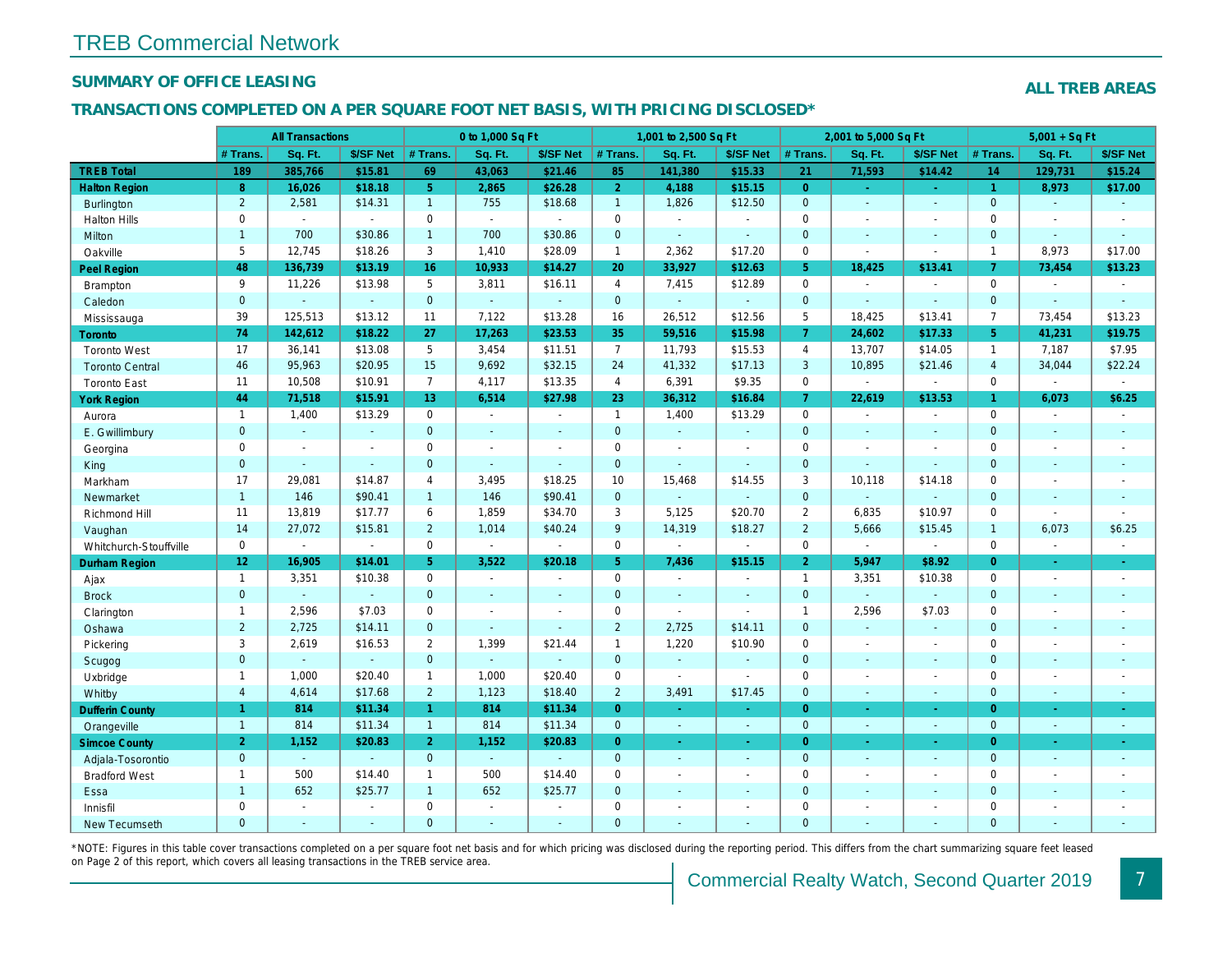#### SUMMARY OF OFFICE LEASING

#### TRANSACTIONS COMPLETED ON A PER SQUARE FOOT NET BASIS, WITH PRICING DISCLOSED\*

|                              | <b>All Transactions</b> |                |                | 0 to 1,000 Sq Ft |                          |                          | 1,001 to 2,500 Sq Ft |                | 2,001 to 5,000 Sq Ft     |                |                          |                          |
|------------------------------|-------------------------|----------------|----------------|------------------|--------------------------|--------------------------|----------------------|----------------|--------------------------|----------------|--------------------------|--------------------------|
|                              | # Trans.                | Sq. Ft.        | \$/SF net      | # Trans.         | Sq. Ft.                  | \$/SF net                | # Trans.             | Sq. Ft.        | \$/SF net                | # Trans.       | Sq. Ft.                  | \$/SF ne                 |
| <b>TREB Total</b>            | 189                     | 385,766        | \$15.81        | 69               | 43,063                   | \$21.46                  | 85                   | 141,380        | \$15.33                  | 21             | 71,593                   | \$14.42                  |
| <b>City of Toronto Total</b> | 74                      | 142,612        | \$18.22        | 27               | 17,263                   | \$23.53                  | 35                   | 59,516         | \$15.98                  | $\overline{7}$ | 24,602                   | \$17.33                  |
| <b>Toronto West</b>          | 17                      | 36,141         | \$13.08        | 5 <sup>5</sup>   | 3,454                    | \$11.51                  | $\mathbf{7}$         | 11,793         | \$15.53                  | $\overline{4}$ | 13,707                   | \$14.05                  |
| Toronto W01                  | $\overline{2}$          | 3,069          | \$23.08        | $\mathbf 0$      | $\blacksquare$           | $\blacksquare$           | $\overline{2}$       | 3,069          | \$23.08                  | $\mathbf 0$    | $\sim$                   | $\blacksquare$           |
| Toronto W02                  | $\mathbf{1}$            | 1,177          | \$30.33        | $\mathbf{0}$     | $\blacksquare$           | $\blacksquare$           | $\mathbf{1}$         | 1,177          | \$30.33                  | $\mathbf 0$    | $\blacksquare$           | $\sim$                   |
| Toronto W03                  | 0                       | $\sim$         | $\blacksquare$ | $\mathbf 0$      | $\blacksquare$           | $\blacksquare$           | 0                    | $\blacksquare$ | $\blacksquare$           | 0              | $\overline{\phantom{a}}$ | $\overline{\phantom{a}}$ |
| Toronto W04                  | $\mathsf 3$             | 5,990          | \$11.68        | $\mathbf{1}$     | 440                      | \$38.18                  | $\mathbf{1}$         | 1,800          | \$9.75                   | $\mathbf{1}$   | 3,750                    | \$9.50                   |
| Toronto W05                  | 4                       | 8,427          | \$14.22        | $\mathbf 0$      | $\blacksquare$           | $\blacksquare$           | $\overline{2}$       | 3,300          | \$13.27                  | 2              | 5,127                    | \$14.83                  |
| Toronto W06                  | 0                       | $\bullet$      | $\blacksquare$ | $\mathbf 0$      | $\blacksquare$           | $\overline{\phantom{a}}$ | 0                    | $\bullet$      | $\blacksquare$           | $\mathbf 0$    | $\blacksquare$           |                          |
| Toronto W07                  | 0                       | $\blacksquare$ | $\blacksquare$ | $\mathbf 0$      | $\blacksquare$           | $\overline{\phantom{a}}$ | 0                    | $\blacksquare$ | $\overline{\phantom{a}}$ | 0              | $\blacksquare$           | $\overline{\phantom{a}}$ |
| Toronto W08                  | $\overline{\mathbf{4}}$ | 7,244          | \$13.51        | 3                | 2,414                    | \$7.03                   | $\pmb{0}$            | $\blacksquare$ | $\blacksquare$           | $\overline{1}$ | 4,830                    | \$16.75                  |
| Toronto W09                  | 0                       | $\blacksquare$ | $\sim$         | $\mathbf 0$      | $\sim$                   | $\blacksquare$           | $\mathbf 0$          | $\blacksquare$ | $\blacksquare$           | $\mathbf 0$    | $\blacksquare$           | $\overline{\phantom{a}}$ |
| Toronto W10                  | $\mathsf 3$             | 10,234         | \$7.66         | $\mathbf{1}$     | 600                      | \$10.00                  | $\mathbf{1}$         | 2,447          | \$6.25                   | $\mathbf{0}$   | $\blacksquare$           | $\blacksquare$           |
| <b>Toronto Central</b>       | 46                      | 95,963         | \$20.95        | 15               | 9,692                    | \$32.15                  | 24                   | 41,332         | \$17.13                  | 3              | 10,895                   | \$21.46                  |
| Toronto C01                  | 14                      | 35,128         | \$25.16        | $\mathbf{3}$     | 1,611                    | \$34.64                  | $\boldsymbol{8}$     | 14,531         | \$11.71                  | $\overline{1}$ | 3,400                    | \$33.50                  |
| Toronto C02                  | 4                       | 4,350          | \$37.31        | $\overline{2}$   | 1,900                    | \$39.79                  | $\overline{2}$       | 2,450          | \$35.39                  | $\mathbf 0$    |                          | $\blacksquare$           |
| Toronto C03                  | $\overline{c}$          | 2,316          | \$17.18        | $\mathbf{1}$     | 651                      | \$30.41                  | $\mathbf{1}$         | 1,665          | \$12.00                  | $\mathbf 0$    | $\blacksquare$           | $\sim$                   |
| Toronto C04                  | $\mathbf 0$             | $\blacksquare$ | $\blacksquare$ | $\mathbf 0$      | $\blacksquare$           | $\blacksquare$           | $\mathbf 0$          | $\blacksquare$ | $\sim$                   | $\mathbf 0$    | $\overline{\phantom{a}}$ | $\overline{\phantom{a}}$ |
| Toronto C06                  | $\pmb{0}$               | $\omega$       | $\omega$       | $\mathbf{0}$     | $\omega$                 | $\omega$                 | $\pmb{0}$            | $\blacksquare$ | $\blacksquare$           | $\mathbf 0$    | $\blacksquare$           | $\blacksquare$           |
| Toronto C07                  | $\overline{2}$          | 602            | \$52.82        | $\overline{2}$   | 602                      | \$52.82                  | $\mathbf 0$          | $\sim$         | $\blacksquare$           | 0              |                          | $\overline{\phantom{a}}$ |
| Toronto C08                  | 3                       | 3,967          | \$26.13        | $\mathbf{0}$     | $\blacksquare$           | $\blacksquare$           | 3                    | 3,967          | \$26.13                  | $\pmb{0}$      |                          | $\blacksquare$           |
| Toronto C09                  | $\overline{2}$          | 1,537          | \$28.11        | $\overline{2}$   | 1,537                    | \$28.11                  | $\mathbf 0$          | $\blacksquare$ | $\blacksquare$           | $\mathbf 0$    |                          |                          |
| Toronto C10                  | $\mathbf{1}$            | 1,700          | \$33.88        | $\mathbf{0}$     | $\omega$                 | $\blacksquare$           | $\mathbf{1}$         | 1,700          | \$33.88                  | $\mathbf 0$    | $\blacksquare$           |                          |
| Toronto C11                  | $\mathbf{1}$            | 1,842          | \$8.00         | $\mathbf 0$      | $\blacksquare$           | $\blacksquare$           | $\mathbf{1}$         | 1,842          | \$8.00                   | $\mathbf 0$    |                          |                          |
| Toronto C12                  | $\pmb{0}$               | $\blacksquare$ | $\blacksquare$ | $\mathbf 0$      | $\blacksquare$           | $\blacksquare$           | $\pmb{0}$            | $\blacksquare$ | $\blacksquare$           | $\mathbf 0$    |                          |                          |
| Toronto C13                  | 8                       | 23,850         | \$14.74        | $\overline{2}$   | 979                      | \$20.10                  | 3                    | 4,246          | \$13.25                  | $\overline{2}$ | 7,495                    | \$16.00                  |
| Toronto C14                  | $\mathsf 3$             | 3,697          | \$40.27        | $\overline{2}$   | 1,843                    | \$31.94                  | $\overline{1}$       | 1,854          | \$48.54                  | $\mathbf 0$    | $\blacksquare$           | $\sim$                   |
| Toronto C15                  | 6                       | 16,974         | \$10.20        | $\mathbf{1}$     | 569                      | \$12.00                  | $\overline{4}$       | 9,077          | \$12.02                  | $\mathbf 0$    | $\blacksquare$           | $\blacksquare$           |
| <b>Toronto East</b>          | 11                      | 10,508         | \$10.91        | 7 <sup>1</sup>   | 4,117                    | \$13.35                  | $\overline{4}$       | 6,391          | \$9.35                   | $\overline{0}$ | $\blacksquare$           | $\sigma$                 |
| Toronto E01                  | 0                       | $\sim$         | $\blacksquare$ | $\mathbf 0$      | $\sim$                   | $\blacksquare$           | $\mathbf 0$          | $\blacksquare$ | $\blacksquare$           | $\mathbf 0$    | $\sim$                   | $\blacksquare$           |
| Toronto E02                  | $\mathbf 0$             | $\blacksquare$ | $\blacksquare$ | $\mathbf 0$      | $\blacksquare$           | $\blacksquare$           | $\pmb{0}$            | $\sim$         | $\blacksquare$           | $\mathbf 0$    | $\blacksquare$           | $\sim$                   |
| Toronto E03                  | 0                       | $\blacksquare$ | $\sim$         | $\mathbf 0$      | $\overline{\phantom{a}}$ | $\blacksquare$           | $\mathbf 0$          | $\blacksquare$ | $\overline{\phantom{a}}$ | 0              | $\blacksquare$           | $\overline{\phantom{a}}$ |
| Toronto E04                  | $\overline{4}$          | 2,635          | \$12.86        | $\overline{4}$   | 2,635                    | \$12.86                  | $\pmb{0}$            | $\blacksquare$ | $\blacksquare$           | $\mathbf 0$    | $\overline{\phantom{a}}$ | $\sim$                   |
| Toronto E05                  | 4                       | 3,725          | \$8.35         | $\overline{2}$   | 1,307                    | \$9.00                   | $\overline{2}$       | 2,418          | \$8.00                   | 0              | $\sim$                   | $\overline{\phantom{a}}$ |
| Toronto E06                  | $\pmb{0}$               | $\omega$       | $\omega$       | $\mathbf{0}$     | $\omega$                 | $\blacksquare$           | $\pmb{0}$            | $\sim$         | $\blacksquare$           | $\mathbf 0$    | $\sim$                   | $\sim$                   |
| Toronto E07                  | 0                       | $\blacksquare$ | $\blacksquare$ | $\mathbf 0$      | $\blacksquare$           | $\blacksquare$           | $\mathbf 0$          | $\blacksquare$ | $\blacksquare$           | 0              |                          | $\overline{\phantom{a}}$ |
| Toronto E08                  | $\pmb{0}$               | $\blacksquare$ | $\blacksquare$ | $\mathbf 0$      | $\blacksquare$           | $\blacksquare$           | $\pmb{0}$            | $\blacksquare$ | $\blacksquare$           | $\mathbf 0$    | ٠                        | $\sim$                   |
| Toronto E09                  | $\overline{\mathbf{c}}$ | 2,675          | \$12.36        | 1                | 175                      | \$53.14                  | $\mathbf{1}$         | 2,500          | \$9.50                   | 0              |                          | $\overline{\phantom{a}}$ |
| Toronto E10                  | $\pmb{0}$               | $\blacksquare$ | $\sim$         | $\mathbf 0$      | $\blacksquare$           | $\blacksquare$           | $\mathbf 0$          | $\omega$       | $\sim$                   | $\pmb{0}$      | $\overline{\phantom{a}}$ | ٠                        |
| Toronto E11                  | $\mathbf{1}$            | 1,473          | \$11.30        | $\mathbf 0$      | $\blacksquare$           | $\blacksquare$           | $\overline{1}$       | 1,473          | \$11.30                  | 0              |                          |                          |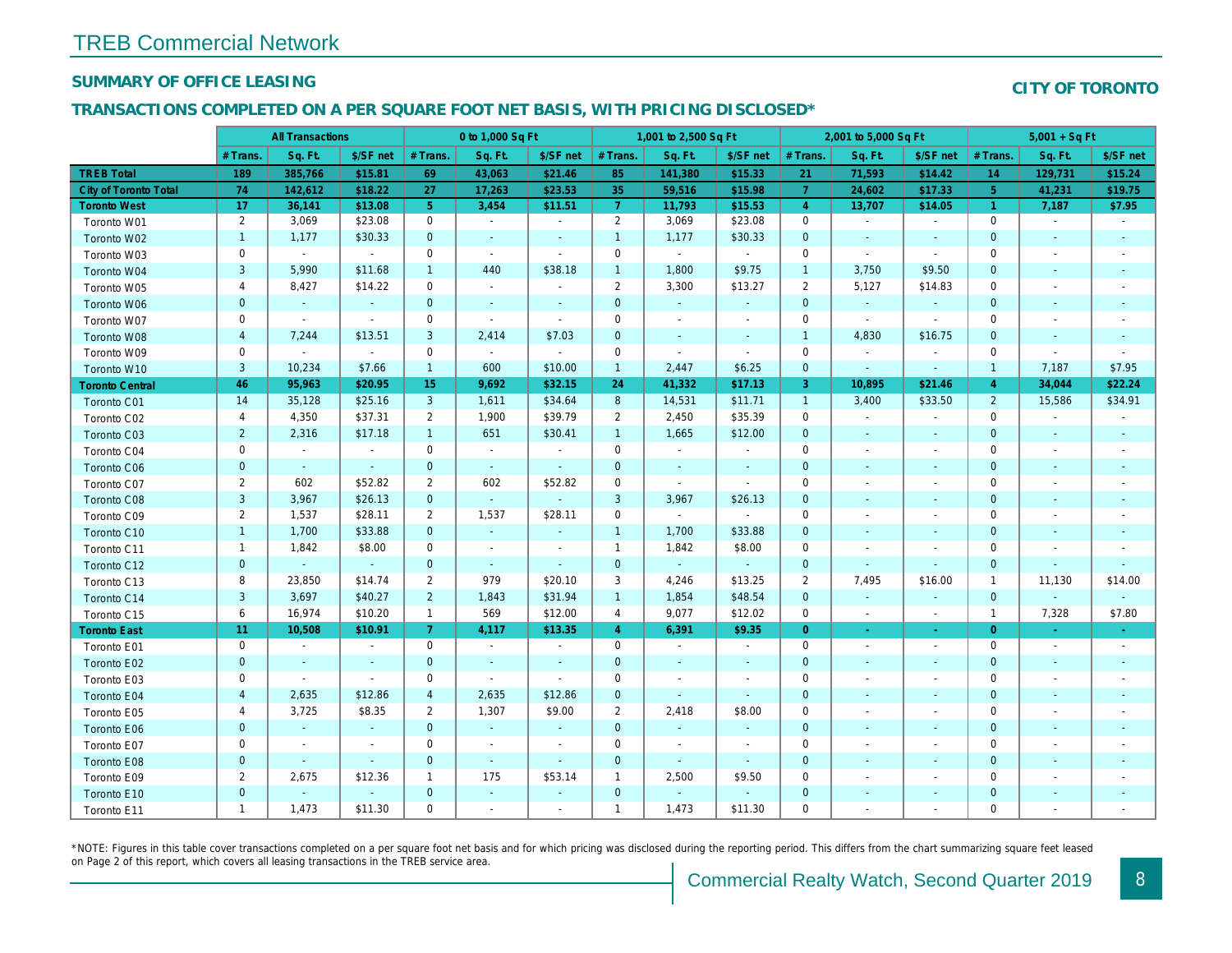## SUMMARY OF INDUSTRIAL SALES

## TRANSACTIONS COMPLETED WITH PRICING DISCLOSED

|                        |                | <b>All Transactions</b>  |                          |                | 0 to 5,000 Sq Ft |                |                     | 5,001 to 15,000 Sq Ft |                          |                | 15,001 to 50,000 Sq Ft |                          |
|------------------------|----------------|--------------------------|--------------------------|----------------|------------------|----------------|---------------------|-----------------------|--------------------------|----------------|------------------------|--------------------------|
|                        | # Trans.       | Sq. Ft.                  | \$/SF Net                | # Trans.       | Sq. Ft.          | \$/SF Net      | # Trans.            | Sq. Ft.               | \$/SF Net                | # Trans.       | Sq. Ft.                | \$/SF Ne                 |
| <b>TREB Total</b>      | 89             | 813,010                  | \$207.96                 | 61             | 136,753          | \$280.80       | 15                  | 128,049               | \$255.95                 | 8 <sup>°</sup> | 198,798                | \$217.07                 |
| <b>Halton Region</b>   | $\overline{4}$ | 16,951                   | \$271.34                 | 3              | 4,951            | \$302.86       | $\mathbf{1}$        | 12,000                | \$258.33                 | $\overline{0}$ | $\sim$                 | $\omega_{\rm c}$         |
| <b>Burlington</b>      | $\mathbf{0}$   | $\omega$                 | $\omega$                 | $\mathbf{0}$   | $\omega$         | $\blacksquare$ | $\overline{0}$      | $\blacksquare$        | $\omega$                 | $\mathbf{0}$   | $\blacksquare$         | $\omega$                 |
| <b>Halton Hills</b>    | 0              | $\blacksquare$           | $\blacksquare$           | $\mathbf 0$    | $\mathbf{r}$     |                | $\mathsf{O}\xspace$ | ä,                    | $\blacksquare$           | $\Omega$       | $\sim$                 | $\blacksquare$           |
| Milton                 | $\mathbf{1}$   | 2,400                    | \$281.25                 | $\mathbf{1}$   | 2,400            | \$281.25       | $\mathbf{0}$        | $\omega$              | $\blacksquare$           | $\mathbf{0}$   | $\blacksquare$         | $\blacksquare$           |
| Oakville               | 3              | 14,551                   | \$269.71                 | $\overline{2}$ | 2,551            | \$323.19       | $\mathbf{1}$        | 12,000                | \$258.33                 | $\mathbf 0$    | $\blacksquare$         | $\blacksquare$           |
| Peel Region            | 24             | 175,083                  | \$215.80                 | 17             | 43,196           | \$239.68       | 5 <sup>5</sup>      | 41,150                | \$281.41                 | $\mathbf{1}$   | 39,495                 | \$198.76                 |
| <b>Brampton</b>        | $\overline{4}$ | 14,023                   | \$245.56                 | 3              | 7,867            | \$268.66       | $\mathbf{1}$        | 6,156                 | \$216.05                 | $\mathbf 0$    | $\blacksquare$         | $\blacksquare$           |
| Caledon                | $\mathbf{0}$   | $\sim$                   | $\omega$                 | $\mathbf{0}$   | ◆                | $\omega$       | $\overline{0}$      | $\omega_{\rm c}$      | $\omega_{\rm c}$         | $\mathbf 0$    | $\Delta$               | $\omega$                 |
| Mississauga            | 20             | 161,060                  | \$213.21                 | 14             | 35,329           | \$233.22       | $\overline{4}$      | 34,994                | \$292.91                 | $\mathbf{1}$   | 39.495                 | \$198.76                 |
| Toronto                | 27             | 257,670                  | \$205.08                 | 18             | 39,888           | \$291.70       | 3                   | 27,463                | \$194.26                 | 5 <sup>5</sup> | 119,319                | \$190.03                 |
| <b>Toronto West</b>    | 15             | 181,402                  | \$196.74                 | 11             | 27,712           | \$304.18       | $\mathsf{O}$        | $\blacksquare$        | $\blacksquare$           | 3              | 82,690                 | \$170.03                 |
| <b>Toronto Central</b> | $\mathbf{0}$   | $\omega$                 | $\omega$                 | $\mathbf 0$    | $\omega$         | $\blacksquare$ | $\mathbf{0}$        | $\omega$ .            | $\blacksquare$           | $\mathbf{0}$   | $\Delta$               | $\blacksquare$           |
| <b>Toronto East</b>    | 12             | 76,268                   | \$224.93                 | $\overline{7}$ | 12,176           | \$263.30       | 3                   | 27,463                | \$194.26                 | $\overline{2}$ | 36,629                 | \$235.1                  |
| <b>York Region</b>     | 29             | 294,393                  | \$221.67                 | 19             | 40,009           | \$335.40       | 6 <sup>°</sup>      | 47,436                | \$268.97                 | $\overline{2}$ | 39,984                 | \$315.88                 |
| Aurora                 | $\mathbf 0$    | $\sim$                   | $\blacksquare$           | $\Omega$       | $\sim$           | $\blacksquare$ | $\mathsf{O}$        | $\blacksquare$        | $\sim$                   | $\Omega$       | $\blacksquare$         | $\sim$                   |
| E. Gwillimbury         | $\mathbf{0}$   | $\sim$                   | $\blacksquare$           | $\mathbf 0$    | $\blacksquare$   | ٠              | $\overline{0}$      | $\blacksquare$        | $\overline{\phantom{a}}$ | $\mathbf{0}$   | $\blacksquare$         | $\blacksquare$           |
| Georgina               | $\mathbf{0}$   | $\overline{\phantom{a}}$ | $\blacksquare$           | $\mathbf 0$    | $\blacksquare$   | $\blacksquare$ | $\mathbf 0$         | $\blacksquare$        | $\blacksquare$           | $\mathbf 0$    | $\blacksquare$         | $\blacksquare$           |
| King                   | $\overline{0}$ | $\overline{\phantom{a}}$ | $\sim$                   | $\mathbf{0}$   | $\blacksquare$   | $\blacksquare$ | $\mathbf{0}$        | $\blacksquare$        | ä,                       | $\mathbf{0}$   | $\omega$               | $\blacksquare$           |
| Markham                | 9              | 92,966                   | \$241.88                 | $\overline{7}$ | 14,620           | \$348.63       | $\mathbf{1}$        | 5,908                 | \$260.66                 | $\mathbf 0$    | $\blacksquare$         | $\blacksquare$           |
| Newmarket              | $\mathbf{1}$   | 2,034                    | \$272.86                 | $\mathbf{1}$   | 2,034            | \$272.86       | $\overline{0}$      | $\omega$              | $\overline{\phantom{a}}$ | $\mathbf{0}$   | $\sim$                 | $\blacksquare$           |
| Richmond Hill          | 6              | 17,613                   | \$313.46                 | 5              | 9,830            | \$345.15       | $\mathbf{1}$        | 7,783                 | \$273.42                 | $\mathbf 0$    | $\blacksquare$         | $\blacksquare$           |
| Vaughan                | 9              | 166,474                  | \$196.79                 | $\overline{4}$ | 10,275           | \$333.63       | $\overline{2}$      | 21,690                | \$281.37                 | $\overline{2}$ | 39,984                 | \$315.88                 |
| Whitchurch-Stouffville | $\overline{4}$ | 15,305                   | \$257.04                 | $\overline{2}$ | 3,250            | \$291.08       | $\overline{2}$      | 12,055                | \$247.86                 | $\mathbf 0$    | $\blacksquare$         | $\blacksquare$           |
| <b>Durham Region</b>   | 5 <sup>5</sup> | 68,913                   | \$124.69                 | $\overline{4}$ | 8,708            | \$171.39       | $\overline{0}$      | ÷.                    | $\omega_{\rm c}$         | $\overline{0}$ | $\omega$               | $\omega$                 |
| Ajax                   | 0              | $\sim$                   | $\blacksquare$           | 0              | $\blacksquare$   | $\blacksquare$ | $\mathbf 0$         | $\blacksquare$        | $\blacksquare$           | $\mathbf 0$    | $\blacksquare$         | $\sim$                   |
| <b>Brock</b>           | $\mathbf{0}$   | $\sim$                   | $\sim$                   | $\mathbf{0}$   | $\mathbf{r}$     | $\blacksquare$ | $\mathbf{0}$        | $\blacksquare$        | $\blacksquare$           | $\mathbf{0}$   | $\blacksquare$         | $\sim$                   |
| Clarington             | 0              | $\sim$                   | $\sim$                   | 0              | $\blacksquare$   |                | $\mathbf 0$         | $\blacksquare$        | $\blacksquare$           | $\mathbf 0$    | $\sim$                 | $\blacksquare$           |
| Oshawa                 | $\mathbf{0}$   |                          | $\blacksquare$           | $\mathbf 0$    | ä,               |                | $\mathbf 0$         | ÷,                    | ÷,                       | $\mathbf{0}$   | $\blacksquare$         | $\blacksquare$           |
| Pickering              | 3              | 62,713                   | \$119.07                 | $\overline{2}$ | 2,508            | \$146.53       | $\mathbf 0$         | $\overline{a}$        | $\overline{a}$           | $\mathbf 0$    | $\blacksquare$         | $\blacksquare$           |
| Scugog                 | $\mathbf{1}$   | 2,800                    | \$267.86                 | 1              | 2,800            | \$267.86       | $\mathbf{0}$        | $\mathbf{r}$          | $\omega$                 | $\mathbf{0}$   | $\blacksquare$         | $\blacksquare$           |
| Uxbridge               | 0              | $\sim$                   | $\sim$                   | 0              | $\omega$         |                | $\mathsf{O}$        | ÷,                    | $\overline{a}$           | $\mathbf 0$    | $\overline{a}$         | $\overline{\phantom{a}}$ |
| Whitby                 | $\mathbf{1}$   | 3,400                    | \$110.29                 | $\mathbf{1}$   | 3,400            | \$110.29       | $\overline{0}$      | $\blacksquare$        | $\sim$                   | $\mathbf{0}$   | $\blacksquare$         | $\blacksquare$           |
| <b>Dufferin County</b> | $\overline{0}$ | $\sim$                   |                          | $\overline{0}$ | ÷.               | ×.             | $\overline{0}$      | $\blacksquare$        | $\sim$                   | $\overline{0}$ | $\sim$                 | $\sim$                   |
| Orangeville            | $\mathbf 0$    | $\omega$                 | $\omega$                 | $\mathbf 0$    | $\omega$         | $\omega$       | $\mathbf{0}$        | $\omega$              | $\omega_{\rm c}$         | $\mathbf{0}$   | $\omega$               | $\sim$                   |
| <b>Simcoe County</b>   | $\overline{0}$ | $\omega$                 | $\sim$                   | $\overline{0}$ | $\omega$         | $\omega$       | $\overline{0}$      | ä,                    | $\omega$                 | $\overline{0}$ | $\blacksquare$         | $\sim$                   |
| Adjala-Tosorontio      | $\mathbf{0}$   | $\omega$                 | $\sim$                   | $\mathbf 0$    | $\omega$         | $\blacksquare$ | $\mathbf{0}$        | $\blacksquare$        | $\blacksquare$           | $\mathbf 0$    | $\Delta$               | $\sim$                   |
| <b>Bradford West</b>   | 0              | $\sim$                   | $\sim$                   | 0              | $\blacksquare$   | $\blacksquare$ | $\mathbf 0$         | $\blacksquare$        | $\blacksquare$           | $\mathbf 0$    | $\blacksquare$         | $\blacksquare$           |
| Essa                   | $\mathbf 0$    |                          | $\sim$                   | $\mathbf 0$    | $\blacksquare$   | $\blacksquare$ | $\mathbf 0$         | ä,                    | ä,                       | $\mathbf 0$    | $\sim$                 |                          |
| Innisfil               | 0              | $\sim$                   | $\overline{\phantom{a}}$ | 0              | $\blacksquare$   | $\blacksquare$ | $\mathbf 0$         | ä,                    | $\blacksquare$           | $\mathbf 0$    | $\sim$                 | $\blacksquare$           |
| <b>New Tecumseth</b>   | $\Omega$       |                          |                          | $\Omega$       |                  |                | $\mathbf{0}$        |                       |                          | $\Omega$       |                        |                          |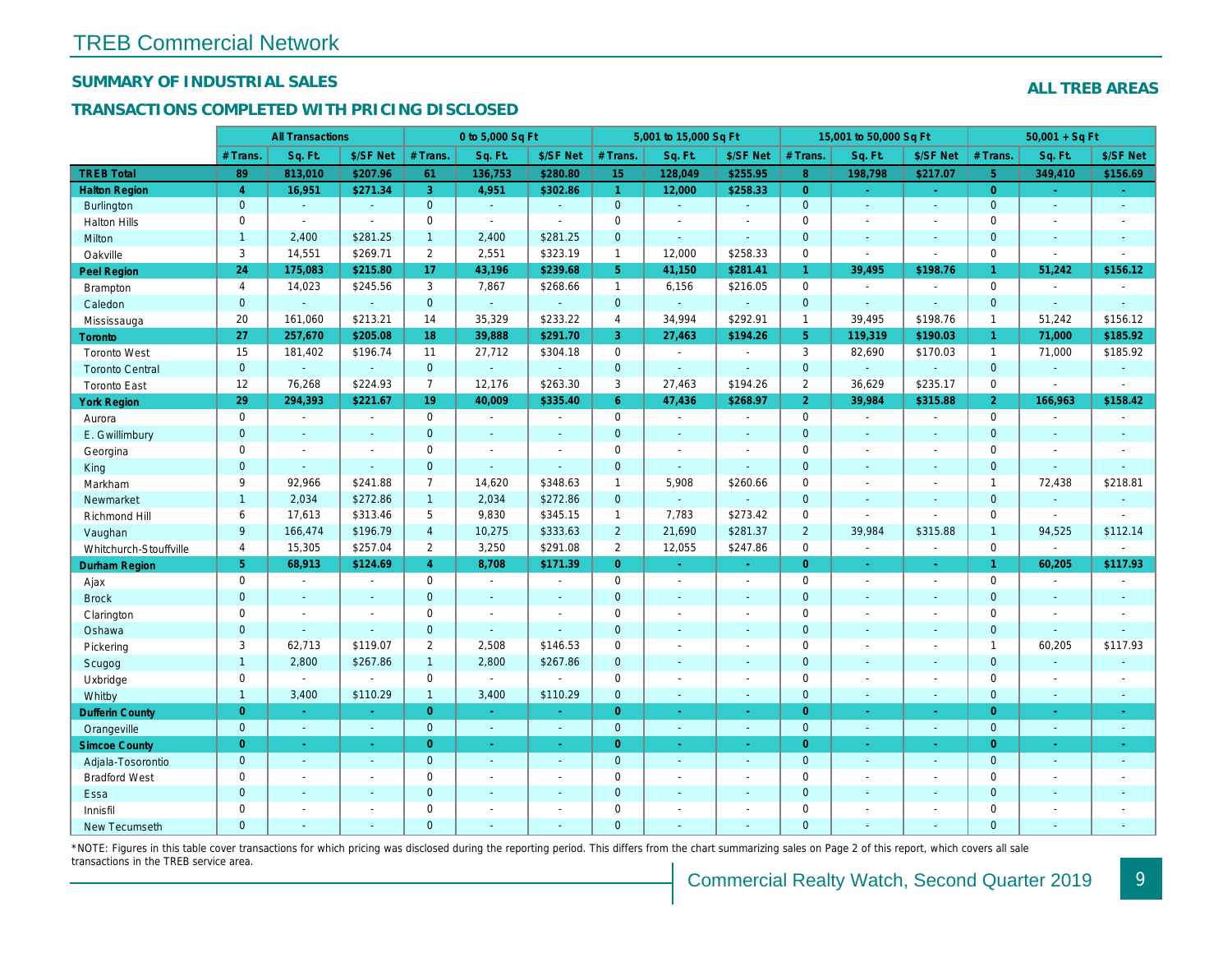## SUMMARY OF INDUSTRIAL SALES - CONDOMINIUM BREAKOUT

#### TRANSACTIONS COMPLETED WITH PRICING DISCLOSED

|                        |                     | <b>All Transactions</b> |                       |                 | 0 to 5,000 Sq Ft |                |                | 5,001 to 15,000 Sq Ft    |                          |                | 15,001 to 50,000 Sq Ft |                  |
|------------------------|---------------------|-------------------------|-----------------------|-----------------|------------------|----------------|----------------|--------------------------|--------------------------|----------------|------------------------|------------------|
|                        | # Trans.            | Sq. Ft.                 | \$/SF Net             | # Trans.        | Sq. Ft.          | \$/SF Net      | # Trans.       | Sq. Ft.                  | \$/SF Net                | # Trans.       | Sq. Ft.                | \$/SF Ne         |
| <b>TREB Total</b>      | 62                  | 176,941                 | \$257.67              | 54              | 116,269          | \$261.79       | 8 <sup>°</sup> | 60,672                   | \$249.77                 | $\overline{0}$ | a.                     | $\sim$           |
| <b>Halton Region</b>   | $\overline{2}$      | 3,531                   | \$279.73              | 2 <sup>1</sup>  | 3,531            | \$279.73       | $\overline{0}$ | ÷.                       | $\omega_{\rm{eff}}$      | $\overline{0}$ | $\bullet$              | $\sim$           |
| Burlington             | $\overline{0}$      | $\omega$                | $\omega$              | $\mathbf{0}$    | $\sim$           | $\blacksquare$ | $\mathbf{0}$   | $\omega$                 | $\blacksquare$           | $\mathbf 0$    | $\blacksquare$         | $\bullet$        |
| <b>Halton Hills</b>    | $\mathbf 0$         | $\blacksquare$          | $\blacksquare$        | $\mathbf 0$     | $\mathbf{r}$     |                | $\mathbf 0$    | $\blacksquare$           | $\blacksquare$           | $\mathbf 0$    | L.                     | $\blacksquare$   |
| Milton                 | $\mathbf{1}$        | 2,400                   | \$281.25              | $\mathbf{1}$    | 2,400            | \$281.25       | $\pmb{0}$      | $\blacksquare$           | $\blacksquare$           | $\mathbf{0}$   | $\blacksquare$         | $\sim$           |
| Oakville               | $\mathbf{1}$        | 1,131                   | \$276.51              | $\mathbf{1}$    | 1,131            | \$276.51       | 0              | $\tilde{\phantom{a}}$    | $\sim$                   | $\mathbf 0$    | $\sim$                 | $\sim$           |
| Peel Region            | 18                  | 49,352                  | \$236.73              | 17              | 43,196           | \$239.68       | $\mathbf{1}$   | 6,156                    | \$216.05                 | $\overline{0}$ | ×.                     | $\bullet$ .      |
| Brampton               | $\overline{4}$      | 14,023                  | \$245.56              | 3               | 7,867            | \$268.66       | $\mathbf{1}$   | 6,156                    | \$216.05                 | $\mathbf 0$    | $\blacksquare$         | $\sim$           |
| Caledon                | $\mathbf{0}$        | $\blacksquare$          | $\blacksquare$        | $\mathbf{0}$    | $\omega$         | $\sim$         | $\mathbf 0$    | $\blacksquare$           | $\omega$                 | $\mathbf 0$    | $\blacksquare$         | $\sim$           |
| Mississauga            | 14                  | 35,329                  | \$233.22              | 14              | 35,329           | \$233.22       | 0              | $\blacksquare$           | $\sim$                   | $\mathbf 0$    | $\sim$                 | $\sim$           |
| <b>Toronto</b>         | 16                  | 35,368                  | \$217.61              | 15 <sub>1</sub> | 28,288           | \$234.42       | $\mathbf{1}$   | 7,080                    | \$150.42                 | $\Omega$       | ÷.                     | $\omega_{\rm c}$ |
| <b>Toronto West</b>    | 9                   | 19,962                  | \$237.47              | 9               | 19,962           | \$237.47       | 0              | $\blacksquare$           | $\sim$                   | $\mathbf 0$    | $\blacksquare$         | $\sim$           |
| <b>Toronto Central</b> | $\mathbf{0}$        | $\mathbf{r}$            | $\blacksquare$        | $\overline{0}$  | $\omega$         |                | $\mathbf 0$    | $\omega$                 | $\sim$                   | $\mathbf 0$    | $\blacksquare$         | $\blacksquare$   |
| <b>Toronto East</b>    | $\overline{7}$      | 15,406                  | \$191.87              | 6               | 8,326            | \$227.12       | $\mathbf{1}$   | 7,080                    | \$150.42                 | $\mathbf 0$    | $\sim$                 | $\sim$           |
| <b>York Region</b>     | 23                  | 82,783                  | \$295.75              | 17              | 35,347           | \$331.69       | 6 <sup>°</sup> | 47,436                   | \$268.97                 | $\overline{0}$ | $\blacksquare$         | $\bullet$ .      |
| Aurora                 | $\mathbf 0$         | $\sim$                  | $\blacksquare$        | $\mathbf 0$     | $\bullet$        | $\blacksquare$ | 0              | $\blacksquare$           | $\blacksquare$           | $\mathbf 0$    | $\blacksquare$         | $\sim$           |
| E. Gwillimbury         | $\mathbf{0}$        | $\sim$                  | $\sim$                | $\mathbf{0}$    | ÷.               | $\sim$         | $\mathbf 0$    | $\blacksquare$           | $\blacksquare$           | $\mathbf{0}$   | $\blacksquare$         | $\blacksquare$   |
| Georgina               | $\mathbf 0$         | $\blacksquare$          | $\blacksquare$        | $\mathbf 0$     | $\blacksquare$   | $\sim$         | $\pmb{0}$      | $\overline{\phantom{a}}$ | $\blacksquare$           | $\mathbf 0$    | $\blacksquare$         | $\blacksquare$   |
| King                   | $\overline{0}$      | $\sim$                  | $\sim$                | $\mathbf{0}$    | $\sim$           | $\sim$         | $\mathbf 0$    | $\blacksquare$           | $\blacksquare$           | $\mathbf 0$    | $\blacksquare$         | $\sim$           |
| Markham                | 8                   | 20,528                  | \$323.31              | $\overline{7}$  | 14,620           | \$348.63       | $\mathbf{1}$   | 5,908                    | \$260.66                 | $\mathbf 0$    | $\blacksquare$         | $\blacksquare$   |
| Newmarket              | $\mathbf{1}$        | 2,034                   | \$272.86              | 1               | 2,034            | \$272.86       | $\mathbf{0}$   | ä,                       | $\blacksquare$           | $\mathbf{0}$   | ÷.                     | $\sim$           |
| Richmond Hill          | 5                   | 16,385                  | \$310.11              | 4               | 8,602            | \$343.31       | $\mathbf{1}$   | 7,783                    | \$273.42                 | $\mathbf 0$    | $\sim$                 | $\blacksquare$   |
| Vaughan                | $5\overline{)}$     | 28,531                  | \$290.07              | 3               | 6,841            | \$317.64       | $\overline{2}$ | 21,690                   | \$281.37                 | $\mathbf{0}$   | ä,                     | $\sim$           |
| Whitchurch-Stouffville | $\overline{4}$      | 15,305                  | \$257.04              | $\overline{2}$  | 3,250            | \$291.08       | $\overline{2}$ | 12,055                   | \$247.86                 | $\mathbf 0$    | ÷,                     | $\sim$           |
| Durham Region          | 3                   | 5,908                   | \$125.68              | 3               | 5,908            | \$125.68       | $\overline{0}$ | $\frac{1}{\sqrt{2}}$     | $\bullet$                | $\overline{0}$ | $\blacksquare$         | $\bullet$        |
| Ajax                   | $\mathbf 0$         | $\blacksquare$          | $\blacksquare$        | $\mathbf 0$     | $\sim$           |                | $\pmb{0}$      | $\blacksquare$           | $\blacksquare$           | $\mathbf 0$    | $\blacksquare$         | $\sim$           |
| <b>Brock</b>           | $\mathbf{0}$        | $\blacksquare$          | $\sim$                | $\mathbf{0}$    | $\Delta$         | $\sim$         | $\mathbf 0$    | $\omega$                 | $\blacksquare$           | $\mathbf 0$    | $\blacksquare$         | $\blacksquare$   |
| Clarington             | $\mathsf{O}\xspace$ | $\tilde{\phantom{a}}$   | $\tilde{\phantom{a}}$ | $\mathbf 0$     | $\sim$           |                | $\pmb{0}$      | $\overline{a}$           | $\overline{a}$           | $\mathbf 0$    | ÷,                     | $\blacksquare$   |
| Oshawa                 | $\mathbf{0}$        | $\blacksquare$          | $\blacksquare$        | $\mathbf{0}$    | $\sim$           | $\blacksquare$ | $\mathbf 0$    | $\blacksquare$           | $\blacksquare$           | $\mathbf{0}$   | $\blacksquare$         | $\blacksquare$   |
| Pickering              | $\overline{2}$      | 2,508                   | \$146.53              | $\overline{2}$  | 2,508            | \$146.53       | $\pmb{0}$      | $\blacksquare$           | $\blacksquare$           | $\mathbf 0$    | L.                     | $\blacksquare$   |
| Scugog                 | $\overline{0}$      | $\blacksquare$          | $\sim$                | $\mathbf{0}$    | $\omega$         |                | $\mathbf 0$    | $\omega$                 | $\blacksquare$           | $\mathbf{0}$   | $\omega$               | $\blacksquare$   |
| Uxbridge               | $\mathbf 0$         | $\blacksquare$          | $\omega$              | $\mathbf 0$     | $\blacksquare$   |                | 0              | $\blacksquare$           | $\overline{\phantom{a}}$ | $\mathbf 0$    | L.                     | $\blacksquare$   |
| Whitby                 | $\mathbf{1}$        | 3,400                   | \$110.29              | $\mathbf{1}$    | 3,400            | \$110.29       | $\mathbf{0}$   | $\blacksquare$           | $\blacksquare$           | $\mathbf{0}$   | $\blacksquare$         | $\sim$           |
| <b>Dufferin County</b> | $\overline{0}$      | $\sim$                  | $\sim$                | $\overline{0}$  | a.               | $\sim$         | $\overline{0}$ | $\blacksquare$           | ×.                       | $\overline{0}$ | ×.                     | $\sim$           |
| Orangeville            | $\mathbf{0}$        | $\omega$                | $\omega$              | $\mathbf 0$     | $\omega$         | $\omega$       | $\mathbf{0}$   | $\omega$                 | $\omega$                 | $\mathbf 0$    | $\omega$               | $\omega_{\rm c}$ |
| <b>Simcoe County</b>   | $\overline{0}$      | $\omega$                | $\omega$              | $\overline{0}$  | $\omega$         | $\omega$       | $\overline{0}$ | ä,                       | $\omega$                 | $\overline{0}$ | $\blacksquare$         | $\sigma_{\rm c}$ |
| Adjala-Tosorontio      | $\mathbf{0}$        | $\sim$                  | $\sim$                | $\mathbf{0}$    | $\sim$           | $\sim$         | $\mathbf 0$    | $\Delta$                 | $\blacksquare$           | $\mathbf 0$    | $\blacksquare$         | $\sim$           |
| <b>Bradford West</b>   | $\mathbf 0$         | $\blacksquare$          | $\omega$              | $\mathbf 0$     | $\sim$           | $\sim$         | $\pmb{0}$      | $\blacksquare$           | $\blacksquare$           | $\mathbf 0$    | $\overline{a}$         | $\blacksquare$   |
| Essa                   | $\mathbf{0}$        | $\sim$                  | $\sim$                | $\mathbf{0}$    |                  | $\sim$         | $\pmb{0}$      | $\blacksquare$           | $\blacksquare$           | $\mathbf 0$    | $\blacksquare$         |                  |
| Innisfil               | $\mathbf 0$         | $\blacksquare$          | $\blacksquare$        | $\mathbf 0$     | $\sim$           | $\sim$         | $\pmb{0}$      | $\blacksquare$           | $\blacksquare$           | $\mathbf 0$    | $\blacksquare$         | $\blacksquare$   |
| <b>New Tecumseth</b>   | $\Omega$            |                         |                       | $\Omega$        |                  |                | $\Omega$       |                          |                          | $\Omega$       |                        |                  |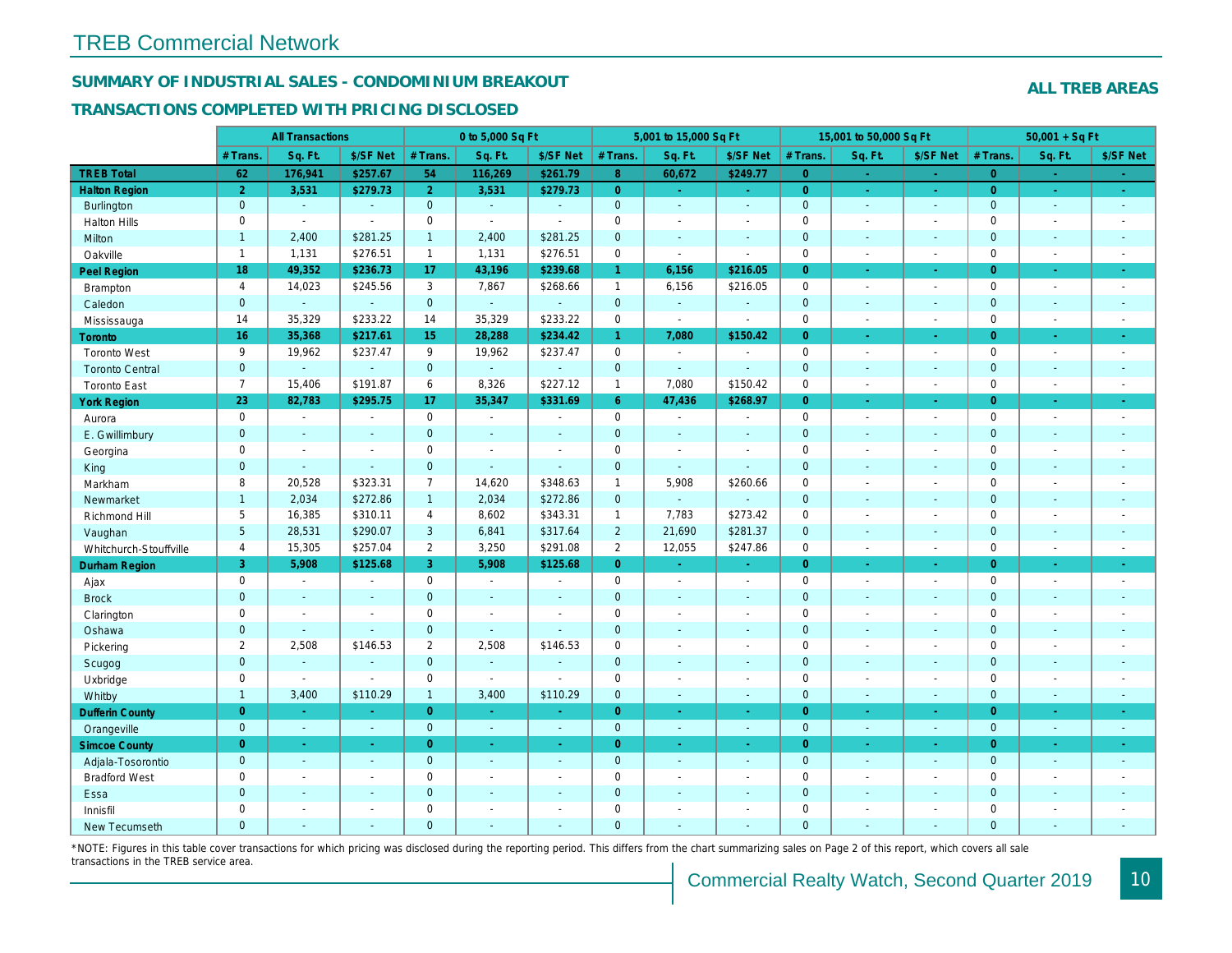## SUMMARY OF INDUSTRIAL SALES - OTHER TYPES BREAKOUT

#### TRANSACTIONS COMPLETED WITH PRICING DISCLOSED

| <b>All Transactions</b><br>0 to 5,000 Sq Ft<br>5,001 to 15,000 Sq Ft                                                                                                | 15,001 to 50,000 Sq Ft                                    |
|---------------------------------------------------------------------------------------------------------------------------------------------------------------------|-----------------------------------------------------------|
| Sq. Ft.<br>\$/SF Net<br># Trans.<br>Sq. Ft.<br>\$/SF Net<br># Trans.<br>Sq. Ft.<br># Trans<br>\$/SF Net                                                             | Sq. Ft.<br>\$/SF Ne<br># Trans.                           |
| <b>TREB Total</b><br>27<br>636,069<br>\$194.14<br>20,484<br>\$388.65<br>$\overline{7}$<br>67,377<br>\$261.51<br>$\overline{7}$                                      | 8 <sup>°</sup><br>\$217.07<br>198,798                     |
| <b>Halton Region</b><br>$\overline{2}$<br>13,421<br>\$269.13<br>1,421<br>$\mathbf{1}$<br>12,000<br>\$258.33<br>$\mathbf{1}$<br>\$360.33                             | $\overline{0}$<br>$\sim$<br>$\blacksquare$                |
| $\mathbf{0}$<br>$\mathbf 0$<br>$\pmb{0}$<br>Burlington<br>$\omega$<br>$\omega$<br>ä,<br>$\omega$<br>$\mathbf{r}$<br>$\omega$                                        | $\mathbf{0}$<br>$\sim$<br>$\omega$                        |
| 0<br>$\mathbf 0$<br>$\mathbf 0$<br><b>Halton Hills</b><br>$\blacksquare$<br>$\blacksquare$<br>$\sim$<br>$\sim$<br>$\blacksquare$<br>$\blacksquare$                  | $\mathbf 0$<br>L.<br>$\blacksquare$                       |
| $\overline{0}$<br>$\overline{0}$<br>$\overline{0}$<br>Milton<br>$\omega$<br>$\omega$<br>$\mathbf{r}$<br>ä,<br>$\sim$<br>$\omega$                                    | $\mathbf{0}$<br>$\blacksquare$<br>$\sim$                  |
| $\overline{2}$<br>\$360.33<br>12,000<br>\$258.33<br>13,421<br>\$269.13<br>$\mathbf{1}$<br>1,421<br>$\mathbf{1}$<br>Oakville                                         | $\mathsf 0$<br>$\overline{\phantom{a}}$<br>$\blacksquare$ |
| $6^{\circ}$<br>125,731<br>\$207.59<br>$\overline{0}$<br>$\overline{4}$<br>34,994<br>\$292.91<br><b>Peel Region</b><br>$\omega$<br>$\bullet$                         | 39,495<br>\$198.76<br>$\mathbf{1}$                        |
| $\mathbf 0$<br>$\mathbf 0$<br>$\mathbf 0$<br>Brampton<br>$\sim$<br>$\blacksquare$<br>$\sim$<br>$\blacksquare$<br>$\blacksquare$<br>$\overline{\phantom{a}}$         | $\mathbf 0$<br>$\sim$<br>$\blacksquare$                   |
| $\mathbf{0}$<br>$\mathbf{0}$<br>$\mathbf 0$<br>Caledon<br>$\omega$<br>$\omega$<br>$\blacksquare$<br>$\sim$<br>$\sim$<br>$\sim$                                      | $\mathbf{0}$<br>$\omega$<br>$\sim$                        |
| 6<br>$\mathbf 0$<br>$\overline{4}$<br>\$292.91<br>125,731<br>\$207.59<br>34,994<br>Mississauga<br>$\blacksquare$<br>$\blacksquare$                                  | 39,495<br>$\mathbf{1}$<br>\$198.76                        |
| 222,302<br>11,600<br>\$209.49<br>11<br>\$203.09<br>3<br>\$431.38<br>$\overline{2}$<br>20,383<br><b>Toronto</b>                                                      | 119,319<br>5 <sup>5</sup><br>\$190.03                     |
| 6<br>$\mathbf{2}^{\prime}$<br>7,750<br>$\mathbf 0$<br>161,440<br>\$191.71<br>\$476.00<br><b>Toronto West</b><br>$\sim$<br>$\sim$                                    | 3<br>82,690<br>\$170.03                                   |
| $\mathbf{0}$<br>$\overline{0}$<br>$\mathbf{0}$<br>$\omega$<br><b>Toronto Central</b><br>÷.<br>$\mathbf{r}$<br>$\Delta$<br>$\sim$<br>$\sim$                          | $\mathbf{0}$<br>÷.<br>$\omega$                            |
| 5<br>$\overline{2}$<br>60,862<br>\$233.30<br>3,850<br>\$341.56<br>20,383<br>\$209.49<br>$\mathbf{1}$<br><b>Toronto East</b>                                         | $\overline{2}$<br>36,629<br>\$235.1                       |
| 6 <sup>1</sup><br>$\overline{2}$<br>\$363.52<br>$\overline{0}$<br>211,610<br>\$192.69<br>4,663<br><b>York Region</b><br>$\blacksquare$<br>$\omega$                  | $\overline{2}$<br>39,984<br>\$315.88                      |
| $\mathsf 0$<br>$\mathbf 0$<br>$\mathbf 0$<br>$\omega$<br>Aurora<br>$\blacksquare$<br>$\blacksquare$<br>$\sim$<br>$\blacksquare$<br>$\tilde{\phantom{a}}$            | $\mathbf 0$<br>$\sim$<br>$\blacksquare$                   |
| $\mathbf{0}$<br>$\overline{0}$<br>$\mathbf 0$<br>E. Gwillimbury<br>$\blacksquare$<br>$\sim$<br>$\sim$<br>$\blacksquare$<br>$\blacksquare$<br>$\sim$                 | $\mathbf 0$<br>ä,<br>$\blacksquare$                       |
| $\mathbf 0$<br>$\mathbf 0$<br>$\mathbf 0$<br>Georgina<br>$\blacksquare$<br>$\blacksquare$<br>$\blacksquare$<br>$\sim$<br>$\blacksquare$<br>$\blacksquare$           | $\mathbf 0$<br>$\sim$<br>$\blacksquare$                   |
| $\mathbf{0}$<br>$\mathbf 0$<br>$\mathbf 0$<br>King<br>$\omega$<br>$\blacksquare$<br>$\sim$<br>$\sim$<br>$\sim$<br>$\overline{a}$                                    | $\mathbf{0}$<br>$\blacksquare$<br>$\blacksquare$          |
| 72,438<br>\$218.81<br>$\mathbf 0$<br>$\mathbf 0$<br>Markham<br>$\overline{1}$<br>$\sim$<br>$\blacksquare$<br>$\sim$<br>$\overline{\phantom{a}}$                     | $\mathbf 0$<br>$\blacksquare$<br>$\blacksquare$           |
| $\mathbf 0$<br>$\mathbf 0$<br>$\mathbf{0}$<br>Newmarket<br>ä,<br>$\omega$<br>$\mathbf{r}$<br>$\sim$<br>$\sim$<br>$\sim$                                             | $\mathbf 0$<br>ä,<br>$\blacksquare$                       |
| 1,229<br>1,229<br>\$358.07<br>\$358.07<br>$\mathbf 0$<br>Richmond Hill<br>$\overline{1}$<br>$\mathbf{1}$<br>$\sim$<br>$\blacksquare$                                | $\mathbf 0$<br>$\sim$                                     |
| $\overline{4}$<br>3,434<br>\$365.46<br>$\mathbf 0$<br>137,943<br>\$177.50<br>1<br>Vaughan<br>$\sim$<br>$\sim$                                                       | $\overline{2}$<br>39,984<br>\$315.88                      |
| $\mathbf 0$<br>$\mathbf 0$<br>0<br>$\blacksquare$<br>Whitchurch-Stouffville<br>$\sim$<br>$\sim$<br>$\sim$<br>$\sim$<br>$\blacksquare$                               | $\mathbf 0$<br>$\sim$<br>$\blacksquare$                   |
| 2 <sup>1</sup><br>\$124.59<br>$\overline{0}$<br>63,005<br>2,800<br>\$267.86<br><b>Durham Region</b><br>$\mathbf{1}$<br>$\blacksquare$<br>$\blacksquare$             | $\overline{0}$<br>$\omega$<br>$\bullet$                   |
| $\mathbf 0$<br>$\mathsf 0$<br>0<br>Ajax<br>$\blacksquare$<br>$\blacksquare$<br>$\blacksquare$<br>$\sim$<br>$\sim$<br>$\blacksquare$                                 | $\mathbf 0$<br>$\sim$<br>$\blacksquare$                   |
| $\mathbf{0}$<br>$\overline{0}$<br>$\mathbf 0$<br><b>Brock</b><br>$\blacksquare$<br>$\sim$<br>$\blacksquare$<br>$\blacksquare$<br>$\blacksquare$<br>$\blacksquare$   | $\mathbf{0}$<br>$\blacksquare$<br>$\blacksquare$          |
| 0<br>$\mathbf 0$<br>$\mathbf 0$<br>Clarington<br>$\blacksquare$<br>$\blacksquare$<br>$\sim$<br>$\blacksquare$<br>$\blacksquare$                                     | $\mathbf 0$<br>L.<br>$\blacksquare$                       |
| $\mathbf{0}$<br>$\mathbf 0$<br>$\mathbf 0$<br>Oshawa<br>$\blacksquare$<br>$\blacksquare$<br>$\sim$<br>$\sim$<br>$\blacksquare$<br>$\blacksquare$                    | $\mathbf 0$<br>$\blacksquare$<br>$\blacksquare$           |
| \$117.93<br>$\mathbf 0$<br>60,205<br>$\mathbf 0$<br>Pickering<br>$\overline{1}$<br>$\omega$<br>$\sim$<br>$\blacksquare$<br>$\blacksquare$                           | $\mathbf 0$<br>÷.<br>$\sim$                               |
| 2,800<br>\$267.86<br>2,800<br>\$267.86<br>$\pmb{0}$<br>$\overline{1}$<br>$\mathbf{1}$<br>Scugog<br>$\sim$<br>$\sim$                                                 | $\mathbf{0}$<br>$\blacksquare$<br>$\sim$                  |
| $\mathbf 0$<br>$\mathbf 0$<br>$\mathbf 0$<br>Uxbridge<br>$\sim$<br>$\sim$<br>$\blacksquare$<br>$\tilde{\phantom{a}}$<br>$\blacksquare$<br>$\overline{\phantom{a}}$  | $\mathbf 0$<br>÷,<br>$\blacksquare$                       |
| $\mathbf{0}$<br>$\overline{0}$<br>$\mathbf{0}$<br>Whitby<br>$\sim$<br>$\sim$<br>$\omega$<br>$\sim$<br>$\sim$<br>$\sim$                                              | $\mathbf 0$<br>$\blacksquare$<br>$\sim$                   |
| $\overline{0}$<br>$\overline{0}$<br>$\mathbf 0$<br><b>Dufferin County</b><br>$\sim$<br>$\omega$<br>$\omega$<br>$\omega$<br>$\omega$<br>$\sim$                       | $\overline{0}$<br>$\omega$<br>$\omega$                    |
| $\mathbf{0}$<br>$\overline{0}$<br>$\mathbf{0}$<br>Orangeville<br>$\omega$<br>$\omega$<br>$\omega$<br>$\sim$<br>$\omega$<br>$\sim$                                   | $\mathbf{0}$<br>$\omega$<br>$\sim$                        |
| $\overline{0}$<br>$\overline{0}$<br>$\overline{0}$<br><b>Simcoe County</b><br>$\omega$<br>$\omega$<br>$\sim$<br>$\sim$<br>$\blacksquare$<br>$\omega$                | $\overline{0}$<br>$\blacksquare$<br>$\bullet$             |
| $\mathbf{0}$<br>$\overline{0}$<br>$\mathbf 0$<br>Adjala-Tosorontio<br>$\omega$<br>$\sim$<br>$\sim$<br>$\sim$<br>$\blacksquare$<br>$\blacksquare$                    | $\mathbf{0}$<br>$\blacksquare$<br>$\sim$                  |
| $\mathbf 0$<br>0<br>$\mathbf 0$<br><b>Bradford West</b><br>$\blacksquare$<br>$\blacksquare$<br>$\blacksquare$<br>$\blacksquare$<br>$\blacksquare$<br>$\blacksquare$ | $\mathbf 0$<br>$\blacksquare$<br>$\blacksquare$           |
| $\mathbf{0}$<br>$\mathbf 0$<br>$\pmb{0}$<br>Essa<br>$\blacksquare$<br>$\blacksquare$<br>$\sim$<br>$\blacksquare$<br>$\blacksquare$<br>$\sim$                        | $\mathbf 0$<br>ä,<br>$\blacksquare$                       |
| $\mathbf 0$<br>$\mathbf 0$<br>$\mathbf 0$<br>Innisfil<br>$\sim$<br>$\blacksquare$<br>$\overline{\phantom{a}}$<br>$\sim$<br>$\blacksquare$<br>$\blacksquare$         | $\mathbf 0$<br>$\blacksquare$<br>$\blacksquare$           |
| $\overline{0}$<br>$\Omega$<br>$\overline{0}$<br><b>New Tecumseth</b>                                                                                                | $\mathbf{0}$                                              |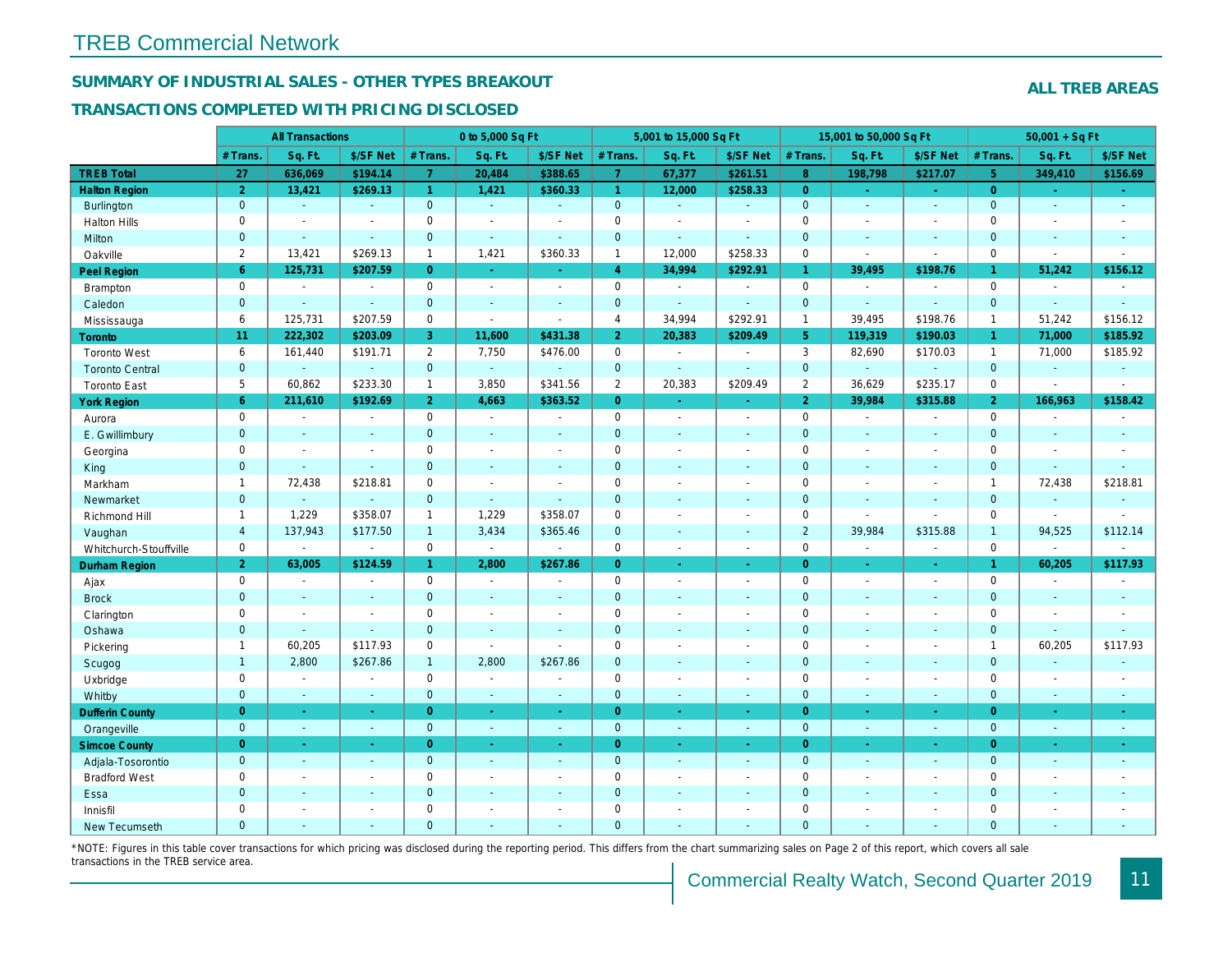## SUMMARY OF INDUSTRIAL SALES

## TRANSACTIONS COMPLETED WITH PRICING DISCLOSED

|                              | <b>All Transactions</b> |                          | 0 to 5,000 Sq Ft         |                |                | 5,001 to 15,000 Sq Ft    |                |                          |                          | 15,001 to 50,000 Sq Ft |                          |                          |
|------------------------------|-------------------------|--------------------------|--------------------------|----------------|----------------|--------------------------|----------------|--------------------------|--------------------------|------------------------|--------------------------|--------------------------|
|                              | # Trans                 | Sq. Ft.                  | \$/SF Net                | # Trans.       | Sq. Ft.        | \$/SF Net                | # Trans.       | Sq. Ft.                  | \$/SF Net                | # Trans.               | Sq. Ft.                  | \$/SF Ne                 |
| <b>TREB Total</b>            | 89                      | 813,010                  | \$207.96                 | 61             | 136,753        | \$280.80                 | 15             | 128,049                  | \$255.95                 | $8^{\circ}$            | 198,798                  | \$217.07                 |
| <b>City of Toronto Total</b> | 27                      | 257,670                  | \$205.08                 | 18             | 39,888         | \$291.70                 | $\overline{3}$ | 27,463                   | \$194.26                 | 5 <sup>5</sup>         | 119,319                  | \$190.03                 |
| <b>Toronto West</b>          | 15                      | 181,402                  | \$196.74                 | 11             | 27,712         | \$304.18                 | $\overline{0}$ | $\omega_{\rm c}$         | $\omega_{\rm c}$         | $\mathbf{3}$           | 82,690                   | \$170.03                 |
| Toronto W01                  | $\mathbf{1}$            | 2,750                    | \$981.82                 | $\mathbf{1}$   | 2,750          | \$981.82                 | $\mathbf 0$    | $\omega$                 | $\blacksquare$           | $\mathbf 0$            | $\blacksquare$           | $\blacksquare$           |
| Toronto W02                  | $\mathbf{1}$            | 2,034                    | \$285.15                 | $\mathbf{1}$   | 2,034          | \$285.15                 | $\mathbf 0$    | $\blacksquare$           | ٠                        | $\mathbf 0$            | $\blacksquare$           | $\blacksquare$           |
| Toronto W03                  | 0                       | $\blacksquare$           | $\blacksquare$           | $\mathbf 0$    | $\sim$         | $\blacksquare$           | 0              | $\blacksquare$           | $\blacksquare$           | 0                      | $\blacksquare$           | $\blacksquare$           |
| Toronto W04                  | $\mathbf{0}$            | $\sim$                   | $\sim$                   | $\mathbf 0$    | $\sim$         | $\omega$                 | $\mathbf{0}$   | $\omega$                 | $\omega$                 | $\mathbf{0}$           | $\Delta$                 | $\sim$                   |
| Toronto W05                  | 6                       | 130,760                  | \$192.45                 | 3              | 6,770          | \$199.41                 | $\mathbf 0$    | $\sim$                   | $\blacksquare$           | $\overline{2}$         | 52,990                   | \$200.32                 |
| Toronto W06                  | 3                       | 36,018                   | \$138.37                 | $\overline{2}$ | 6,318          | \$243.57                 | $\mathbf 0$    | $\overline{\phantom{a}}$ | $\blacksquare$           | $\mathbf{1}$           | 29,700                   | \$115.99                 |
| Toronto W07                  | 0                       | $\blacksquare$           | $\overline{\phantom{a}}$ | $\mathbf 0$    | $\blacksquare$ | $\blacksquare$           | 0              | $\overline{\phantom{a}}$ | $\overline{\phantom{m}}$ | 0                      | $\overline{\phantom{a}}$ | $\overline{\phantom{a}}$ |
| Toronto W08                  | $\mathbf{0}$            | $\overline{\phantom{a}}$ | $\sim$                   | $\mathbf{0}$   | $\sim$         | $\blacksquare$           | $\mathbf 0$    | $\blacksquare$           | $\sim$                   | $\mathbf{0}$           | $\blacksquare$           | $\blacksquare$           |
| Toronto W09                  | 0                       | $\blacksquare$           | $\sim$                   | $\mathbf 0$    | $\sim$         | $\sim$                   | $\mathbf 0$    | $\sim$                   | $\overline{\phantom{a}}$ | $\mathbf 0$            | $\sim$                   | $\blacksquare$           |
| Toronto W10                  | $\overline{4}$          | 9,840                    | \$229.73                 | $\overline{4}$ | 9,840          | \$229.73                 | $\mathbf 0$    | $\blacksquare$           | $\blacksquare$           | $\mathbf 0$            | $\blacksquare$           | $\blacksquare$           |
| <b>Toronto Central</b>       | $\mathbf{0}$            | $\sim$                   | $\sim$                   | $\overline{0}$ | $\sim$         | $\blacksquare$           | $\overline{0}$ | $\sim$                   | $\sim$                   | $\overline{0}$         | $\blacksquare$           | $\sim$                   |
| Toronto C01                  | $\mathbf{0}$            | $\blacksquare$           | $\sim$                   | $\mathbf{0}$   | $\sim$         | $\blacksquare$           | $\mathbf{0}$   | $\blacksquare$           | $\sim$                   | $\mathbf{0}$           | $\blacksquare$           | $\blacksquare$           |
| Toronto C02                  | 0                       | $\sim$                   |                          | $\mathbf 0$    | $\overline{a}$ | $\overline{\phantom{a}}$ | $\mathbf 0$    | ä,                       | ä,                       | $\mathbf 0$            | ٠                        | $\blacksquare$           |
| Toronto C03                  | $\mathbf{0}$            | $\blacksquare$           | $\sim$                   | $\mathbf{0}$   | ä,             | ٠                        | $\mathbf 0$    | ÷,                       | ٠                        | $\mathbf{0}$           | $\blacksquare$           | $\blacksquare$           |
| Toronto C04                  | 0                       | $\blacksquare$           |                          | $\mathbf 0$    | $\blacksquare$ | $\blacksquare$           | $\mathbf 0$    | $\blacksquare$           | $\blacksquare$           | $\mathbf 0$            | ÷,                       | $\blacksquare$           |
| <b>Toronto C06</b>           | $\mathbf 0$             | $\blacksquare$           |                          | $\mathbf 0$    | $\blacksquare$ | $\blacksquare$           | $\mathbf 0$    | ÷,                       | $\blacksquare$           | $\mathbf 0$            | $\blacksquare$           | $\blacksquare$           |
| Toronto C07                  | $\mathbf 0$             |                          |                          | $\mathbf 0$    | $\sim$         | $\blacksquare$           | $\mathbf 0$    |                          | $\sim$                   | $\mathbf 0$            | J.                       | $\blacksquare$           |
| Toronto C08                  | $\mathbf{0}$            | $\sim$                   |                          | $\mathbf 0$    | ä,             | $\blacksquare$           | $\mathbf 0$    | ٠                        | $\blacksquare$           | $\mathbf{0}$           | ٠                        | $\blacksquare$           |
| Toronto C09                  | 0                       | $\overline{\phantom{a}}$ | $\overline{\phantom{a}}$ | $\mathbf 0$    | $\blacksquare$ | $\blacksquare$           | $\mathbf 0$    | $\overline{\phantom{a}}$ | $\overline{\phantom{a}}$ | 0                      | $\overline{\phantom{a}}$ | $\overline{\phantom{a}}$ |
| Toronto C10                  | $\mathbf 0$             | $\sim$                   | $\sim$                   | $\mathbf 0$    | $\blacksquare$ | $\blacksquare$           | $\mathbf 0$    | $\blacksquare$           | $\blacksquare$           | $\mathbf 0$            | $\blacksquare$           | $\blacksquare$           |
| Toronto C11                  | 0                       | $\sim$                   |                          | $\mathbf 0$    | $\sim$         | $\blacksquare$           | $\mathbf 0$    | $\sim$                   | $\blacksquare$           | $\mathbf 0$            | $\blacksquare$           | $\overline{\phantom{a}}$ |
| Toronto C12                  | $\mathbf{0}$            | $\sim$                   | $\sim$                   | $\overline{0}$ | ä,             | $\blacksquare$           | $\mathbf{0}$   | $\sim$                   | $\sim$                   | $\mathbf{0}$           | $\sim$                   | $\sim$                   |
| Toronto C13                  | 0                       | $\overline{\phantom{a}}$ | $\overline{\phantom{a}}$ | $\mathbf 0$    | $\blacksquare$ | $\blacksquare$           | $\pmb{0}$      | $\blacksquare$           | $\sim$                   | 0                      | $\blacksquare$           |                          |
| Toronto C14                  | $\mathbf 0$             | $\overline{\phantom{a}}$ | $\sim$                   | $\mathbf 0$    | $\blacksquare$ | $\blacksquare$           | $\mathbf 0$    | $\blacksquare$           | $\blacksquare$           | $\mathbf 0$            | $\blacksquare$           | $\sim$                   |
| Toronto C15                  | 0                       | $\blacksquare$           | $\blacksquare$           | $\mathbf 0$    | $\blacksquare$ | $\blacksquare$           | $\mathbf 0$    | $\blacksquare$           | $\blacksquare$           | $\mathbf 0$            | $\blacksquare$           | $\blacksquare$           |
| <b>Toronto East</b>          | 12 <sub>2</sub>         | 76,268                   | \$224.93                 | $\mathbf{7}$   | 12,176         | \$263.30                 | 3              | 27,463                   | \$194.26                 | $\overline{2}$         | 36,629                   | \$235.1                  |
| Toronto E01                  | 0                       | $\sim$                   | $\blacksquare$           | $\mathbf 0$    | $\omega$       | $\blacksquare$           | $\mathbf 0$    | $\blacksquare$           | $\blacksquare$           | $\mathbf 0$            | $\blacksquare$           | $\sim$                   |
| Toronto E02                  | $\mathbf 0$             | $\sim$                   | $\sim$                   | $\mathbf{0}$   | $\sim$         | $\blacksquare$           | $\mathbf 0$    | $\blacksquare$           | $\sim$                   | $\mathbf 0$            | $\blacksquare$           | $\sim$                   |
| Toronto E03                  | 0                       | $\sim$                   | $\sim$                   | 0              | $\blacksquare$ | $\overline{\phantom{a}}$ | $\mathbf 0$    | $\blacksquare$           | $\blacksquare$           | $\mathbf 0$            | $\blacksquare$           | $\blacksquare$           |
| Toronto E04                  | $\overline{2}$          | 19,611                   | \$226.40                 | $\mathbf{1}$   | 3,850          | \$341.56                 | $\mathbf 0$    | $\blacksquare$           | $\blacksquare$           | $\overline{1}$         | 15,761                   | \$198.27                 |
| Toronto E05                  | 0                       | $\blacksquare$           | $\blacksquare$           | $\mathbf 0$    | $\sim$         | $\blacksquare$           | $\mathbf 0$    | $\blacksquare$           | $\blacksquare$           | $\mathbf 0$            | $\blacksquare$           | $\blacksquare$           |
| Toronto E06                  | $\mathbf{0}$            |                          | $\sim$                   | $\mathbf 0$    | $\sim$         | $\blacksquare$           | $\mathbf 0$    | ÷,                       | ÷,                       | $\mathbf 0$            | $\blacksquare$           | $\blacksquare$           |
| Toronto E07                  | 4                       | 24,864                   | \$259.29                 | 3              | 3,996          | \$239.74                 | 0              | $\blacksquare$           | $\blacksquare$           | $\mathbf{1}$           | 20,868                   | \$263.03                 |
| Toronto E08                  | $\mathbf{1}$            | 9,583                    | \$64.70                  | $\mathbf 0$    | $\sim$         | $\blacksquare$           | $\mathbf{1}$   | 9,583                    | \$64.70                  | $\mathbf{0}$           | $\blacksquare$           |                          |
| Toronto E09                  | $\mathbf{1}$            | 7,080                    | \$150.42                 | $\mathbf 0$    | $\blacksquare$ | $\blacksquare$           | $\mathbf{1}$   | 7,080                    | \$150.42                 | $\mathbf 0$            | $\blacksquare$           | $\blacksquare$           |
| Toronto E10                  | $\mathbf{1}$            | 10,800                   | \$337.96                 | $\mathbf 0$    | $\blacksquare$ | $\blacksquare$           | $\mathbf{1}$   | 10,800                   | \$337.96                 | $\mathbf 0$            | $\overline{\phantom{a}}$ | $\overline{\phantom{a}}$ |
| Toronto E11                  | 3                       | 4,330                    | \$215.47                 | 3              | 4,330          | \$215.47                 | $\mathbf 0$    | $\blacksquare$           | $\blacksquare$           | $\mathbf 0$            | $\blacksquare$           | $\overline{\phantom{a}}$ |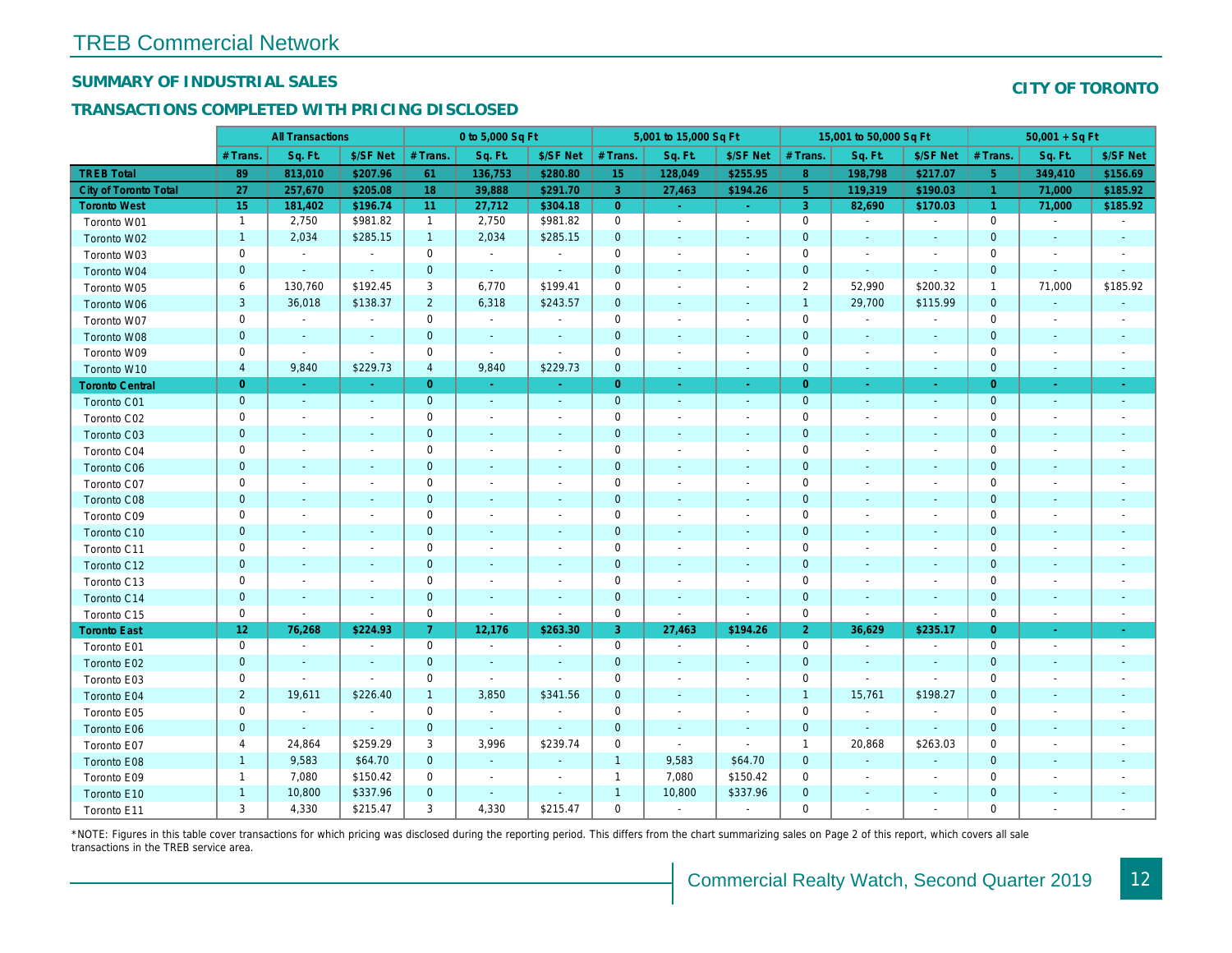## SUMMARY OF INDUSTRIAL SALES - CONDOMINIUM BREAKOUT

#### TRANSACTIONS COMPLETED WITH PRICING DISCLOSED

|                              |                | <b>All Transactions</b>  |                          |                | 0 to 5,000 Sq Ft         |                          |                     | 5,001 to 15,000 Sq Ft    |                          |                | 15,001 to 50,000 Sq Ft   |                          |
|------------------------------|----------------|--------------------------|--------------------------|----------------|--------------------------|--------------------------|---------------------|--------------------------|--------------------------|----------------|--------------------------|--------------------------|
|                              | # Trans.       | Sq. Ft.                  | \$/SF Net                | # Trans.       | Sq. Ft.                  | \$/SF Net                | # Trans.            | Sq. Ft.                  | \$/SF Net                | # Trans.       | Sq. Ft.                  | \$/SF Ne                 |
| <b>TREB Total</b>            | 62             | 176,941                  | \$257.67                 | 54             | 116,269                  | \$261.79                 | 8 <sub>o</sub>      | 60,672                   | \$249.77                 | $\overline{0}$ | $\blacksquare$           | $\sim$                   |
| <b>City of Toronto Total</b> | 16             | 35,368                   | \$217.61                 | 15             | 28,288                   | \$234.42                 | $\mathbf{1}$        | 7,080                    | \$150.42                 | $\overline{0}$ | $\sim$                   | $\sim$                   |
| <b>Toronto West</b>          | 9 <sup>°</sup> | 19,962                   | \$237.47                 | 9 <sup>°</sup> | 19,962                   | \$237.47                 | $\overline{0}$      | $\sim$                   | $\sim$                   | $\overline{0}$ | $\sim$                   | $\sigma_{\rm{eff}}$      |
| Toronto W01                  | 0              | $\blacksquare$           | $\blacksquare$           | $\mathbf 0$    | $\sim$                   | $\blacksquare$           | $\mathbf 0$         | $\sim$                   | $\blacksquare$           | $\mathbf 0$    | $\blacksquare$           | $\sim$                   |
| Toronto W02                  | $\mathbf{1}$   | 2,034                    | \$285.15                 | $\mathbf{1}$   | 2,034                    | \$285.15                 | $\mathbf 0$         | $\blacksquare$           | $\blacksquare$           | $\mathbf 0$    | $\blacksquare$           | $\blacksquare$           |
| Toronto W03                  | 0              | $\blacksquare$           | $\blacksquare$           | $\mathbf 0$    | $\sim$                   | $\blacksquare$           | $\mathbf 0$         | $\blacksquare$           | $\blacksquare$           | $\mathbf 0$    | $\blacksquare$           | $\blacksquare$           |
| Toronto W04                  | $\mathbf 0$    | $\sim$                   | $\sim$                   | $\mathbf{0}$   | $\blacksquare$           | $\blacksquare$           | $\mathbf 0$         | $\sim$                   | $\blacksquare$           | $\mathbf{0}$   | $\blacksquare$           | $\blacksquare$           |
| Toronto W05                  | 3              | 6,770                    | \$199.41                 | 3              | 6,770                    | \$199.41                 | $\mathbf 0$         | $\overline{\phantom{a}}$ | $\blacksquare$           | 0              | $\overline{\phantom{a}}$ | $\blacksquare$           |
| Toronto W06                  | $\mathbf{1}$   | 1,318                    | \$417.22                 | $\mathbf{1}$   | 1,318                    | \$417.22                 | $\mathbf 0$         |                          |                          | $\mathbf 0$    |                          |                          |
| Toronto W07                  | $\mathbf 0$    | $\sim$                   | $\blacksquare$           | $\mathbf 0$    | $\sim$                   | $\overline{\phantom{a}}$ | $\mathbf 0$         | $\overline{\phantom{a}}$ | $\blacksquare$           | $\mathbf 0$    | $\overline{\phantom{a}}$ | $\blacksquare$           |
| Toronto W08                  | $\pmb{0}$      | $\blacksquare$           | $\sim$                   | $\mathbf 0$    | $\blacksquare$           | $\blacksquare$           | $\mathbf 0$         | $\blacksquare$           | $\blacksquare$           | $\mathbf 0$    | $\blacksquare$           | $\overline{\phantom{a}}$ |
| Toronto W09                  | 0              | $\blacksquare$           | $\blacksquare$           | 0              | $\overline{\phantom{a}}$ | $\blacksquare$           | $\mathbf 0$         | $\blacksquare$           | $\blacksquare$           | 0              | $\blacksquare$           | $\blacksquare$           |
| Toronto W10                  | $\overline{4}$ | 9,840                    | \$229.73                 | $\overline{4}$ | 9,840                    | \$229.73                 | $\mathbf 0$         | $\blacksquare$           | $\sim$                   | $\mathbf 0$    | $\blacksquare$           | $\sim$                   |
| <b>Toronto Central</b>       | $\overline{0}$ | $\sim$                   | $\Delta \tau$            | $\overline{0}$ | $\omega$                 | $\omega$                 | $\overline{0}$      | $\omega$                 | $\omega$                 | $\overline{0}$ | $\sim$                   | $\sim$                   |
| Toronto C01                  | $\mathbf 0$    | $\blacksquare$           | $\sim$                   | $\mathbf{0}$   | $\omega$                 | $\blacksquare$           | $\mathbf 0$         | $\blacksquare$           | $\blacksquare$           | $\mathbf{0}$   | $\blacksquare$           | $\blacksquare$           |
| Toronto C02                  | 0              | $\overline{\phantom{a}}$ | $\sim$                   | $\mathbf 0$    | $\blacksquare$           | $\blacksquare$           | $\mathbf 0$         | $\blacksquare$           | $\overline{\phantom{a}}$ | $\mathbf 0$    | $\overline{\phantom{a}}$ | $\blacksquare$           |
| Toronto C03                  | $\mathbf{0}$   | $\sim$                   |                          | $\mathbf{0}$   | $\frac{1}{2}$            | $\blacksquare$           | $\mathbf 0$         | ÷,                       | ٠                        | $\mathbf 0$    | $\blacksquare$           | $\blacksquare$           |
| Toronto C04                  | 0              | $\overline{\phantom{a}}$ |                          | $\mathbf 0$    | $\blacksquare$           | $\blacksquare$           | $\mathbf 0$         | $\blacksquare$           | $\blacksquare$           | 0              | $\overline{\phantom{a}}$ | $\blacksquare$           |
| <b>Toronto C06</b>           | $\mathbf 0$    | $\sim$                   | $\sim$                   | $\mathbf 0$    | $\blacksquare$           | $\blacksquare$           | $\mathbf 0$         | $\blacksquare$           | $\blacksquare$           | $\mathbf 0$    | $\blacksquare$           | $\blacksquare$           |
| Toronto C07                  | $\mathbf 0$    | $\blacksquare$           | $\sim$                   | $\mathbf 0$    | $\blacksquare$           | $\blacksquare$           | $\mathbf 0$         | $\blacksquare$           | $\sim$                   | $\mathbf 0$    | ÷                        | $\blacksquare$           |
| Toronto C08                  | $\mathbf 0$    | $\blacksquare$           | $\sim$                   | $\mathbf 0$    | $\frac{1}{2}$            | $\blacksquare$           | $\mathbf 0$         | ÷,                       | ٠                        | $\mathbf{0}$   | $\blacksquare$           | $\blacksquare$           |
| Toronto C09                  | 0              |                          |                          | $\mathbf 0$    | $\overline{\phantom{a}}$ | $\overline{\phantom{a}}$ | $\mathbf 0$         |                          | $\overline{a}$           | $\mathbf 0$    |                          |                          |
| Toronto C10                  | $\mathbf{0}$   | $\sim$                   |                          | $\mathbf{0}$   | $\blacksquare$           | $\blacksquare$           | $\mathbf 0$         | $\blacksquare$           | $\sim$                   | $\mathbf 0$    | $\blacksquare$           | $\blacksquare$           |
| Toronto C11                  | 0              | $\sim$                   |                          | $\mathbf 0$    | $\blacksquare$           | $\blacksquare$           | $\mathsf{O}\xspace$ | $\sim$                   | $\sim$                   | $\mathbf 0$    | $\blacksquare$           | $\blacksquare$           |
| Toronto C12                  | $\mathbf{0}$   | $\sim$                   | $\sim$                   | $\mathbf 0$    | ä,                       | $\blacksquare$           | $\mathbf 0$         | $\blacksquare$           | $\blacksquare$           | $\mathbf 0$    | $\blacksquare$           | ٠                        |
| Toronto C13                  | 0              | $\overline{\phantom{a}}$ | $\overline{\phantom{a}}$ | $\mathbf 0$    | $\blacksquare$           | $\overline{\phantom{a}}$ | $\mathbf 0$         | $\blacksquare$           | $\overline{\phantom{a}}$ | 0              | $\overline{\phantom{a}}$ | $\overline{\phantom{a}}$ |
| Toronto C14                  | $\mathbf{0}$   | $\sim$                   | $\sim$                   | $\mathbf 0$    | $\sim$                   | $\blacksquare$           | $\mathbf 0$         | $\sim$                   | $\sim$                   | $\mathbf{0}$   | $\omega$                 | $\sim$                   |
| Toronto C15                  | $\mathbf 0$    | $\blacksquare$           | $\blacksquare$           | $\mathbf 0$    | $\blacksquare$           | $\blacksquare$           | $\mathbf 0$         | $\blacksquare$           | $\omega$                 | $\mathbf 0$    | $\overline{\phantom{a}}$ | $\sim$                   |
| <b>Toronto East</b>          | 7 <sup>1</sup> | 15,406                   | \$191.87                 | $6^{\circ}$    | 8,326                    | \$227.12                 | $\mathbf{1}$        | 7,080                    | \$150.42                 | $\overline{0}$ | $\bullet$                | $\sigma_{\rm c}$         |
| Toronto E01                  | 0              | $\sim$                   | $\sim$                   | $\mathbf 0$    | $\sim$                   | $\overline{\phantom{a}}$ | $\mathbf 0$         | $\sim$                   | $\blacksquare$           | $\mathbf 0$    | $\blacksquare$           | $\sim$                   |
| Toronto E02                  | $\mathbf{0}$   | $\sim$                   | $\sim$                   | $\mathbf{0}$   | $\sim$                   | $\blacksquare$           | $\mathbf 0$         | $\sim$                   | $\sim$                   | $\mathbf{0}$   | $\sim$                   | $\sim$                   |
| Toronto E03                  | 0              | $\blacksquare$           | $\overline{\phantom{a}}$ | $\mathbf 0$    | $\blacksquare$           | $\overline{\phantom{a}}$ | $\pmb{0}$           | $\overline{\phantom{a}}$ | $\blacksquare$           | 0              | $\blacksquare$           | $\blacksquare$           |
| Toronto E04                  | $\mathbf 0$    | $\sim$                   | $\sim$                   | $\mathbf 0$    | $\blacksquare$           | $\blacksquare$           | $\mathbf 0$         | $\blacksquare$           | $\blacksquare$           | $\mathbf{0}$   | $\blacksquare$           | $\blacksquare$           |
| Toronto E05                  | 0              | $\blacksquare$           | $\blacksquare$           | $\mathbf 0$    | $\blacksquare$           | $\blacksquare$           | $\mathbf 0$         | $\blacksquare$           | $\blacksquare$           | $\mathbf 0$    | $\blacksquare$           | $\blacksquare$           |
| Toronto E06                  | $\mathbf 0$    | $\overline{\phantom{a}}$ | $\sim$                   | $\mathbf 0$    | $\blacksquare$           | $\blacksquare$           | $\mathbf 0$         | ٠                        | ٠                        | $\mathbf{0}$   | $\sim$                   | $\blacksquare$           |
| Toronto E07                  | 3              | 3,996                    | \$239.74                 | 3              | 3,996                    | \$239.74                 | $\mathbf 0$         | $\blacksquare$           | $\blacksquare$           | 0              | $\blacksquare$           | $\blacksquare$           |
| Toronto E08                  | $\mathbf{0}$   | $\sim$                   | $\omega$                 | $\mathbf{0}$   | $\blacksquare$           | $\blacksquare$           | $\mathbf 0$         | $\omega$                 | $\omega$                 | $\mathbf{0}$   | $\sim$                   |                          |
| Toronto E09                  | $\mathbf{1}$   | 7,080                    | \$150.42                 | $\mathbf 0$    | $\blacksquare$           | $\blacksquare$           | $\mathbf{1}$        | 7,080                    | \$150.42                 | $\mathbf 0$    | $\sim$                   | $\blacksquare$           |
| Toronto E10                  | $\mathbf 0$    |                          | $\sim$                   | $\mathbf 0$    | $\blacksquare$           | $\blacksquare$           | $\mathbf 0$         | ٠                        |                          | $\mathbf 0$    |                          |                          |
| Toronto E11                  | 3              | 4,330                    | \$215.47                 | 3              | 4,330                    | \$215.47                 | $\mathbf 0$         | $\blacksquare$           | $\blacksquare$           | $\mathbf 0$    | $\blacksquare$           | $\overline{\phantom{a}}$ |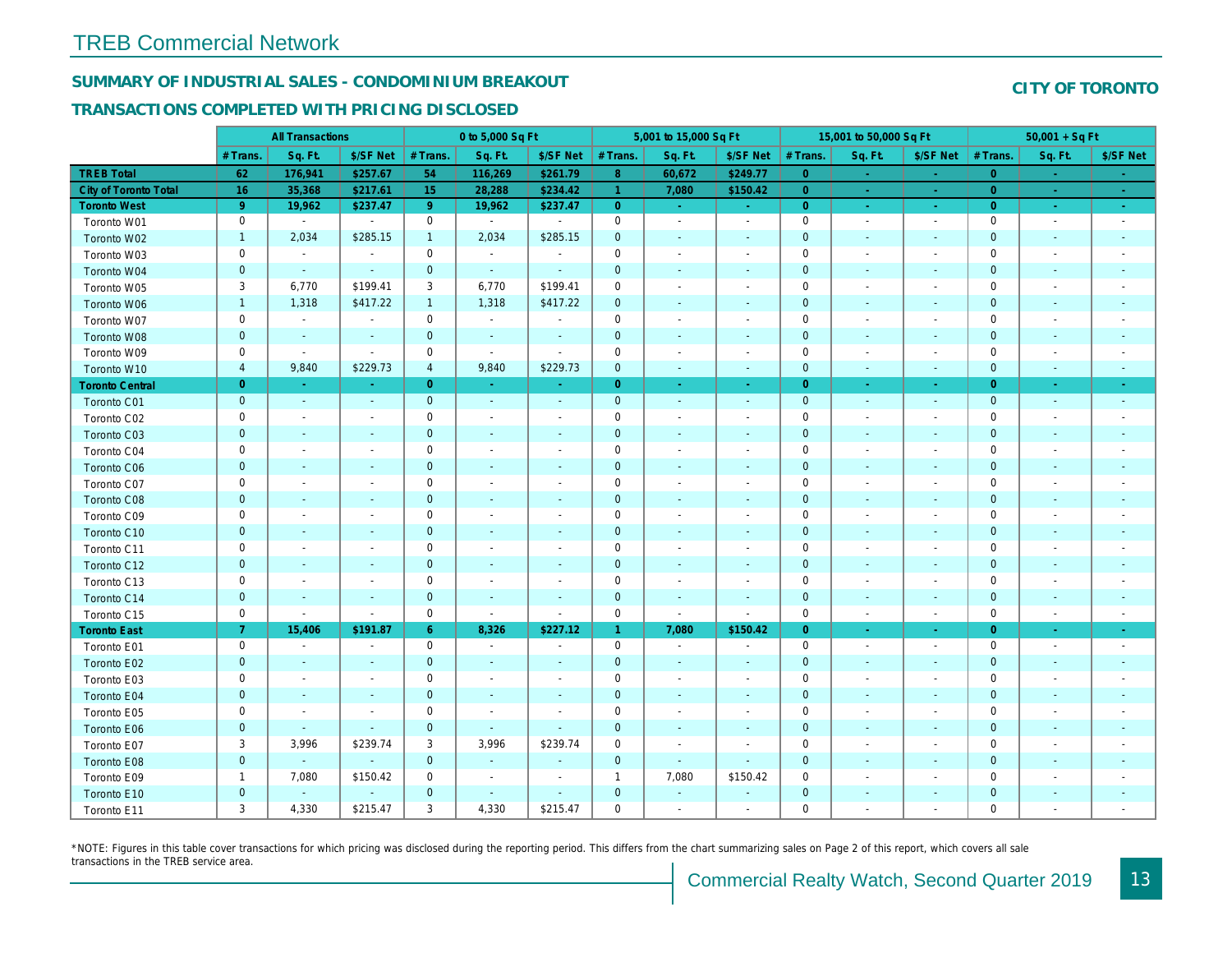# SUMMARY OF INDUSTRIAL SALES - OTHER TYPES BREAKOUT

## TRANSACTIONS COMPLETED WITH PRICING DISCLOSED

|                        | <b>All Transactions</b> |                          |                          | 0 to 5,000 Sq Ft |                          |                          | 5,001 to 15,000 Sq Ft |                          | 15,001 to 50,000 Sq Ft   |                |                          |                          |
|------------------------|-------------------------|--------------------------|--------------------------|------------------|--------------------------|--------------------------|-----------------------|--------------------------|--------------------------|----------------|--------------------------|--------------------------|
|                        | # Trans.                | Sq. Ft.                  | \$/SF Net                | # Trans.         | Sq. Ft.                  | \$/SF Net                | # Trans.              | Sq. Ft.                  | \$/SF Net                | # Trans.       | Sq. Ft.                  | \$/SF Ne                 |
| <b>TREB Total</b>      | 27                      | 636,069                  | \$194.14                 | $\mathbf{7}$     | 20,484                   | \$388.65                 | $\mathbf{7}$          | 67,377                   | \$261.51                 | 8 <sup>°</sup> | 198,798                  | \$217.07                 |
| City of Toronto Total  | 11                      | 222,302                  | \$203.09                 | 3                | 11,600                   | \$431.38                 | $\overline{2}$        | 20,383                   | \$209.49                 | 5 <sup>5</sup> | 119,319                  | \$190.03                 |
| <b>Toronto West</b>    | $6^{\circ}$             | 161,440                  | \$191.71                 | $\overline{2}$   | 7,750                    | \$476.00                 | $\overline{0}$        | $\bullet$ .              | $\bullet$ .              | $\mathbf{3}$   | 82,690                   | \$170.03                 |
| Toronto W01            | $\overline{1}$          | 2,750                    | \$981.82                 | $\mathbf{1}$     | 2,750                    | \$981.82                 | $\mathbf 0$           | $\blacksquare$           | $\blacksquare$           | $\mathbf 0$    | $\sim$                   | $\blacksquare$           |
| Toronto W02            | $\mathbf{0}$            | $\sim$                   | $\blacksquare$           | $\mathbf 0$      | $\sim$                   | $\blacksquare$           | $\mathbf 0$           | $\blacksquare$           | $\blacksquare$           | $\mathbf{0}$   | $\blacksquare$           | $\sim$                   |
| Toronto W03            | 0                       | $\overline{\phantom{a}}$ | $\overline{\phantom{a}}$ | $\mathbf 0$      | $\sim$                   | $\blacksquare$           | $\mathbf 0$           | $\overline{a}$           | $\blacksquare$           | $\mathbf 0$    | $\blacksquare$           | $\blacksquare$           |
| Toronto W04            | $\mathbf 0$             | $\bullet$                | $\sim$                   | $\mathbf 0$      | $\blacksquare$           | $\blacksquare$           | $\mathbf 0$           | $\blacksquare$           | $\blacksquare$           | $\mathbf{0}$   | $\blacksquare$           | $\blacksquare$           |
| Toronto W05            | 3                       | 123,990                  | \$192.07                 | $\mathbf 0$      | $\sim$                   | $\overline{\phantom{a}}$ | $\mathbf 0$           | $\overline{\phantom{a}}$ | $\overline{a}$           | $\overline{2}$ | 52,990                   | \$200.32                 |
| Toronto W06            | $\overline{2}$          | 34,700                   | \$127.78                 | $\mathbf{1}$     | 5,000                    | \$197.80                 | $\mathbf 0$           | $\blacksquare$           | $\blacksquare$           | $\overline{1}$ | 29,700                   | \$115.99                 |
| Toronto W07            | 0                       | $\blacksquare$           | $\blacksquare$           | $\mathbf 0$      | $\blacksquare$           | $\blacksquare$           | $\mathsf{O}\xspace$   | $\overline{a}$           | $\blacksquare$           | $\mathbf 0$    | $\sim$                   | $\sim$                   |
| Toronto W08            | $\mathbf 0$             | $\blacksquare$           | $\blacksquare$           | $\mathbf 0$      | $\blacksquare$           | $\blacksquare$           | $\mathbf 0$           | $\blacksquare$           | $\blacksquare$           | $\mathbf{0}$   | $\blacksquare$           | $\blacksquare$           |
| Toronto W09            | 0                       | $\overline{\phantom{a}}$ | $\overline{\phantom{a}}$ | $\mathbf 0$      | $\blacksquare$           | $\overline{\phantom{a}}$ | $\mathbf 0$           | $\ddot{\phantom{0}}$     | $\overline{a}$           | $\mathbf 0$    | $\blacksquare$           | $\blacksquare$           |
| Toronto W10            | $\mathbf 0$             | $\blacksquare$           | $\blacksquare$           | $\mathbf 0$      | $\blacksquare$           | $\blacksquare$           | $\mathbf 0$           | $\blacksquare$           | $\blacksquare$           | $\mathbf 0$    | $\blacksquare$           | $\sim$                   |
| <b>Toronto Central</b> | $\overline{0}$          | $\sim$                   |                          | $\overline{0}$   | ×.                       | $\blacksquare$           | $\overline{0}$        | $\blacksquare$           | ×.                       | $\overline{0}$ | $\sim$                   | $\sim$                   |
| Toronto C01            | $\mathbf{0}$            | $\sim$                   | $\sim$                   | $\mathbf 0$      | $\omega$                 | $\sim$                   | $\mathbf 0$           | $\sim$                   | $\sim$                   | $\mathbf 0$    | $\sim$                   | $\sim$                   |
| Toronto C02            | 0                       | $\blacksquare$           | $\overline{\phantom{a}}$ | $\mathsf 0$      | $\sim$                   | $\blacksquare$           | $\mathbf 0$           | $\overline{\phantom{a}}$ | $\blacksquare$           | $\mathbf 0$    | $\blacksquare$           | $\blacksquare$           |
| Toronto C03            | $\mathbf 0$             | $\blacksquare$           | $\sim$                   | $\mathbf 0$      | $\blacksquare$           | $\blacksquare$           | $\pmb{0}$             | $\blacksquare$           | $\blacksquare$           | $\mathbf 0$    | $\blacksquare$           | $\blacksquare$           |
| Toronto C04            | 0                       | $\overline{\phantom{a}}$ | $\overline{\phantom{a}}$ | $\mathbf 0$      | $\blacksquare$           | $\overline{\phantom{a}}$ | $\mathbf 0$           | $\overline{\phantom{a}}$ | $\overline{a}$           | 0              | $\overline{\phantom{a}}$ | $\blacksquare$           |
| Toronto C06            | $\mathbf{0}$            | $\sim$                   | $\overline{\phantom{a}}$ | $\mathbf 0$      | $\blacksquare$           | $\overline{\phantom{a}}$ | $\mathbf 0$           | $\blacksquare$           | $\blacksquare$           | $\mathbf 0$    | $\blacksquare$           | $\sim$                   |
| Toronto C07            | 0                       | $\overline{\phantom{a}}$ | $\overline{\phantom{a}}$ | $\mathsf 0$      | $\blacksquare$           | $\overline{\phantom{a}}$ | $\mathsf 0$           | $\blacksquare$           | $\blacksquare$           | $\mathbf 0$    | $\blacksquare$           | $\overline{\phantom{a}}$ |
| Toronto C08            | $\mathbf 0$             | $\sim$                   | $\sim$                   | $\mathbf{0}$     | $\blacksquare$           | $\blacksquare$           | $\mathbf 0$           | $\blacksquare$           | $\blacksquare$           | $\mathbf 0$    | $\sim$                   | $\sim$                   |
| Toronto C09            | 0                       | $\overline{\phantom{a}}$ | $\overline{\phantom{a}}$ | $\mathbf 0$      | $\sim$                   | $\blacksquare$           | $\mathbf 0$           | $\overline{\phantom{a}}$ | $\blacksquare$           | 0              | $\sim$                   | $\blacksquare$           |
| Toronto C10            | $\mathbf 0$             | $\sim$                   | $\sim$                   | $\mathbf 0$      | $\sim$                   | $\sim$                   | $\mathbf 0$           | $\blacksquare$           | $\blacksquare$           | $\mathbf 0$    | $\blacksquare$           | $\blacksquare$           |
| Toronto C11            | 0                       | $\overline{\phantom{a}}$ | $\overline{\phantom{a}}$ | $\mathbf 0$      | $\overline{\phantom{a}}$ | $\overline{\phantom{a}}$ | $\mathbf 0$           | $\blacksquare$           | $\overline{a}$           | 0              | $\overline{\phantom{a}}$ | $\overline{\phantom{a}}$ |
| Toronto C12            | $\mathbf{0}$            | $\sim$                   | $\sim$                   | $\mathbf{0}$     | $\sim$                   | $\sim$                   | $\mathbf{0}$          | $\blacksquare$           | $\blacksquare$           | $\mathbf{0}$   | $\sim$                   | $\blacksquare$           |
| Toronto C13            | 0                       | $\overline{\phantom{a}}$ | $\overline{\phantom{a}}$ | $\mathbf 0$      | $\sim$                   | $\blacksquare$           | $\mathbf 0$           | $\blacksquare$           | $\blacksquare$           | $\mathbf 0$    | $\blacksquare$           | $\blacksquare$           |
| Toronto C14            | $\mathbf 0$             | $\sim$                   | $\sim$                   | $\mathbf 0$      | $\sim$                   | $\sim$                   | $\mathbf 0$           | $\blacksquare$           | $\sim$                   | $\mathbf{0}$   | $\sim$                   | $\sim$                   |
| Toronto C15            | 0                       | $\sim$                   | $\blacksquare$           | $\mathsf 0$      | $\blacksquare$           | $\blacksquare$           | $\mathbf 0$           | $\overline{\phantom{a}}$ | $\blacksquare$           | $\mathbf 0$    | $\overline{\phantom{a}}$ | $\blacksquare$           |
| <b>Toronto East</b>    | 5 <sub>5</sub>          | 60,862                   | \$233.30                 | $\mathbf{1}$     | 3,850                    | \$341.56                 | 2 <sup>1</sup>        | 20,383                   | \$209.49                 | $\overline{2}$ | 36,629                   | \$235.1                  |
| Toronto E01            | 0                       | $\sim$                   | $\overline{\phantom{a}}$ | $\mathbf 0$      | $\sim$                   | $\overline{\phantom{a}}$ | $\mathbf 0$           | $\sim$                   | $\blacksquare$           | $\mathbf 0$    | $\blacksquare$           | $\sim$                   |
| Toronto E02            | $\mathbf{0}$            | $\sim$                   | $\sim$                   | $\mathbf 0$      | $\sim$                   | $\blacksquare$           | $\mathbf 0$           | $\blacksquare$           | ä,                       | $\mathbf 0$    | $\omega$                 | $\sim$                   |
| Toronto E03            | 0                       | $\blacksquare$           | $\sim$                   | $\mathbf 0$      | $\blacksquare$           | $\overline{\phantom{a}}$ | $\mathbf 0$           | $\blacksquare$           | $\blacksquare$           | $\mathbf 0$    | $\omega$                 | $\blacksquare$           |
| Toronto E04            | $\overline{2}$          | 19,611                   | \$226.40                 | $\mathbf{1}$     | 3,850                    | \$341.56                 | $\mathbf 0$           | $\blacksquare$           | $\blacksquare$           | $\overline{1}$ | 15,761                   | \$198.27                 |
| Toronto E05            | 0                       | $\blacksquare$           | $\blacksquare$           | $\mathbf 0$      | $\blacksquare$           | $\blacksquare$           | $\mathbf 0$           | $\overline{\phantom{a}}$ | $\blacksquare$           | $\mathbf 0$    | $\blacksquare$           | $\blacksquare$           |
| Toronto E06            | $\mathbf{0}$            | $\blacksquare$           | $\sim$                   | $\mathbf{0}$     | $\blacksquare$           |                          | $\mathbf 0$           | $\overline{\phantom{a}}$ | $\overline{\phantom{a}}$ | $\mathbf 0$    | $\blacksquare$           | $\blacksquare$           |
| Toronto E07            | $\mathbf{1}$            | 20,868                   | \$263.03                 | 0                | $\sim$                   | $\blacksquare$           | $\mathsf 0$           | $\blacksquare$           | $\blacksquare$           | $\mathbf{1}$   | 20,868                   | \$263.03                 |
| Toronto E08            | $\mathbf{1}$            | 9,583                    | \$64.70                  | $\mathbf 0$      | $\sim$                   | $\blacksquare$           | $\mathbf{1}$          | 9,583                    | \$64.70                  | $\mathbf 0$    | $\blacksquare$           | $\blacksquare$           |
| Toronto E09            | 0                       | $\sim$                   | $\sim$                   | 0                | $\blacksquare$           | $\blacksquare$           | $\mathbf 0$           | $\sim$                   | $\sim$                   | $\mathbf 0$    | $\blacksquare$           | $\blacksquare$           |
| Toronto E10            | $\mathbf{1}$            | 10,800                   | \$337.96                 | $\mathbf 0$      | $\blacksquare$           | $\blacksquare$           | $\mathbf{1}$          | 10,800                   | \$337.96                 | $\mathbf 0$    | $\overline{\phantom{a}}$ | ٠                        |
| Toronto E11            | 0                       | $\blacksquare$           | $\overline{\phantom{a}}$ | $\mathbf 0$      | $\blacksquare$           | $\blacksquare$           | $\mathsf 0$           | $\blacksquare$           | $\blacksquare$           | $\mathbf 0$    | $\blacksquare$           | $\sim$                   |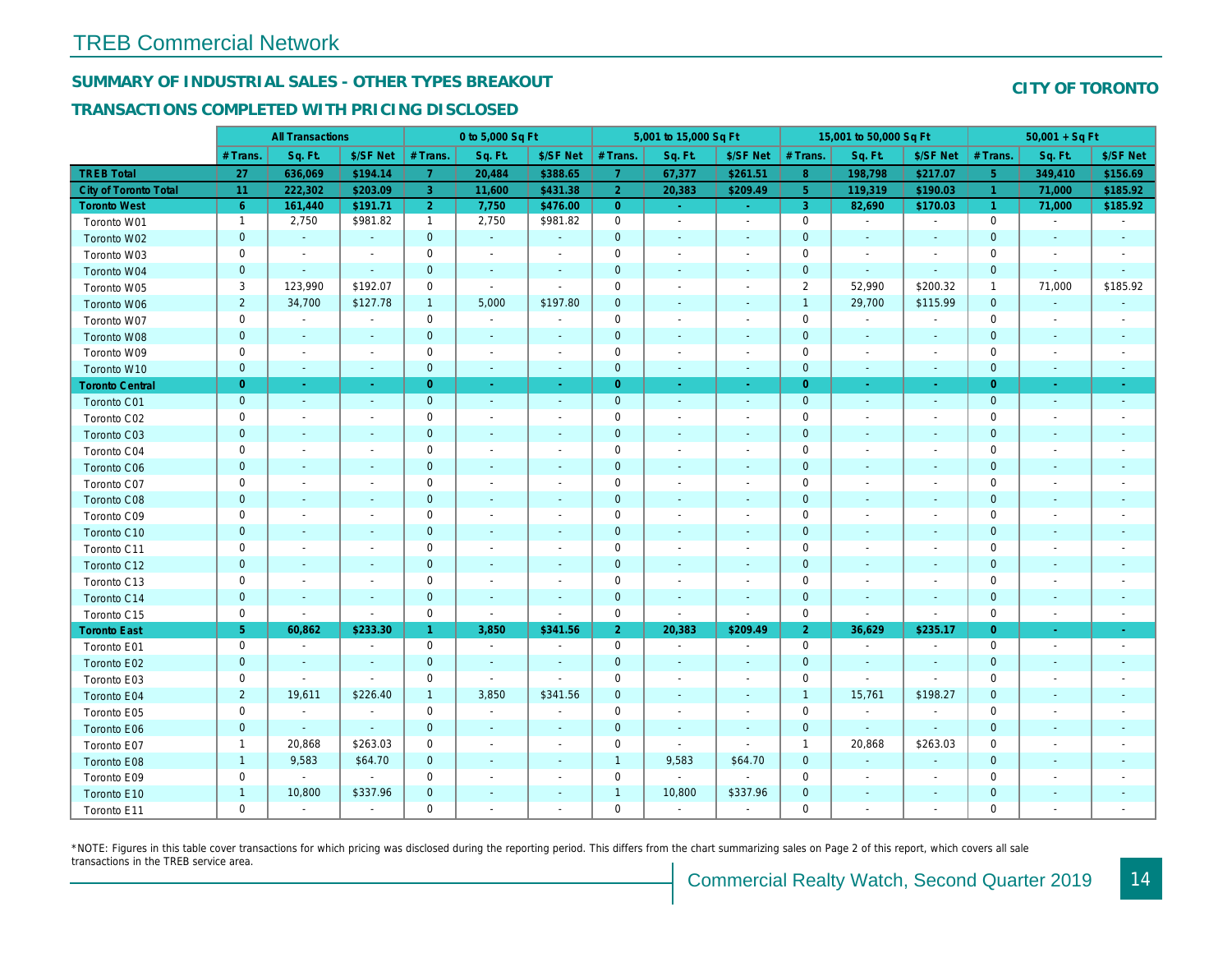## SUMMARY OF COMMERCIAL/RETAIL SALES

#### TRANSACTIONS COMPLETED WITH PRICING DISCLOSED

|                        |                | <b>All Transactions</b> |                |                | 0 to 1,000 Sq Ft |                          |                     | 1,001 to 2,500 Sq Ft |                     | 2,001 to 5,000 Sq Ft<br>Sq. Ft.<br># Trans. |                |                  |
|------------------------|----------------|-------------------------|----------------|----------------|------------------|--------------------------|---------------------|----------------------|---------------------|---------------------------------------------|----------------|------------------|
|                        | # Trans.       | Sq. Ft.                 | \$/SF Net      | # Trans.       | Sq. Ft.          | \$/SF Net                | # Trans.            | Sq. Ft.              | \$/SF Net           |                                             |                | \$/SF Ne         |
| <b>TREB Total</b>      | 97             | 400,415                 | \$250.78       | 34             | 20,358           | \$548.80                 | 29                  | 43,598               | \$536.85            | 16                                          | 56,739         | \$473.82         |
| <b>Halton Region</b>   | $\mathbf{1}$   | 700                     | \$782.86       | $\mathbf{1}$   | 700              | \$782.86                 | $\overline{0}$      | $\omega_{\rm c}$     | $\omega_{\rm{eff}}$ | $\overline{0}$                              | $\blacksquare$ | $\omega_{\rm c}$ |
| <b>Burlington</b>      | $\mathbf{0}$   | $\omega$                | $\omega$       | $\mathbf{0}$   | $\omega$         | $\blacksquare$           | $\mathbf{0}$        | $\blacksquare$       | $\sim$              | $\mathbf{0}$                                | $\blacksquare$ | $\blacksquare$   |
| <b>Halton Hills</b>    | 0              | $\sim$                  | $\sim$         | $\mathbf 0$    | $\mathbf{r}$     |                          | $\mathbf 0$         | $\blacksquare$       | $\blacksquare$      | $\mathbf 0$                                 | $\sim$         | $\mathbf{r}$     |
| Milton                 | $\mathbf{1}$   | 700                     | \$782.86       | $\mathbf{1}$   | 700              | \$782.86                 | $\mathbf 0$         | $\blacksquare$       | $\blacksquare$      | $\mathbf{0}$                                | $\blacksquare$ | $\blacksquare$   |
| Oakville               | $\mathbf 0$    | $\blacksquare$          | $\blacksquare$ | $\mathbf 0$    | $\omega$         | $\sim$                   | $\mathbf 0$         | $\blacksquare$       | $\blacksquare$      | $\mathbf 0$                                 | $\blacksquare$ | $\blacksquare$   |
| <b>Peel Region</b>     | 20             | 60,625                  | \$298.90       | 3              | 2,483            | \$422.82                 | 12 <sub>2</sub>     | 16,110               | \$362.89            | 3                                           | 10,495         | \$545.50         |
| <b>Brampton</b>        | 10             | 39,475                  | \$213.70       | 3              | 2,483            | \$422.82                 | 5                   | 5,455                | \$345.77            | $\mathbf 0$                                 | $\blacksquare$ | $\blacksquare$   |
| Caledon                | $\mathbf{0}$   | $\omega$                | $\sim$         | $\mathbf 0$    | $\omega$         | $\blacksquare$           | $\mathbf{0}$        | $\omega_{\rm c}$     | $\omega$            | $\mathbf 0$                                 | $\sim$         | $\blacksquare$   |
| Mississauga            | 10             | 21,150                  | \$457.92       | $\mathbf 0$    | $\mathbf{r}$     | $\blacksquare$           | $\overline{7}$      | 10,655               | \$371.66            | 3                                           | 10,495         | \$545.50         |
| <b>Toronto</b>         | 38             | 134,222                 | \$461.90       | 8              | 4,549            | \$506.54                 | 14                  | 24,135               | \$674.37            | $9^{\circ}$                                 | 31,068         | \$623.70         |
| <b>Toronto West</b>    | 5              | 27,532                  | \$278.22       | $\mathbf 0$    | $\sim$           | $\sim$                   | $\mathbf{1}$        | 1,200                | \$333.33            | 2                                           | 7,763          | \$517.20         |
| <b>Toronto Central</b> | 17             | 53,410                  | \$687.82       | $2^{\circ}$    | 673              | \$715.11                 | $\boldsymbol{8}$    | 13,809               | \$910.49            | 6                                           | 19,805         | \$678.2'         |
| <b>Toronto East</b>    | 16             | 53,280                  | \$330.35       | 6              | 3,876            | \$470.33                 | 5                   | 9,126                | \$361.93            | $\mathbf{1}$                                | 3,500          | \$551.43         |
| <b>York Region</b>     | 27             | 65,665                  | \$190.47       | 21             | 11,626           | \$577.02                 | 3                   | 3,353                | \$382.79            | $\overline{0}$                              | $\omega$       | $\blacksquare$   |
| Aurora                 | $\mathbf 0$    | $\blacksquare$          | $\sim$         | $\mathbf 0$    | $\sim$           | $\blacksquare$           | $\mathsf{O}$        | $\sim$               | $\sim$              | $\mathbf 0$                                 | $\blacksquare$ | $\sim$           |
| E. Gwillimbury         | $\mathbf{0}$   | $\sim$                  | $\sim$         | $\mathbf{0}$   | ÷.               | $\blacksquare$           | $\mathbf{0}$        | $\blacksquare$       | $\blacksquare$      | $\mathbf{0}$                                | $\omega$       | $\blacksquare$   |
| Georgina               | $\mathbf{1}$   | 32,604                  | \$9.66         | 0              | $\blacksquare$   | $\blacksquare$           | $\mathsf{O}\xspace$ | $\blacksquare$       | $\blacksquare$      | $\mathbf 0$                                 | $\blacksquare$ | $\blacksquare$   |
| King                   | $\mathbf{0}$   | $\sim$                  | $\sim$         | $\mathbf 0$    | $\mathbf{r}$     | $\overline{\phantom{a}}$ | $\mathbf 0$         | $\blacksquare$       | $\blacksquare$      | $\mathbf{0}$                                | $\sim$         | $\blacksquare$   |
| Markham                | 14             | 8,306                   | \$627.33       | 13             | 7,286            | \$671.78                 | $\mathbf{1}$        | 1,020                | \$309.80            | $\mathbf 0$                                 | $\blacksquare$ | $\blacksquare$   |
| Newmarket              | $\mathbf{1}$   | 6,082                   | \$180.86       | $\overline{0}$ | $\Delta$         | $\overline{\phantom{a}}$ | $\mathbf{0}$        | $\omega$             | ä,                  | $\mathbf{0}$                                | ÷.             | $\blacksquare$   |
| Richmond Hill          | 3              | 1,505                   | \$350.17       | 3              | 1,505            | \$350.17                 | $\mathbf 0$         | $\blacksquare$       | $\blacksquare$      | 0                                           | $\blacksquare$ | $\blacksquare$   |
| Vaughan                | $\overline{7}$ | 5,168                   | \$436.22       | 5              | 2,835            | \$453.93                 | $\overline{2}$      | 2,333                | \$414.70            | $\mathbf{0}$                                | $\omega$       | $\sim$           |
| Whitchurch-Stouffville | $\overline{1}$ | 12,000                  | \$258.33       | $\mathbf 0$    | $\blacksquare$   | $\blacksquare$           | $\mathsf 0$         | $\blacksquare$       | $\blacksquare$      | $\mathbf 0$                                 | $\blacksquare$ | $\blacksquare$   |
| <b>Durham Region</b>   | $\mathbf{7}$   | 112,388                 | \$43.95        | $\overline{0}$ | $\sim$           | $\frac{1}{\sqrt{2}}$     | $\overline{0}$      | ÷                    | ÷                   | 3                                           | 11,142         | \$115.96         |
| Ajax                   | 0              | $\sim$                  | $\blacksquare$ | $\mathbf 0$    | $\blacksquare$   | $\blacksquare$           | $\mathbf 0$         | $\blacksquare$       | $\blacksquare$      | $\mathbf 0$                                 | $\blacksquare$ | $\blacksquare$   |
| <b>Brock</b>           | $\mathbf{0}$   | $\mathbf{r}$            | $\mathbf{r}$   | $\overline{0}$ | $\blacksquare$   | $\blacksquare$           | $\mathbf{0}$        | $\blacksquare$       | $\blacksquare$      | $\mathbf{0}$                                | $\omega$       | $\omega$         |
| Clarington             | $\overline{2}$ | 10,027                  | \$111.20       | 0              | $\blacksquare$   | $\blacksquare$           | $\mathsf{O}\xspace$ | ÷,                   | ÷,                  | $\mathbf{1}$                                | 4,800          | \$67.71          |
| Oshawa                 | 3              | 15,975                  | \$130.45       | $\mathbf{0}$   | $\blacksquare$   | ٠                        | $\mathbf{0}$        | ٠                    | $\blacksquare$      | $\overline{2}$                              | 6,342          | \$152.48         |
| Pickering              | 0              | $\sim$                  | $\sim$         | 0              | $\sim$           | $\blacksquare$           | $\mathbf 0$         | $\blacksquare$       | $\blacksquare$      | $\mathbf 0$                                 | $\blacksquare$ | $\blacksquare$   |
| Scugog                 | $\mathbf{1}$   | 80,586                  | \$4.65         | $\mathbf{0}$   | $\omega$         | $\blacksquare$           | $\mathbf{0}$        | $\omega$             | $\omega$            | $\mathbf{0}$                                | $\omega$       | $\blacksquare$   |
| Uxbridge               | $\mathbf{1}$   | 5,800                   | \$235.34       | 0              | $\blacksquare$   |                          | 0                   | $\overline{a}$       | $\overline{a}$      | $\mathbf 0$                                 | $\blacksquare$ | $\blacksquare$   |
| Whitby                 | $\mathbf{0}$   | $\blacksquare$          | $\omega$       | $\mathbf 0$    | $\sim$           | $\blacksquare$           | $\mathbf{0}$        | $\blacksquare$       | $\sim$              | $\mathbf{0}$                                | $\blacksquare$ | $\sim$           |
| <b>Dufferin County</b> | $\mathbf{1}$   | 1,000                   | \$562.00       | $\mathbf{1}$   | 1,000            | \$562.00                 | $\overline{0}$      | ÷.                   | $\sim$              | $\overline{0}$                              | ÷.             | $\sim$           |
| Orangeville            | $\overline{1}$ | 1,000                   | \$562.00       | $\mathbf{1}$   | 1,000            | \$562.00                 | $\overline{0}$      | $\omega$             | $\omega_{\rm c}$    | $\mathbf{0}$                                | $\omega$       | $\omega$         |
| <b>Simcoe County</b>   | 3              | 25,814                  | \$67.41        | $\overline{0}$ | $\omega$         | $\sim$                   | $\overline{0}$      | ä,                   | $\omega_{\rm c}$    | $\mathbf{1}$                                | 4,034          | \$121.4          |
| Adjala-Tosorontio      | $\mathbf{0}$   | $\sim$                  | $\sim$         | $\overline{0}$ | $\omega$         | $\sim$                   | $\mathbf{0}$        | $\blacksquare$       | $\blacksquare$      | $\mathbf{0}$                                | $\omega$       | $\sim$           |
| <b>Bradford West</b>   | 0              | $\blacksquare$          | $\blacksquare$ | 0              | $\sim$           | $\sim$                   | $\mathsf{O}\xspace$ | $\blacksquare$       | $\blacksquare$      | $\mathbf 0$                                 | $\blacksquare$ | $\blacksquare$   |
| Essa                   | $\mathbf 0$    | $\sim$                  | $\sim$         | $\mathbf 0$    | $\blacksquare$   | $\blacksquare$           | $\mathbf 0$         | ä,                   | ä,                  | $\mathbf 0$                                 | $\omega$       | $\blacksquare$   |
| Innisfil               | 0              | $\sim$                  | $\sim$         | 0              | $\blacksquare$   | $\blacksquare$           | $\mathbf 0$         | $\blacksquare$       | $\blacksquare$      | $\mathbf 0$                                 | $\blacksquare$ | $\blacksquare$   |
| <b>New Tecumseth</b>   | 3              | 25.814                  | \$67.41        | $\Omega$       |                  |                          | $\mathbf{0}$        |                      |                     | $\overline{1}$                              | 4.034          | \$121.47         |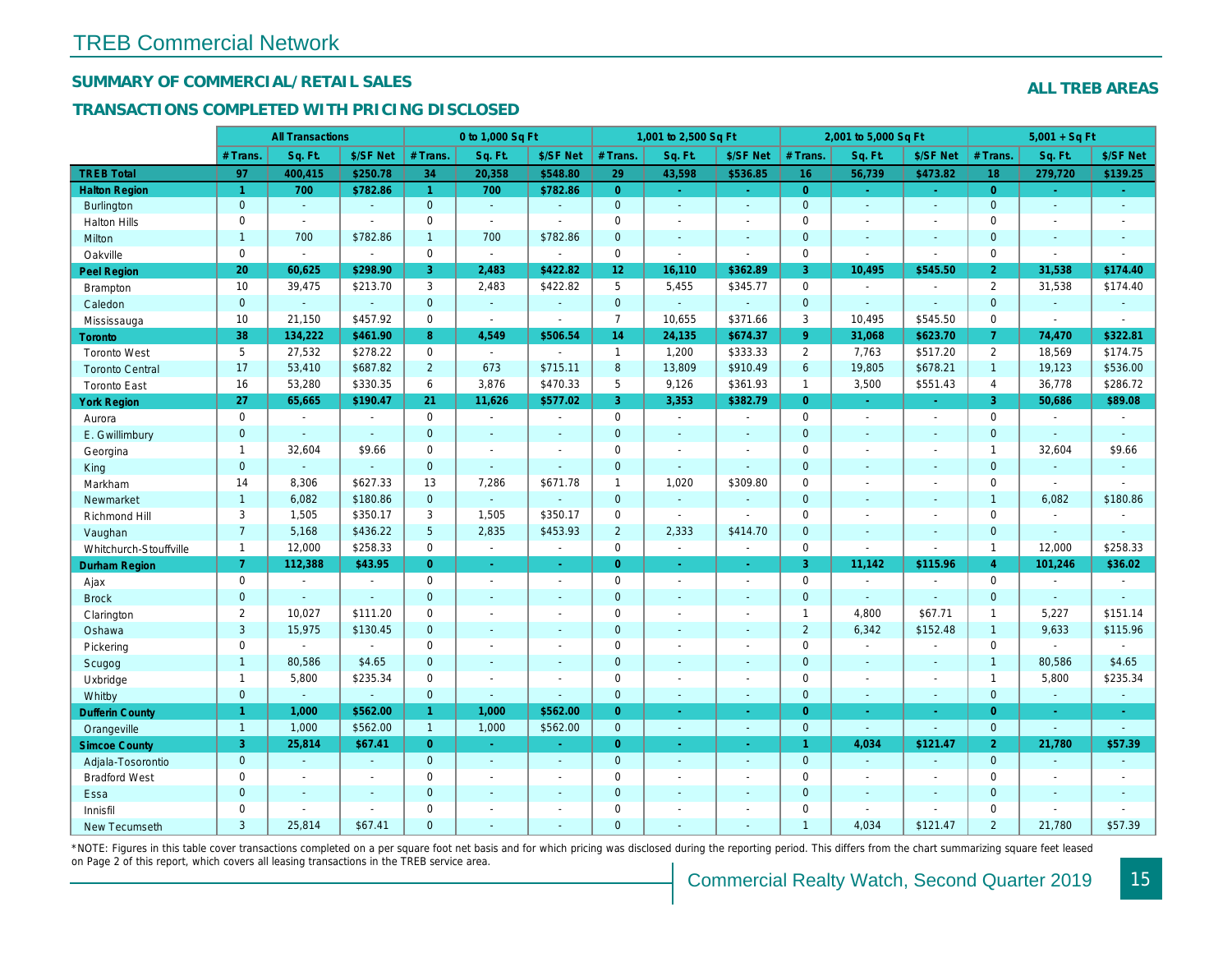#### SUMMARY OF COMMERCIAL/RETAIL SALES - CONDOMINIUM BREAKOUT

#### TRANSACTIONS COMPLETED WITH PRICING DISCLOSED

|                        |                | <b>All Transactions</b> |                |                | 0 to 1,000 Sq Ft |                          |                | 1,001 to 2,500 Sq Ft     |                          |                | 2,001 to 5,000 Sq Ft |                     |
|------------------------|----------------|-------------------------|----------------|----------------|------------------|--------------------------|----------------|--------------------------|--------------------------|----------------|----------------------|---------------------|
|                        | # Trans.       | Sq. Ft.                 | \$/SF Net      | # Trans.       | Sq. Ft.          | \$/SF Net                | # Trans.       | Sq. Ft.                  | \$/SF Net                | # Trans.       | Sq. Ft.              | \$/SF Ne            |
| <b>TREB Total</b>      | 25             | 22,010                  | \$467.12       | 15             | 8,551            | \$566.01                 | 10             | 13,459                   | \$404.28                 | $\overline{0}$ | $\sim$               | $\sim$              |
| <b>Halton Region</b>   | $\overline{0}$ | $\sim$                  | $\sim$         | $\overline{0}$ | $\sim$           | $\sim$                   | $\overline{0}$ | $\frac{1}{\sqrt{2}}$     | $\omega_{\rm{eff}}$      | $\overline{0}$ | $\bullet$            | $\sigma_{\rm{eff}}$ |
| Burlington             | $\mathbf{0}$   | $\sim$                  | $\blacksquare$ | $\mathbf 0$    | $\sim$           | $\blacksquare$           | $\mathbf{0}$   | $\bullet$                | $\blacksquare$           | $\mathbf 0$    | $\blacksquare$       | $\sim$              |
| <b>Halton Hills</b>    | $\mathbf 0$    | $\sim$                  | $\blacksquare$ | $\mathbf 0$    | $\sim$           | $\sim$                   | $\mathbf 0$    | $\blacksquare$           | $\blacksquare$           | $\mathbf 0$    | $\overline{a}$       | $\sim$              |
| Milton                 | $\mathbf{0}$   | $\sim$                  | $\omega$       | $\mathbf{0}$   | $\sim$           | $\sim$                   | $\mathbf 0$    | $\omega$                 | $\mathbf{r}$             | $\mathbf 0$    | $\omega$             | $\sim$              |
| Oakville               | $\mathbf 0$    | $\blacksquare$          | $\sim$         | $\mathbf 0$    | $\blacksquare$   | $\sim$                   | 0              | $\blacksquare$           | $\sim$                   | $\mathbf 0$    | $\sim$               | $\blacksquare$      |
| Peel Region            | 6              | 6,551                   | \$362.70       | $\overline{2}$ | 1,508            | \$391.16                 | $\overline{4}$ | 5,043                    | \$354.19                 | $\overline{0}$ | ÷.                   | $\sim$              |
| Brampton               | $\overline{4}$ | 3,630                   | \$399.74       | $\overline{2}$ | 1,508            | \$391.16                 | $\overline{2}$ | 2,122                    | \$405.83                 | $\mathbf 0$    | $\blacksquare$       | $\sim$              |
| Caledon                | $\mathbf 0$    | $\omega$                | $\omega$       | $\mathbf 0$    | $\omega$         | $\blacksquare$           | $\mathbf 0$    | $\omega$                 | $\omega$                 | $\mathbf 0$    | $\omega$             | $\sim$              |
| Mississauga            | $\overline{2}$ | 2,921                   | \$316.67       | $\mathbf 0$    | $\bullet$        | $\sim$                   | $\overline{2}$ | 2,921                    | \$316.67                 | $\mathbf 0$    | $\blacksquare$       | $\sim$              |
| <b>Toronto</b>         | 11             | 10,756                  | \$431.32       | 5 <sup>5</sup> | 2,340            | \$420.63                 | 6 <sup>°</sup> | 8,416                    | \$434.29                 | $\overline{0}$ | ÷.                   | ÷                   |
| <b>Toronto West</b>    | $\overline{1}$ | 1,200                   | \$333.33       | $\Omega$       | $\sim$           | $\overline{a}$           | $\mathbf{1}$   | 1,200                    | \$333.33                 | $\mathbf 0$    | $\blacksquare$       | $\sim$              |
| <b>Toronto Central</b> | $\mathbf{3}$   | 2,593                   | \$721.66       | $\mathbf{1}$   | 252              | \$243.13                 | $\overline{2}$ | 2,341                    | \$773.17                 | $\mathbf 0$    | $\blacksquare$       | $\bullet$           |
| <b>Toronto East</b>    | $\overline{7}$ | 6,963                   | \$340.08       | $\overline{4}$ | 2,088            | \$442.05                 | 3              | 4,875                    | \$296.41                 | $\mathbf 0$    | $\blacksquare$       | $\sim$              |
| <b>York Region</b>     | 8              | 4,703                   | \$694.43       | 8              | 4,703            | \$694.43                 | $\overline{0}$ | $\omega$                 | ÷.                       | $\overline{0}$ | ÷.                   | $\sim$              |
| Aurora                 | $\mathbf 0$    | $\blacksquare$          | $\blacksquare$ | 0              | $\bullet$        | $\sim$                   | 0              | $\sim$                   | $\blacksquare$           | $\mathbf 0$    | $\blacksquare$       | $\sim$              |
| E. Gwillimbury         | $\mathbf{0}$   | $\sim$                  | $\sim$         | $\mathbf{0}$   | $\sim$           | $\sim$                   | $\pmb{0}$      | $\blacksquare$           | $\blacksquare$           | $\mathbf{0}$   | $\blacksquare$       | $\sim$              |
| Georgina               | $\mathbf 0$    | $\blacksquare$          | $\blacksquare$ | $\mathbf 0$    | $\sim$           | $\overline{\phantom{a}}$ | $\pmb{0}$      | $\blacksquare$           | $\sim$                   | $\mathbf 0$    | $\blacksquare$       | $\blacksquare$      |
| King                   | $\mathbf{0}$   | $\sim$                  | $\sim$         | $\mathbf{0}$   | $\Delta$         | $\sim$                   | $\mathbf 0$    | $\sim$                   | $\blacksquare$           | $\mathbf{0}$   | $\blacksquare$       | $\sim$              |
| Markham                | 6              | 3,037                   | \$885.71       | 6              | 3,037            | \$885.71                 | $\pmb{0}$      | $\overline{\phantom{a}}$ | $\overline{\phantom{a}}$ | $\mathsf 0$    | $\blacksquare$       | $\blacksquare$      |
| Newmarket              | $\overline{0}$ | $\omega$                | $\omega$       | $\mathbf{0}$   | $\omega$         |                          | $\mathbf 0$    | ä,                       | $\blacksquare$           | $\mathbf{0}$   | $\blacksquare$       | $\sim$              |
| Richmond Hill          | $\mathbf{1}$   | 975                     | \$377.44       | $\mathbf{1}$   | 975              | \$377.44                 | $\pmb{0}$      | $\sim$                   | $\blacksquare$           | $\mathbf 0$    | $\sim$               | $\blacksquare$      |
| Vaughan                | $\mathbf{1}$   | 691                     | \$301.01       | $\mathbf{1}$   | 691              | \$301.01                 | $\mathbf 0$    | $\Delta$                 | $\mathbf{r}$             | $\mathbf{0}$   | $\mathbf{r}$         | $\sim$              |
| Whitchurch-Stouffville | $\mathbf 0$    | $\blacksquare$          | $\blacksquare$ | 0              | $\bullet$        | $\blacksquare$           | $\pmb{0}$      | $\blacksquare$           | $\sim$                   | $\mathbf 0$    | $\blacksquare$       | $\sim$              |
| Durham Region          | $\overline{0}$ | $\sim$                  | $\sim$         | $\overline{0}$ | $\sim$           | $\sim$                   | $\overline{0}$ | $\blacksquare$           | $\omega$                 | $\overline{0}$ | ٠                    | $\sigma_{\rm c}$    |
| Ajax                   | $\mathbf 0$    | $\blacksquare$          | $\omega$       | $\mathbf 0$    | $\sim$           | $\sim$                   | $\pmb{0}$      | $\blacksquare$           | $\blacksquare$           | $\mathbf 0$    | $\overline{a}$       | $\sim$              |
| <b>Brock</b>           | $\mathbf{0}$   | $\omega$                | $\omega$       | $\mathbf 0$    | $\omega$         | $\blacksquare$           | $\pmb{0}$      | $\omega$                 | $\omega$                 | $\mathbf 0$    | $\omega$             | $\omega$            |
| Clarington             | $\mathbf 0$    | $\blacksquare$          | $\blacksquare$ | $\mathbf 0$    | $\sim$           | $\blacksquare$           | $\pmb{0}$      | $\blacksquare$           | $\blacksquare$           | $\mathbf 0$    | ÷,                   | $\blacksquare$      |
| Oshawa                 | $\mathbf{0}$   | $\blacksquare$          | $\blacksquare$ | $\mathbf{0}$   | $\sim$           | $\blacksquare$           | $\mathbf 0$    | $\blacksquare$           | $\blacksquare$           | $\mathbf{0}$   | $\blacksquare$       | $\blacksquare$      |
| Pickering              | $\mathbf 0$    | $\sim$                  | $\sim$         | $\mathbf 0$    | $\overline{a}$   | $\sim$                   | $\mathbf 0$    | $\blacksquare$           | $\blacksquare$           | $\mathbf 0$    | $\blacksquare$       | $\blacksquare$      |
| Scugog                 | $\mathbf{0}$   | $\blacksquare$          | $\blacksquare$ | $\mathbf{0}$   | $\sim$           | $\blacksquare$           | $\pmb{0}$      | $\blacksquare$           | $\blacksquare$           | $\mathbf 0$    | $\blacksquare$       | $\blacksquare$      |
| Uxbridge               | $\mathbf 0$    | $\sim$                  | $\sim$         | $\mathbf 0$    | $\sim$           | $\sim$                   | $\mathbf 0$    | $\blacksquare$           | $\blacksquare$           | $\mathbf 0$    | $\blacksquare$       | $\sim$              |
| Whitby                 | $\mathbf{0}$   | $\sim$                  | $\sim$         | $\mathbf{0}$   | $\sim$           | $\sim$                   | $\mathbf 0$    | $\blacksquare$           | $\blacksquare$           | $\mathbf{0}$   | $\blacksquare$       | $\sim$              |
| <b>Dufferin County</b> | $\overline{0}$ | $\sim$                  | $\Delta \tau$  | $\overline{0}$ | a.               | a.                       | $\overline{0}$ | $\blacksquare$           | ÷.                       | $\overline{0}$ | ÷.                   | $\sim$              |
| Orangeville            | $\mathbf 0$    | $\omega$                | $\blacksquare$ | $\mathbf{0}$   | $\omega$         | $\sim$                   | $\mathbf{0}$   | $\omega$                 | $\omega$                 | $\mathbf 0$    | $\omega$             | $\sim$              |
| <b>Simcoe County</b>   | $\overline{0}$ | $\omega$                | $\omega$       | $\overline{0}$ | $\omega$         | $\omega$                 | $\overline{0}$ | Ξ                        | ÷.                       | $\overline{0}$ | $\omega$             | $\omega_{\rm c}$    |
| Adjala-Tosorontio      | $\mathbf{0}$   | $\sim$                  | $\Delta$       | $\mathbf{0}$   | $\sim$           | $\sim$                   | $\mathbf 0$    | $\omega$                 | $\blacksquare$           | $\mathbf 0$    | $\omega$             | $\sim$              |
| <b>Bradford West</b>   | $\mathsf 0$    | $\sim$                  | $\blacksquare$ | $\mathbf 0$    | $\blacksquare$   | $\blacksquare$           | $\pmb{0}$      | $\blacksquare$           | $\blacksquare$           | $\mathbf 0$    | $\blacksquare$       | $\blacksquare$      |
| Essa                   | $\mathbf{0}$   | $\sim$                  | $\blacksquare$ | $\mathbf{0}$   |                  | $\sim$                   | $\pmb{0}$      | $\blacksquare$           | $\blacksquare$           | $\mathbf 0$    | $\blacksquare$       |                     |
| Innisfil               | $\mathbf 0$    | $\blacksquare$          | $\blacksquare$ | $\mathbf 0$    | $\sim$           | $\sim$                   | $\mathbf 0$    | $\blacksquare$           | $\blacksquare$           | $\mathbf 0$    | $\blacksquare$       | $\blacksquare$      |
| <b>New Tecumseth</b>   | $\Omega$       |                         |                | $\Omega$       |                  |                          | $\overline{0}$ |                          |                          | $\overline{0}$ |                      |                     |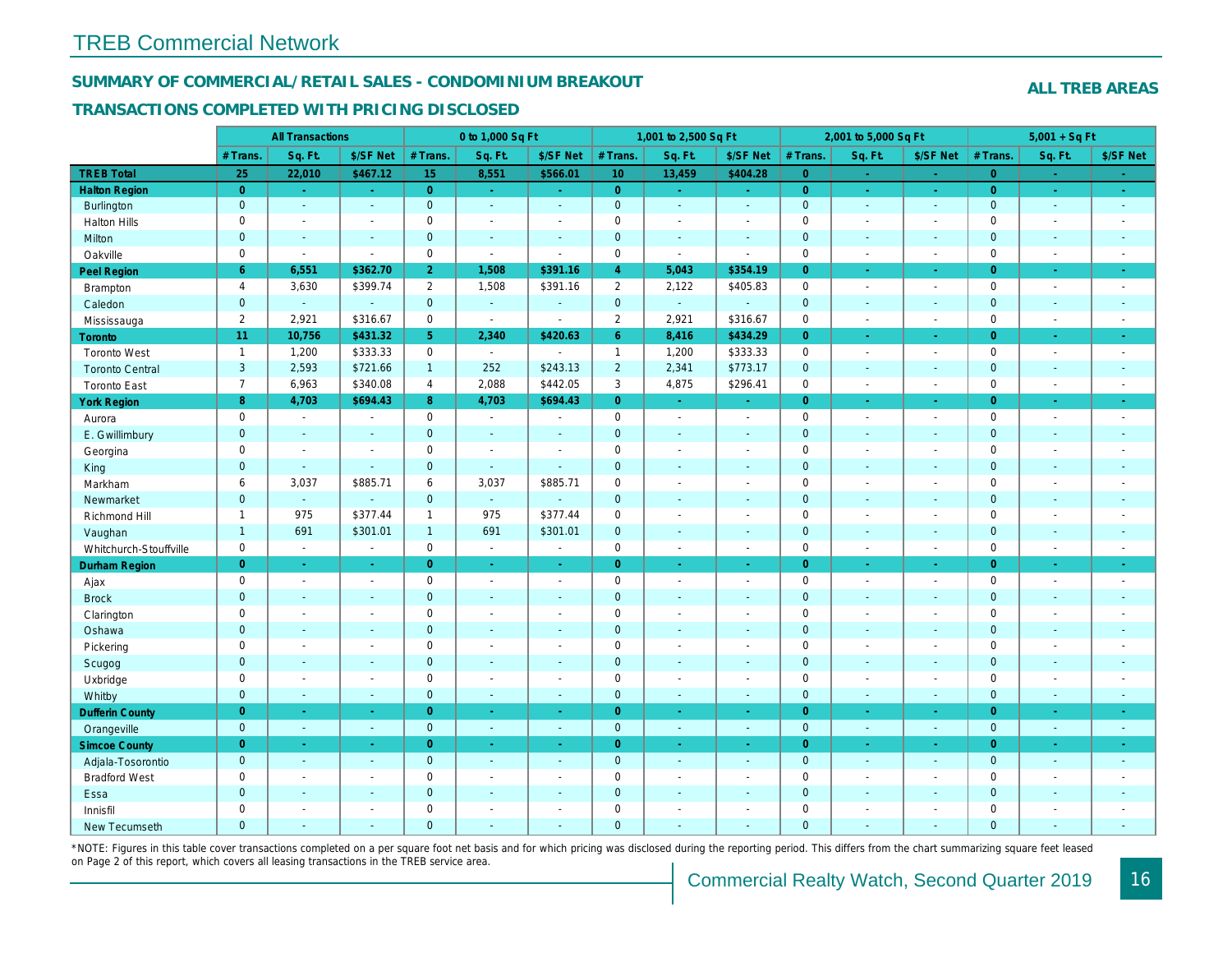#### SUMMARY OF COMMERCIAL/RETAIL SALES - OTHER TYPES BREAKOUT

#### TRANSACTIONS COMPLETED WITH PRICING DISCLOSED

|                        |                | <b>All Transactions</b> |                |                      | 0 to 1,000 Sq Ft      |                |                  | 1,001 to 2,500 Sq Ft |                       | 2,001 to 5,000 Sq Ft |                |                          |
|------------------------|----------------|-------------------------|----------------|----------------------|-----------------------|----------------|------------------|----------------------|-----------------------|----------------------|----------------|--------------------------|
|                        | # Trans        | Sq. Ft.                 | \$/SF Net      | # Trans.             | Sq. Ft.               | \$/SF Net      | # Trans.         | Sq. Ft.              | \$/SF Net             | # Trans.             | Sq. Ft.        | \$/SF Ne                 |
| <b>TREB Total</b>      | 72             | 378,405                 | \$238.19       | 19                   | 11,807                | \$536.34       | 19               | 30,139               | \$596.05              | 16                   | 56,739         | \$473.82                 |
| <b>Halton Region</b>   | 1              | 700                     | \$782.86       | $\blacktriangleleft$ | 700                   | \$782.86       | $\overline{0}$   | $\omega$             | $\omega$              | $\overline{0}$       | ÷.             | $\omega$                 |
| <b>Burlington</b>      | $\mathbf{0}$   | $\omega$                | $\omega$       | $\overline{0}$       | $\omega$              | $\Delta$       | $\mathbf{0}$     | ÷.                   | $\Delta$              | $\overline{0}$       | $\Delta$       | $\omega$                 |
| <b>Halton Hills</b>    | $\mathbf 0$    | $\omega$                | $\blacksquare$ | $\pmb{0}$            | $\mathbf{r}$          | $\blacksquare$ | $\mathbf 0$      | $\blacksquare$       | $\blacksquare$        | $\mathbf 0$          | $\blacksquare$ | $\blacksquare$           |
| Milton                 | $\mathbf{1}$   | 700                     | \$782.86       | $\mathbf{1}$         | 700                   | \$782.86       | $\mathbf{0}$     | $\blacksquare$       | $\omega$              | $\mathbf{0}$         | $\blacksquare$ | $\sim$                   |
| Oakville               | $\mathbf 0$    | $\omega$                | $\blacksquare$ | $\mathbf 0$          | $\sim$                | $\sim$         | $\mathbf 0$      | $\blacksquare$       | $\blacksquare$        | $\mathbf 0$          | $\blacksquare$ | $\blacksquare$           |
| <b>Peel Region</b>     | 14             | 54,075                  | \$291.17       | $\mathbf{1}$         | 975                   | \$471.79       | $\boldsymbol{8}$ | 11,067               | \$366.86              | 3                    | 10,495         | \$545.50                 |
| Brampton               | 6              | 35,846                  | \$194.86       | $\mathbf{1}$         | 975                   | \$471.79       | 3                | 3,333                | \$307.53              | $\mathbf 0$          | $\blacksquare$ | $\blacksquare$           |
| Caledon                | $\mathbf{0}$   | $\omega$                | $\omega$       | $\mathbf{0}$         | $\omega$              | $\blacksquare$ | $\mathbf{0}$     | $\omega$             | $\blacksquare$        | $\mathbf{0}$         | $\omega$       | $\blacksquare$           |
| Mississauga            | 8              | 18,229                  | \$480.55       | 0                    | $\blacksquare$        | $\blacksquare$ | 5                | 7,734                | \$392.42              | 3                    | 10,495         | \$545.50                 |
| <b>Toronto</b>         | 27             | 123,466                 | \$464.56       | 3                    | 2,209                 | \$597.56       | 8 <sup>°</sup>   | 15,719               | \$802.91              | $9^{\circ}$          | 31,068         | \$623.7                  |
| <b>Toronto West</b>    | $\overline{4}$ | 26,332                  | \$275.71       | $\mathbf 0$          | $\sim$                | $\sim$         | $\mathbf 0$      | $\sim$               | $\sim$                | $\overline{2}$       | 7,763          | \$517.20                 |
| <b>Toronto Central</b> | 14             | 50,817                  | \$686.09       | $\mathbf{1}$         | 421                   | \$997.62       | 6                | 11,468               | \$938.52              | 6                    | 19,805         | \$678.2'                 |
| <b>Toronto East</b>    | 9              | 46,317                  | \$328.88       | $\overline{2}$       | 1,788                 | \$503.36       | $\overline{2}$   | 4,251                | \$437.07              | $\overline{1}$       | 3,500          | \$551.43                 |
| <b>York Region</b>     | 19             | 60,962                  | \$151.59       | 13                   | 6,923                 | \$497.27       | $\overline{3}$   | 3,353                | \$382.79              | $\Omega$             | ÷.             | $\omega$                 |
| Aurora                 | $\mathbf 0$    | $\blacksquare$          | $\sim$         | $\mathbf 0$          | $\sim$                | $\sim$         | $\mathbf 0$      | $\omega$             | $\sim$                | $\mathbf 0$          | $\blacksquare$ | $\sim$                   |
| E. Gwillimbury         | $\mathbf{0}$   |                         | $\sim$         | $\overline{0}$       | $\sim$                | $\omega$       | $\mathbf{0}$     | $\omega$             | ä,                    | $\mathbf{0}$         | $\blacksquare$ | $\blacksquare$           |
| Georgina               | $\mathbf{1}$   | 32,604                  | \$9.66         | $\Omega$             | $\sim$                | $\sim$         | $\mathbf 0$      | $\blacksquare$       | $\blacksquare$        | $\Omega$             | $\blacksquare$ | $\blacksquare$           |
| King                   | $\mathbf{0}$   | $\sim$                  | $\sim$         | $\mathbf{0}$         | $\blacksquare$        | ٠              | $\mathbf 0$      | $\blacksquare$       | $\blacksquare$        | $\mathbf{0}$         | $\sim$         | $\blacksquare$           |
| Markham                | 8              | 5,269                   | \$478.40       | $\overline{7}$       | 4,249                 | \$518.87       | $\mathbf{1}$     | 1,020                | \$309.80              | $\mathbf 0$          | $\blacksquare$ | $\blacksquare$           |
| Newmarket              | $\mathbf{1}$   | 6,082                   | \$180.86       | $\mathbf{0}$         | $\omega$              | $\blacksquare$ | $\mathbf 0$      | $\blacksquare$       | $\omega$              | $\mathbf{0}$         | $\sim$         | $\sim$                   |
| Richmond Hill          | $\overline{2}$ | 530                     | \$300.00       | $\overline{2}$       | 530                   | \$300.00       | $\mathbf 0$      | $\omega$             | $\sim$                | $\mathbf 0$          | $\blacksquare$ | $\blacksquare$           |
| Vaughan                | $6\phantom{a}$ | 4,477                   | \$457.09       | $\overline{4}$       | 2,144                 | \$503.22       | $\overline{2}$   | 2,333                | \$414.70              | $\mathbf{0}$         | $\sim$         | $\sim$                   |
| Whitchurch-Stouffville | $\mathbf{1}$   | 12,000                  | \$258.33       | $\mathbf 0$          | $\blacksquare$        | $\blacksquare$ | $\mathbf 0$      | $\blacksquare$       | $\tilde{\phantom{a}}$ | $\mathbf 0$          | $\blacksquare$ | $\blacksquare$           |
| <b>Durham Region</b>   | $\mathbf{7}$   | 112,388                 | \$43.95        | $\overline{0}$       | $\omega$              | ÷.             | $\overline{0}$   | $\omega$             | $\omega$              | 3                    | 11,142         | \$115.96                 |
| Ajax                   | $\mathbf 0$    | $\sim$                  | $\sim$         | $\mathbf 0$          | $\sim$                | $\blacksquare$ | $\mathbf 0$      | $\sim$               | $\blacksquare$        | $\mathbf 0$          | $\blacksquare$ | $\sim$                   |
| <b>Brock</b>           | $\mathbf 0$    | $\omega$                | $\omega$       | $\overline{0}$       | $\mathbf{u}$          | $\blacksquare$ | $\mathbf{0}$     | $\omega$             | $\mathbf{r}$          | $\mathbf{0}$         | $\omega$       | $\omega$                 |
| Clarington             | $\overline{2}$ | 10,027                  | \$111.20       | $\mathbf 0$          | $\sim$                | $\blacksquare$ | $\mathbf 0$      | $\sim$               | $\sim$                | $\overline{1}$       | 4,800          | \$67.71                  |
| Oshawa                 | 3              | 15,975                  | \$130.45       | $\overline{0}$       | ä,                    | $\blacksquare$ | $\mathbf{0}$     | ٠                    | ä,                    | $\overline{2}$       | 6,342          | \$152.48                 |
| Pickering              | $\mathbf 0$    |                         | $\sim$         | $\mathbf 0$          | $\tilde{\phantom{a}}$ | $\blacksquare$ | $\mathsf 0$      | $\blacksquare$       | $\overline{a}$        | $\mathbf 0$          | $\sim$         | $\blacksquare$           |
| Scugog                 | $\mathbf{1}$   | 80,586                  | \$4.65         | $\overline{0}$       | $\omega$              | $\blacksquare$ | $\mathbf{0}$     | $\blacksquare$       | $\blacksquare$        | $\mathbf{0}$         | $\blacksquare$ | $\blacksquare$           |
| Uxbridge               | $\mathbf{1}$   | 5,800                   | \$235.34       | $\mathbf 0$          | $\blacksquare$        | $\blacksquare$ | $\mathbf 0$      | $\sim$               | $\sim$                | $\mathbf 0$          | $\blacksquare$ | $\blacksquare$           |
| Whitby                 | $\mathbf{0}$   | $\blacksquare$          | $\omega$       | $\mathbf 0$          | $\blacksquare$        | ٠              | $\mathbf 0$      | $\blacksquare$       | $\sim$                | $\mathbf{0}$         | $\blacksquare$ | $\blacksquare$           |
| <b>Dufferin County</b> | $\mathbf{1}$   | 1,000                   | \$562.00       | $\blacktriangleleft$ | 1,000                 | \$562.00       | $\overline{0}$   | $\sim$               | $\sim$                | $\overline{0}$       | $\sim$         | $\sim$                   |
| Orangeville            | $\mathbf{1}$   | 1,000                   | \$562.00       | $\overline{1}$       | 1,000                 | \$562.00       | $\mathbf{0}$     | $\omega$             | $\blacksquare$        | $\mathbf{0}$         | $\omega$       | $\blacksquare$           |
| <b>Simcoe County</b>   | 3              | 25,814                  | \$67.41        | $\overline{0}$       | $\sim$                | $\blacksquare$ | $\overline{0}$   | $\omega$             | $\omega$              | $\mathbf{1}$         | 4,034          | \$121.4                  |
| Adjala-Tosorontio      | $\mathbf{0}$   | $\sim$                  | $\sim$         | $\mathbf{0}$         | $\omega$              | $\blacksquare$ | $\mathbf{0}$     | $\Delta$             | $\Delta$              | $\mathbf{0}$         | $\omega$       | $\sim$                   |
| <b>Bradford West</b>   | $\mathbf 0$    | $\sim$                  | $\sim$         | $\mathbf 0$          | $\sim$                | $\blacksquare$ | $\mathbf 0$      | $\blacksquare$       | $\blacksquare$        | $\mathbf 0$          | $\blacksquare$ | $\sim$                   |
| Essa                   | $\mathbf{0}$   |                         |                | $\overline{0}$       | $\sim$                | $\blacksquare$ | $\mathbf 0$      | ٠                    | $\omega$              | $\mathbf{0}$         | $\blacksquare$ | $\overline{\phantom{a}}$ |
| Innisfil               | $\mathbf 0$    |                         | $\sim$         | $\mathbf 0$          | $\blacksquare$        | $\blacksquare$ | $\mathbf 0$      | ä,                   | $\blacksquare$        | $\mathbf 0$          | $\blacksquare$ | $\blacksquare$           |
| New Tecumseth          | 3              | 25.814                  | \$67.41        | $\Omega$             |                       |                | $\mathbf{0}$     |                      |                       | $\overline{1}$       | 4.034          | \$121.47                 |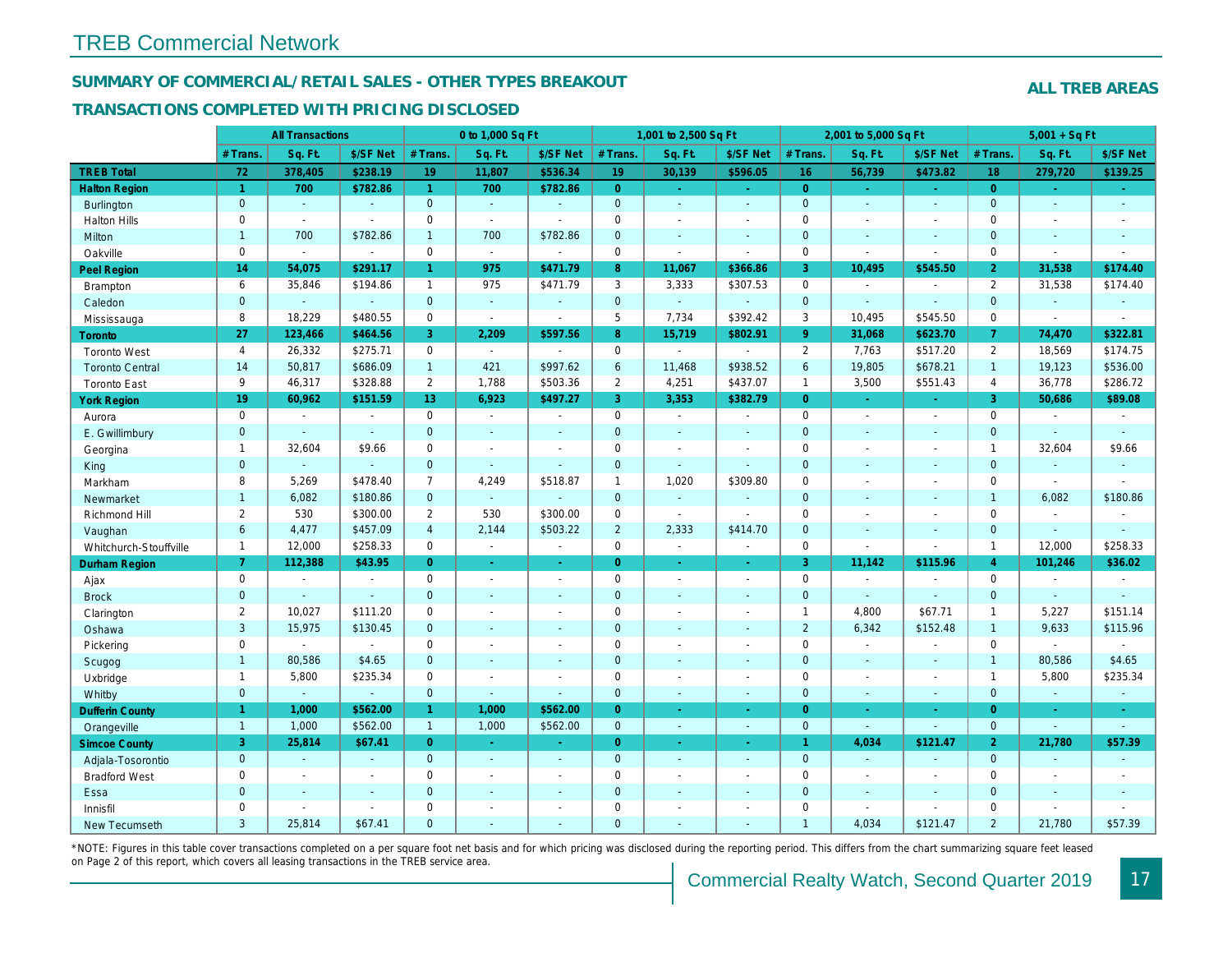## SUMMARY OF COMMERCIAL/RETAIL SALES

#### TRANSACTIONS COMPLETED WITH PRICING DISCLOSED

|                              |                | <b>All Transactions</b> |                          |                | 0 to 1,000 Sq Ft         |                          |                | 1,001 to 2,500 Sq Ft |                          | 2,001 to 5,000 Sq Ft |                          |                          |
|------------------------------|----------------|-------------------------|--------------------------|----------------|--------------------------|--------------------------|----------------|----------------------|--------------------------|----------------------|--------------------------|--------------------------|
|                              | # Trans.       | Sq. Ft.                 | \$/SF Net                | # Trans.       | Sq. Ft.                  | \$/SF Net                | # Trans.       | Sq. Ft.              | \$/SF Net                | # Trans.             | Sq. Ft.                  | \$/SF Ne                 |
| <b>TREB Total</b>            | 97             | 400,415                 | \$250.78                 | 34             | 20,358                   | \$548.80                 | 29             | 43,598               | \$536.85                 | 16                   | 56,739                   | \$473.82                 |
| <b>City of Toronto Total</b> | 38             | 134,222                 | \$461.90                 | 8 <sup>°</sup> | 4,549                    | \$506.54                 | 14             | 24,135               | \$674.37                 | 9                    | 31,068                   | \$623.70                 |
| <b>Toronto West</b>          | 5 <sup>5</sup> | 27,532                  | \$278.22                 | $\overline{0}$ | $\sim$                   | $\omega_{\rm c}$         | $\overline{1}$ | 1,200                | \$333.33                 | $\overline{2}$       | 7,763                    | \$517.20                 |
| Toronto W01                  | $\mathbf 0$    | $\sim$                  | $\sim$                   | $\mathbf 0$    | $\sim$                   | $\blacksquare$           | $\mathbf 0$    | $\blacksquare$       | $\blacksquare$           | $\mathbf 0$          | $\blacksquare$           | $\sim$                   |
| Toronto W02                  | $\mathbf{0}$   | $\sim$                  | $\sim$                   | $\mathbf 0$    | $\blacksquare$           | ٠                        | $\mathbf 0$    | $\blacksquare$       | ٠                        | $\mathbf 0$          | $\blacksquare$           | $\sim$                   |
| Toronto W03                  | $\mathbf{1}$   | 12,000                  | \$183.33                 | 0              | $\sim$                   | $\blacksquare$           | 0              | $\blacksquare$       | $\blacksquare$           | 0                    | $\omega$                 | $\blacksquare$           |
| Toronto W04                  | $\overline{2}$ | 10,491                  | \$220.19                 | $\mathbf 0$    | $\blacksquare$           | $\blacksquare$           | $\mathbf 0$    | $\blacksquare$       | $\sim$                   | $\mathbf{1}$         | 3,922                    | \$322.54                 |
| Toronto W05                  | $\mathbf{1}$   | 1,200                   | \$333.33                 | $\mathbf 0$    | $\blacksquare$           | $\blacksquare$           | $\mathbf{1}$   | 1,200                | \$333.33                 | $\mathbf{0}$         | $\blacksquare$           | $\blacksquare$           |
| Toronto W06                  | $\mathbf{1}$   | 3,841                   | \$715.96                 | $\mathbf{0}$   | $\blacksquare$           | $\blacksquare$           | $\mathbf 0$    | $\blacksquare$       | ٠                        | $\mathbf{1}$         | 3,841                    | \$715.96                 |
| Toronto W07                  | 0              | $\blacksquare$          | $\overline{\phantom{a}}$ | $\mathbf 0$    | $\blacksquare$           | $\blacksquare$           | $\mathbf 0$    | $\blacksquare$       | $\blacksquare$           | $\mathbf 0$          | $\blacksquare$           |                          |
| Toronto W08                  | $\mathbf 0$    | $\blacksquare$          | $\sim$                   | $\mathbf 0$    | $\blacksquare$           | $\blacksquare$           | $\mathbf 0$    | $\blacksquare$       | $\blacksquare$           | $\mathbf 0$          | $\blacksquare$           | $\blacksquare$           |
| Toronto W09                  | $\mathbf 0$    | $\blacksquare$          | $\overline{\phantom{a}}$ | $\mathbf 0$    | $\overline{\phantom{a}}$ | $\overline{a}$           | $\mathbf 0$    | $\overline{a}$       | $\overline{\phantom{a}}$ | $\mathbf 0$          | $\overline{\phantom{a}}$ | $\overline{\phantom{a}}$ |
| Toronto W10                  | $\mathbf{0}$   | $\sim$                  | $\sim$                   | $\mathbf{0}$   | $\omega$                 | $\blacksquare$           | $\mathbf 0$    | $\blacksquare$       | $\blacksquare$           | $\mathbf{0}$         | $\blacksquare$           | $\sim$                   |
| <b>Toronto Central</b>       | 17             | 53,410                  | \$687.82                 | 2 <sup>1</sup> | 673                      | \$715.11                 | 8 <sup>°</sup> | 13,809               | \$910.49                 | $6^{\circ}$          | 19,805                   | \$678.2                  |
| Toronto C01                  | 6              | 13,149                  | \$838.79                 | $\mathbf{1}$   | 252                      | \$243.13                 | $\overline{2}$ | 3,943                | \$822.47                 | $\mathbf{3}$         | 8,954                    | \$862.74                 |
| Toronto C02                  | 0              | $\blacksquare$          |                          | 0              | $\blacksquare$           | $\blacksquare$           | $\mathbf 0$    | $\blacksquare$       | $\blacksquare$           | $\mathbf 0$          | $\blacksquare$           | $\blacksquare$           |
| Toronto C03                  | $\mathbf{1}$   | 4,200                   | \$488.10                 | $\mathbf{0}$   | $\blacksquare$           | $\blacksquare$           | $\mathbf{0}$   | $\blacksquare$       | $\blacksquare$           | $\overline{1}$       | 4,200                    | \$488.10                 |
| Toronto C04                  | 0              | $\sim$                  | $\blacksquare$           | $\mathbf 0$    | $\blacksquare$           | $\overline{\phantom{a}}$ | $\mathbf 0$    | $\blacksquare$       | $\blacksquare$           | $\mathbf 0$          | $\blacksquare$           |                          |
| Toronto C06                  | $\overline{2}$ | 4,774                   | \$472.77                 | $\mathbf{0}$   | $\omega$                 | $\omega$                 | $\mathbf{1}$   | 2,200                | \$613.64                 | $\mathbf{1}$         | 2,574                    | \$352.37                 |
| Toronto C07                  | $\overline{2}$ | 1,940                   | \$1,597.94               | $\mathbf{1}$   | 421                      | \$997.62                 | $\mathbf{1}$   | 1,519                | \$1,764.32               | $\mathbf 0$          | $\mathbf{r}$             | $\sim$                   |
| Toronto C08                  | $\mathbf{1}$   | 4,077                   | \$674.52                 | $\mathbf 0$    | $\blacksquare$           | $\blacksquare$           | $\mathbf 0$    | $\bullet$            | $\blacksquare$           | $\mathbf{1}$         | 4,077                    | \$674.52                 |
| Toronto C09                  | $\mathbf 0$    | $\blacksquare$          | $\sim$                   | $\mathbf 0$    | $\sim$                   | $\blacksquare$           | $\mathbf 0$    | $\blacksquare$       | $\blacksquare$           | $\mathbf 0$          | $\blacksquare$           | $\blacksquare$           |
| Toronto C10                  | 3              | 4,965                   | \$920.44                 | $\mathbf{0}$   | $\sim$                   | $\blacksquare$           | $\mathbf{3}$   | 4,965                | \$920.44                 | $\mathbf 0$          | $\sim$                   | $\sim$                   |
| Toronto C11                  | 0              | $\blacksquare$          | $\blacksquare$           | 0              | $\sim$                   | $\blacksquare$           | $\mathbf 0$    | $\blacksquare$       | $\blacksquare$           | 0                    | $\blacksquare$           | $\blacksquare$           |
| Toronto C12                  | $\mathbf{1}$   | 19,123                  | \$536.00                 | $\mathbf{0}$   | $\sim$                   | $\blacksquare$           | $\mathbf 0$    | $\omega$             | $\blacksquare$           | $\mathbf 0$          | $\sim$                   | $\sim$                   |
| Toronto C13                  | $\mathbf 1$    | 1,182                   | \$617.60                 | 0              | $\blacksquare$           | $\blacksquare$           | $\mathbf{1}$   | 1,182                | \$617.60                 | 0                    | $\overline{\phantom{a}}$ | $\overline{\phantom{a}}$ |
| Toronto C14                  | $\mathbf{0}$   | $\sim$                  | $\sim$                   | $\mathbf{0}$   | $\sim$                   | $\sim$                   | $\mathbf 0$    | $\sim$               | $\sim$                   | $\mathbf{0}$         | $\sim$                   | $\sim$                   |
| Toronto C15                  | $\mathbf 0$    | $\blacksquare$          | $\blacksquare$           | $\mathbf 0$    | $\blacksquare$           | $\blacksquare$           | $\mathbf 0$    | $\blacksquare$       | $\blacksquare$           | $\mathbf 0$          | $\blacksquare$           | $\blacksquare$           |
| <b>Toronto East</b>          | 16             | 53,280                  | \$330.35                 | $6^{\circ}$    | 3,876                    | \$470.33                 | 5 <sub>1</sub> | 9,126                | \$361.93                 | $\mathbf{1}$         | 3,500                    | \$551.4                  |
| Toronto E01                  | 0              | $\blacksquare$          | $\blacksquare$           | 0              | $\sim$                   | $\blacksquare$           | $\mathbf 0$    | $\blacksquare$       | $\sim$                   | $\mathbf 0$          | $\blacksquare$           | $\sim$                   |
| Toronto E02                  | $\overline{4}$ | 14,046                  | \$540.22                 | $\mathbf{0}$   | $\overline{\phantom{a}}$ | $\sim$                   | $\overline{2}$ | 4,251                | \$437.07                 | $\overline{1}$       | 3,500                    | \$551.43                 |
| Toronto E03                  | 0              | $\blacksquare$          | $\blacksquare$           | $\mathbf 0$    | $\blacksquare$           | $\blacksquare$           | $\mathbf 0$    | $\blacksquare$       | $\sim$                   | $\mathbf 0$          | $\blacksquare$           | $\blacksquare$           |
| Toronto E04                  | $\mathbf{3}$   | 3,124                   | \$353.71                 | $\overline{2}$ | 1,704                    | \$313.97                 | $\mathbf{1}$   | 1,420                | \$401.41                 | $\mathbf{0}$         | $\blacksquare$           | $\blacksquare$           |
| Toronto E05                  | 0              | $\blacksquare$          | $\blacksquare$           | $\mathbf 0$    | $\sim$                   | $\blacksquare$           | $\mathbf 0$    | $\sim$               | $\sim$                   | $\mathbf 0$          | $\blacksquare$           | $\overline{\phantom{a}}$ |
| Toronto E06                  | $\mathbf{1}$   | 10,000                  | \$140.00                 | $\mathbf 0$    | $\sim$                   | $\blacksquare$           | $\mathbf 0$    | $\blacksquare$       | $\blacksquare$           | $\mathbf 0$          | $\blacksquare$           | $\overline{\phantom{a}}$ |
| Toronto E07                  | 5              | 3,672                   | \$429.74                 | 4              | 2,172                    | \$593.00                 | $\mathbf{1}$   | 1,500                | \$193.33                 | $\mathbf 0$          | $\blacksquare$           | $\blacksquare$           |
| Toronto E08                  | $\mathbf{1}$   | 9,583                   | \$64.70                  | $\mathbf{0}$   | $\omega$                 | $\blacksquare$           | $\mathbf 0$    | $\omega$             | $\omega$                 | $\mathbf{0}$         | $\blacksquare$           | $\blacksquare$           |
| Toronto E09                  | 0              | $\blacksquare$          | $\blacksquare$           | $\mathbf 0$    | $\blacksquare$           | $\blacksquare$           | $\mathbf 0$    | $\blacksquare$       | $\blacksquare$           | $\mathbf 0$          | $\blacksquare$           | $\blacksquare$           |
| Toronto E10                  | $\mathbf 0$    |                         | $\sim$                   | $\mathbf 0$    | $\blacksquare$           | $\blacksquare$           | $\mathbf 0$    | ٠                    | $\blacksquare$           | $\mathbf 0$          | $\overline{\phantom{a}}$ |                          |
| Toronto E11                  | 2              | 12,855                  | \$413.07                 | $\mathbf 0$    | $\blacksquare$           | $\blacksquare$           | $\mathbf{1}$   | 1,955                | \$299.23                 | $\mathbf 0$          | $\blacksquare$           | $\blacksquare$           |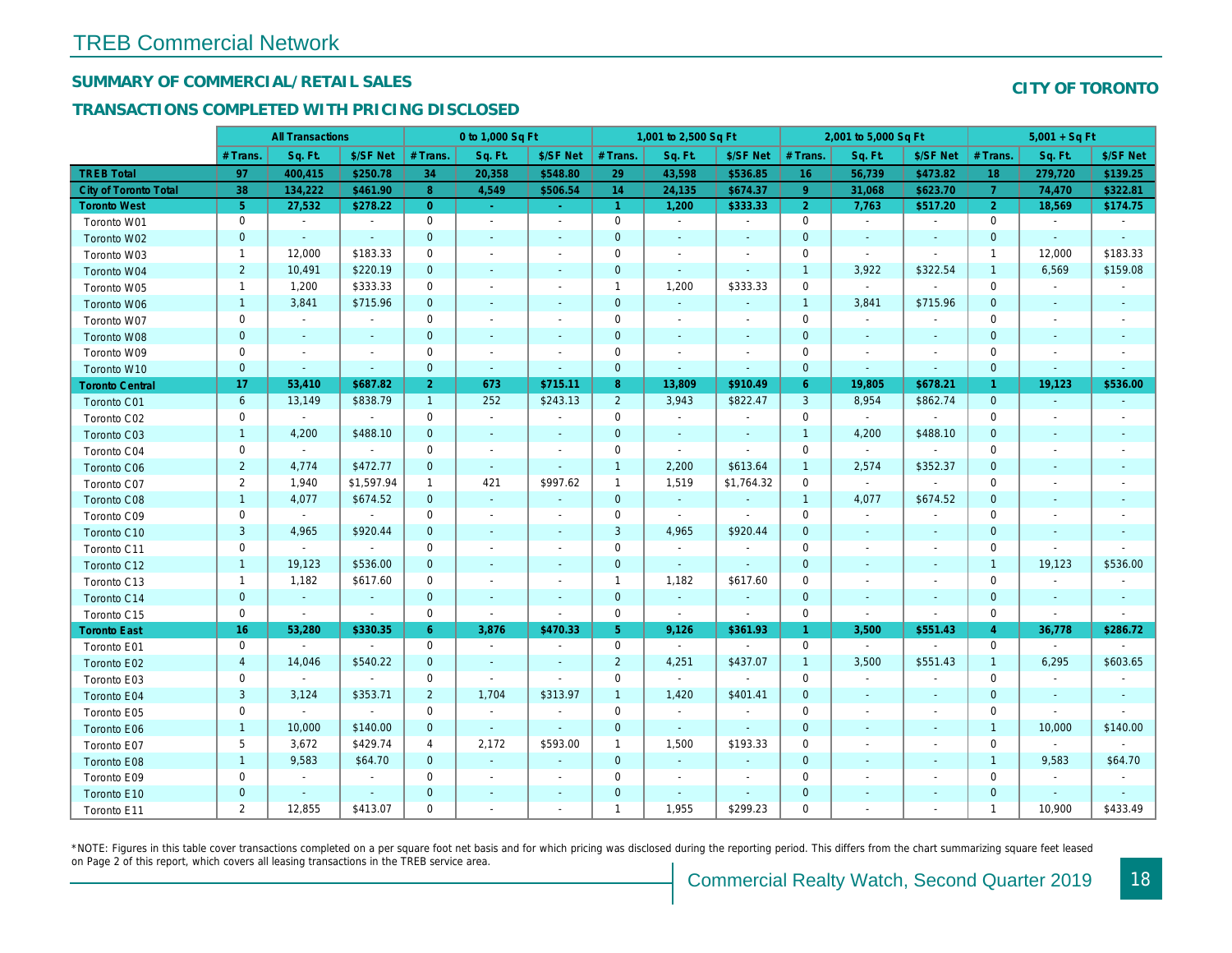#### SUMMARY OF COMMERCIAL/RETAIL SALES - CONDOMINIUM BREAKOUT

#### TRANSACTIONS COMPLETED WITH PRICING DISCLOSED

|                              |                | <b>All Transactions</b>  |                          |                      | 0 to 1,000 Sq Ft |                          |                 | 1,001 to 2,500 Sq Ft     |                | 2,001 to 5,000 Sq Ft |                          |                          |
|------------------------------|----------------|--------------------------|--------------------------|----------------------|------------------|--------------------------|-----------------|--------------------------|----------------|----------------------|--------------------------|--------------------------|
|                              | # Trans.       | Sq. Ft.                  | \$/SF Net                | # Trans.             | Sq. Ft.          | \$/SF Net                | # Trans.        | Sq. Ft.                  | \$/SF Net      | # Trans.             | Sq. Ft.                  | \$/SF Ne                 |
| <b>TREB Total</b>            | 25             | 22,010                   | \$467.12                 | 15                   | 8,551            | \$566.01                 | 10 <sup>°</sup> | 13,459                   | \$404.28       | $\overline{0}$       | $\bullet$                | $\sim$                   |
| <b>City of Toronto Total</b> | 11             | 10,756                   | \$431.32                 | 5 <sup>1</sup>       | 2,340            | \$420.63                 | 6 <sup>°</sup>  | 8,416                    | \$434.29       | $\overline{0}$       | $\sim$                   | $\sim$                   |
| <b>Toronto West</b>          | $\mathbf{1}$   | 1,200                    | \$333.33                 | $\overline{0}$       | $\sim$           | $\sim$                   | $\mathbf{1}$    | 1,200                    | \$333.33       | $\overline{0}$       | $\sim$                   | $\omega_{\rm{eff}}$      |
| Toronto W01                  | $\mathbf 0$    | $\sim$                   | $\blacksquare$           | $\pmb{0}$            | $\blacksquare$   | $\blacksquare$           | $\mathbf 0$     | $\blacksquare$           | $\blacksquare$ | $\mathbf 0$          | $\blacksquare$           | $\sim$                   |
| Toronto W02                  | $\mathbf 0$    | $\sim$                   |                          | $\mathbf 0$          | $\blacksquare$   | $\blacksquare$           | $\mathbf 0$     | $\blacksquare$           | ٠              | $\mathbf 0$          | $\blacksquare$           | $\blacksquare$           |
| Toronto W03                  | 0              | $\blacksquare$           | $\sim$                   | 0                    | $\blacksquare$   | $\blacksquare$           | $\pmb{0}$       | $\blacksquare$           | $\blacksquare$ | 0                    | $\blacksquare$           | $\blacksquare$           |
| Toronto W04                  | $\mathbf{0}$   | $\omega$                 | $\sim$                   | $\overline{0}$       | $\sim$           | $\sim$                   | $\mathbf{0}$    | $\omega$                 | $\Delta$       | $\mathbf{0}$         | $\omega$                 | $\sim$                   |
| Toronto W05                  | $\mathbf{1}$   | 1,200                    | \$333.33                 | $\mathbf 0$          | $\blacksquare$   | $\blacksquare$           | $\mathbf{1}$    | 1,200                    | \$333.33       | $\mathbf 0$          | $\sim$                   | $\overline{\phantom{a}}$ |
| Toronto W06                  | $\mathbf 0$    | $\sim$                   | $\sim$                   | $\mathbf 0$          | $\frac{1}{2}$    | $\blacksquare$           | $\mathbf 0$     | $\blacksquare$           | $\blacksquare$ | $\mathbf 0$          | $\overline{\phantom{a}}$ | ٠                        |
| Toronto W07                  | 0              | $\overline{\phantom{a}}$ | $\overline{\phantom{a}}$ | 0                    | $\blacksquare$   | $\overline{\phantom{a}}$ | $\mathbf 0$     | $\overline{\phantom{a}}$ | $\blacksquare$ | 0                    | $\overline{\phantom{a}}$ | $\overline{\phantom{a}}$ |
| Toronto W08                  | $\mathbf{0}$   | $\sim$                   | $\sim$                   | $\mathbf{0}$         | $\blacksquare$   | $\blacksquare$           | $\mathbf 0$     | $\blacksquare$           | $\sim$         | $\mathbf 0$          | $\blacksquare$           | $\blacksquare$           |
| Toronto W09                  | 0              | $\overline{\phantom{a}}$ | $\sim$                   | $\mathbf 0$          | $\sim$           | $\overline{\phantom{a}}$ | $\mathbf 0$     | $\sim$                   | $\blacksquare$ | $\mathbf 0$          | $\sim$                   | $\blacksquare$           |
| Toronto W10                  | $\mathbf 0$    | $\sim$                   | $\sim$                   | $\mathbf 0$          | $\sim$           | $\blacksquare$           | $\mathbf 0$     | $\blacksquare$           | $\blacksquare$ | $\mathbf 0$          | $\blacksquare$           | $\blacksquare$           |
| <b>Toronto Central</b>       | 3              | 2,593                    | \$721.66                 | $\blacktriangleleft$ | 252              | \$243.13                 | 2 <sup>1</sup>  | 2,341                    | \$773.17       | $\overline{0}$       | $\blacksquare$           | $\blacksquare$           |
| Toronto C01                  | $\mathbf{1}$   | 252                      | \$243.13                 | $\mathbf{1}$         | 252              | \$243.13                 | $\mathbf 0$     | $\sim$                   | $\sim$         | $\overline{0}$       | $\blacksquare$           | $\sim$                   |
| Toronto C02                  | $\mathbf 0$    | $\sim$                   |                          | $\mathbf 0$          | $\blacksquare$   | $\blacksquare$           | $\mathsf 0$     | $\blacksquare$           | $\blacksquare$ | $\mathbf 0$          | ÷                        | $\blacksquare$           |
| Toronto C03                  | $\mathbf 0$    | $\sim$                   | $\blacksquare$           | $\mathbf{0}$         | $\blacksquare$   | $\blacksquare$           | $\mathbf 0$     | ٠                        | ٠              | $\mathbf{0}$         | $\blacksquare$           | $\blacksquare$           |
| Toronto C04                  | 0              | $\blacksquare$           |                          | $\mathbf 0$          | $\blacksquare$   | $\blacksquare$           | $\mathbf 0$     | $\overline{\phantom{a}}$ | $\blacksquare$ | $\mathbf 0$          | ÷,                       | $\blacksquare$           |
| Toronto C06                  | $\mathbf 0$    | $\blacksquare$           |                          | $\mathbf 0$          | $\blacksquare$   | $\blacksquare$           | $\mathbf 0$     | $\blacksquare$           | $\blacksquare$ | $\mathbf 0$          | $\blacksquare$           | $\blacksquare$           |
| Toronto C07                  | $\mathbf 0$    |                          |                          | $\mathbf 0$          | $\sim$           | $\blacksquare$           | $\mathbf 0$     |                          | $\sim$         | $\mathbf 0$          | J.                       | $\blacksquare$           |
| Toronto C08                  | $\mathbf{0}$   | $\blacksquare$           | $\sim$                   | $\mathbf 0$          | $\frac{1}{2}$    | $\blacksquare$           | $\mathbf 0$     | ٠                        | $\blacksquare$ | $\mathbf{0}$         | $\blacksquare$           | $\blacksquare$           |
| Toronto C09                  | 0              | $\blacksquare$           | $\sim$                   | $\mathbf 0$          | $\blacksquare$   | $\blacksquare$           | $\mathbf 0$     | $\blacksquare$           | $\sim$         | 0                    | $\overline{\phantom{a}}$ | $\overline{\phantom{a}}$ |
| Toronto C10                  | $\mathbf{1}$   | 1,159                    | \$931.84                 | $\mathbf 0$          | $\blacksquare$   | $\blacksquare$           | $\mathbf{1}$    | 1,159                    | \$931.84       | $\mathbf 0$          | $\blacksquare$           | $\blacksquare$           |
| Toronto C11                  | $\mathbf 0$    | $\blacksquare$           | $\sim$                   | $\mathbf 0$          | $\sim$           | $\blacksquare$           | $\mathbf 0$     | $\blacksquare$           | $\blacksquare$ | $\mathbf 0$          | $\blacksquare$           | $\overline{\phantom{a}}$ |
| Toronto C12                  | $\mathbf{0}$   | $\omega$                 | $\sim$                   | $\overline{0}$       | $\sim$           | $\blacksquare$           | $\mathbf 0$     | $\omega$                 | $\sim$         | $\mathbf 0$          | $\sim$                   | $\sim$                   |
| Toronto C13                  | $\mathbf{1}$   | 1,182                    | \$617.60                 | $\mathbf 0$          | $\blacksquare$   | $\blacksquare$           | $\mathbf{1}$    | 1,182                    | \$617.60       | 0                    | $\blacksquare$           | $\overline{\phantom{a}}$ |
| Toronto C14                  | $\pmb{0}$      | $\sim$                   | $\sim$                   | $\mathbf{0}$         | $\sim$           | $\overline{\phantom{a}}$ | $\mathbf 0$     | $\blacksquare$           | $\blacksquare$ | $\mathbf 0$          | $\blacksquare$           | $\sim$                   |
| Toronto C15                  | 0              | $\blacksquare$           | $\blacksquare$           | $\mathbf 0$          | $\blacksquare$   | $\blacksquare$           | $\mathbf 0$     | $\sim$                   | $\blacksquare$ | $\mathbf 0$          | $\overline{\phantom{a}}$ | $\sim$                   |
| <b>Toronto East</b>          | 7 <sup>1</sup> | 6,963                    | \$340.08                 | $\overline{4}$       | 2,088            | \$442.05                 | 3               | 4,875                    | \$296.41       | $\overline{0}$       | $\sim$                   | $\sim$                   |
| Toronto E01                  | 0              | $\sim$                   | $\blacksquare$           | $\mathbf 0$          | $\omega$         | $\blacksquare$           | $\mathbf 0$     | $\sim$                   | $\sim$         | $\mathbf 0$          | $\blacksquare$           | $\sim$                   |
| Toronto E02                  | $\mathbf 0$    | $\sim$                   | $\sim$                   | $\mathbf 0$          | $\sim$           | $\blacksquare$           | $\mathbf 0$     | $\blacksquare$           | $\blacksquare$ | $\mathbf 0$          | $\blacksquare$           | $\sim$                   |
| Toronto E03                  | 0              | $\sim$                   | $\overline{\phantom{a}}$ | 0                    | $\sim$           | $\overline{\phantom{a}}$ | $\mathbf 0$     | $\blacksquare$           | $\sim$         | $\mathbf 0$          | $\blacksquare$           | $\blacksquare$           |
| Toronto E04                  | $\overline{2}$ | 2,274                    | \$371.59                 | $\mathbf{1}$         | 854              | \$322.01                 | $\mathbf{1}$    | 1,420                    | \$401.41       | $\mathbf{0}$         | $\sim$                   | $\blacksquare$           |
| Toronto E05                  | 0              | $\sim$                   | $\blacksquare$           | $\mathbf 0$          | $\blacksquare$   | $\blacksquare$           | $\mathbf 0$     | $\sim$                   | $\sim$         | $\mathbf 0$          | $\overline{\phantom{a}}$ | $\blacksquare$           |
| Toronto E06                  | $\mathbf 0$    | $\blacksquare$           | $\sim$                   | $\mathbf 0$          | $\sim$           | $\blacksquare$           | $\mathbf 0$     | $\blacksquare$           | $\blacksquare$ | $\mathbf 0$          | $\blacksquare$           |                          |
| Toronto E07                  | 4              | 2,734                    | \$343.09                 | 3                    | 1,234            | \$525.12                 | $\mathbf{1}$    | 1,500                    | \$193.33       | 0                    | $\blacksquare$           | $\blacksquare$           |
| Toronto E08                  | $\pmb{0}$      | $\omega$                 | $\omega$                 | $\mathbf 0$          | $\sim$           | $\blacksquare$           | $\mathbf 0$     | $\omega$                 | $\sim$         | $\mathbf{0}$         | $\sim$                   |                          |
| Toronto E09                  | 0              | $\blacksquare$           | $\sim$                   | $\mathbf 0$          | $\blacksquare$   | $\blacksquare$           | $\mathbf 0$     | $\blacksquare$           | $\blacksquare$ | $\mathbf 0$          | $\blacksquare$           | $\blacksquare$           |
| Toronto E10                  | $\mathbf 0$    | $\overline{\phantom{a}}$ | $\sim$                   | $\mathbf 0$          | $\frac{1}{2}$    | $\blacksquare$           | $\mathbf 0$     | $\blacksquare$           | $\blacksquare$ | $\mathbf 0$          | $\blacksquare$           |                          |
| Toronto E11                  | $\mathbf{1}$   | 1,955                    | \$299.23                 | $\mathbf 0$          | $\blacksquare$   | $\blacksquare$           | $\mathbf{1}$    | 1,955                    | \$299.23       | $\mathbf 0$          | $\blacksquare$           | $\overline{\phantom{a}}$ |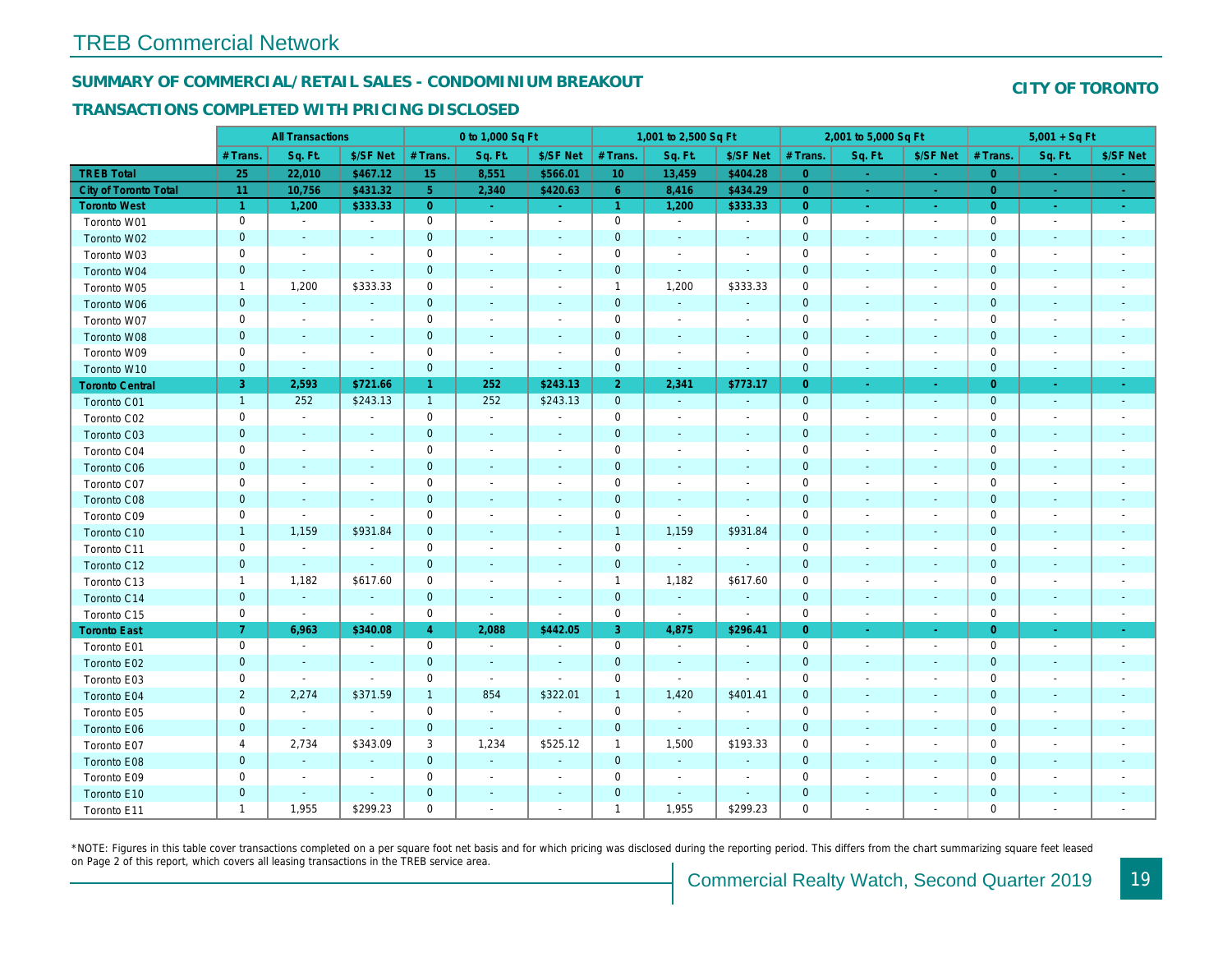## SUMMARY OF COMMERCIAL/RETAIL SALES- OTHER TYPES BREAKOUT

#### TRANSACTIONS COMPLETED WITH PRICING DISCLOSED

|                              |                | <b>All Transactions</b>  |                          |                | 0 to 1,000 Sq Ft |                          |                | 1,001 to 2,500 Sq Ft     |                          | 2,001 to 5,000 Sq Ft |                          |                          |
|------------------------------|----------------|--------------------------|--------------------------|----------------|------------------|--------------------------|----------------|--------------------------|--------------------------|----------------------|--------------------------|--------------------------|
|                              | # Trans        | Sq. Ft.                  | \$/SF Net                | # Trans.       | Sq. Ft.          | \$/SF Net                | # Trans.       | Sq. Ft.                  | \$/SF Net                | # Trans.             | Sq. Ft.                  | \$/SF Ne                 |
| <b>TREB Total</b>            | 72             | 378,405                  | \$238.19                 | 19             | 11,807           | \$536.34                 | 19             | 30,139                   | \$596.05                 | 16 <sup>°</sup>      | 56,739                   | \$473.82                 |
| <b>City of Toronto Total</b> | 27             | 123,466                  | \$464.56                 | 3 <sup>°</sup> | 2,209            | \$597.56                 | 8 <sup>°</sup> | 15,719                   | \$802.91                 | $9^{\circ}$          | 31,068                   | \$623.7                  |
| <b>Toronto West</b>          | $\overline{4}$ | 26,332                   | \$275.71                 | $\overline{0}$ | $\omega$         | $\omega_{\rm{eff}}$      | $\overline{0}$ | $\sim$ .                 | $\omega_{\rm{eff}}$      | $\overline{2}$       | 7,763                    | \$517.20                 |
| Toronto W01                  | 0              | $\blacksquare$           | $\blacksquare$           | 0              | $\blacksquare$   | $\blacksquare$           | $\mathbf 0$    | $\blacksquare$           | $\blacksquare$           | $\mathbf 0$          | $\blacksquare$           | $\sim$                   |
| Toronto W02                  | $\mathbf 0$    | $\sim$                   | $\sim$                   | $\mathbf 0$    | $\blacksquare$   | $\blacksquare$           | $\mathbf 0$    | $\blacksquare$           | $\sim$                   | $\mathbf 0$          | $\blacksquare$           | $\blacksquare$           |
| Toronto W03                  | $\mathbf{1}$   | 12,000                   | \$183.33                 | 0              | $\blacksquare$   | $\blacksquare$           | $\mathbf 0$    | $\blacksquare$           | $\blacksquare$           | 0                    | $\omega$                 | $\blacksquare$           |
| Toronto W04                  | $\overline{2}$ | 10,491                   | \$220.19                 | $\mathbf 0$    | $\mathbf{r}$     | $\sim$                   | $\mathbf 0$    | $\sim$                   | $\omega$                 | $\overline{1}$       | 3,922                    | \$322.54                 |
| Toronto W05                  | 0              | $\blacksquare$           | $\omega$                 | $\mathbf 0$    | $\blacksquare$   | $\blacksquare$           | $\mathsf 0$    | $\blacksquare$           | $\blacksquare$           | $\mathbf 0$          | $\blacksquare$           | $\blacksquare$           |
| Toronto W06                  | $\mathbf{1}$   | 3,841                    | \$715.96                 | $\mathbf 0$    | $\blacksquare$   | $\blacksquare$           | $\mathbf 0$    | $\blacksquare$           | $\blacksquare$           | $\mathbf{1}$         | 3,841                    | \$715.96                 |
| Toronto W07                  | 0              | $\sim$                   | $\overline{\phantom{a}}$ | 0              | $\sim$           | $\blacksquare$           | $\mathbf 0$    | $\blacksquare$           | $\blacksquare$           | 0                    | $\blacksquare$           | $\blacksquare$           |
| Toronto W08                  | $\mathbf{0}$   | $\sim$                   | $\sim$                   | $\mathbf{0}$   | $\sim$           | $\sim$                   | $\mathbf 0$    | $\blacksquare$           | $\omega$                 | $\mathbf{0}$         | $\blacksquare$           | $\blacksquare$           |
| Toronto W09                  | 0              | $\overline{\phantom{a}}$ | $\overline{\phantom{a}}$ | 0              | $\blacksquare$   | $\overline{a}$           | $\mathbf 0$    | $\blacksquare$           | $\blacksquare$           | $\mathbf 0$          | $\sim$                   | $\blacksquare$           |
| Toronto W10                  | $\mathbf{0}$   | $\blacksquare$           | $\sim$                   | $\mathbf 0$    | $\blacksquare$   | $\blacksquare$           | $\mathbf 0$    | $\blacksquare$           | $\blacksquare$           | $\mathbf 0$          | $\blacksquare$           | $\blacksquare$           |
| <b>Toronto Central</b>       | 14             | 50,817                   | \$686.09                 | $\mathbf{1}$   | 421              | \$997.62                 | 6 <sup>°</sup> | 11,468                   | \$938.52                 | $6^{\circ}$          | 19,805                   | \$678.2                  |
| Toronto C01                  | 5 <sup>5</sup> | 12,897                   | \$850.43                 | $\mathbf{0}$   | $\sim$           | $\blacksquare$           | $\overline{2}$ | 3,943                    | \$822.47                 | 3                    | 8,954                    | \$862.74                 |
| Toronto C02                  | 0              | $\sim$                   | $\blacksquare$           | $\mathbf 0$    | $\sim$           |                          | $\mathbf 0$    | $\blacksquare$           | $\overline{a}$           | $\mathbf 0$          | $\omega$                 | $\blacksquare$           |
| Toronto C03                  | $\mathbf{1}$   | 4,200                    | \$488.10                 | $\mathbf 0$    | $\blacksquare$   | ٠                        | $\mathbf 0$    | $\blacksquare$           | $\blacksquare$           | $\mathbf{1}$         | 4,200                    | \$488.10                 |
| Toronto C04                  | 0              | $\blacksquare$           | $\blacksquare$           | $\mathbf 0$    | $\blacksquare$   |                          | $\mathbf 0$    | $\blacksquare$           | $\overline{a}$           | $\mathbf 0$          | $\blacksquare$           | $\sim$                   |
| Toronto C06                  | $\overline{2}$ | 4,774                    | \$472.77                 | $\mathbf 0$    | $\omega$         | $\blacksquare$           | $\mathbf{1}$   | 2,200                    | \$613.64                 | $\mathbf{1}$         | 2,574                    | \$352.37                 |
| Toronto C07                  | $\overline{2}$ | 1,940                    | \$1,597.94               | $\mathbf{1}$   | 421              | \$997.62                 | $\mathbf{1}$   | 1,519                    | \$1,764.32               | $\mathbf 0$          | $\mathbf{r}$             | $\sim$                   |
| Toronto C08                  | $\mathbf{1}$   | 4,077                    | \$674.52                 | $\mathbf 0$    | $\blacksquare$   | $\blacksquare$           | $\overline{0}$ | $\omega$                 | $\sim$                   | $\mathbf{1}$         | 4,077                    | \$674.52                 |
| Toronto C09                  | 0              | $\sim$                   | $\blacksquare$           | 0              | $\sim$           | $\blacksquare$           | $\mathbf 0$    | $\sim$                   | $\sim$                   | $\mathbf 0$          | $\overline{\phantom{a}}$ | $\blacksquare$           |
| Toronto C10                  | $\overline{2}$ | 3,806                    | \$916.97                 | $\mathbf 0$    | $\blacksquare$   | $\blacksquare$           | $\overline{2}$ | 3,806                    | \$916.97                 | $\mathbf 0$          | $\sim$                   | $\sim$                   |
| Toronto C11                  | 0              | $\overline{\phantom{a}}$ | $\sim$                   | $\mathbf 0$    | $\blacksquare$   | $\blacksquare$           | $\mathsf 0$    | $\blacksquare$           | $\blacksquare$           | $\mathbf 0$          | $\blacksquare$           | $\blacksquare$           |
| Toronto C12                  | $\mathbf{1}$   | 19,123                   | \$536.00                 | $\mathbf{0}$   | $\mathbf{r}$     | $\blacksquare$           | $\mathbf 0$    | $\sim$                   | $\blacksquare$           | $\mathbf{0}$         | $\omega$                 | $\sim$                   |
| Toronto C13                  | 0              | $\blacksquare$           | $\blacksquare$           | 0              | $\sim$           | $\overline{\phantom{a}}$ | $\mathbf 0$    | $\blacksquare$           | $\blacksquare$           | 0                    | $\blacksquare$           | $\blacksquare$           |
| Toronto C14                  | $\mathbf 0$    | $\sim$                   | $\sim$                   | $\mathbf 0$    | $\sim$           | $\sim$                   | $\mathbf 0$    | $\blacksquare$           | $\sim$                   | $\mathbf{0}$         | $\blacksquare$           | $\sim$                   |
| Toronto C15                  | 0              | $\blacksquare$           | $\sim$                   | $\mathbf 0$    | $\blacksquare$   | $\blacksquare$           | $\mathbf 0$    | $\blacksquare$           | $\sim$                   | $\mathbf 0$          | $\sim$                   | $\sim$                   |
| <b>Toronto East</b>          | 9 <sup>°</sup> | 46,317                   | \$328.88                 | 2 <sup>1</sup> | 1,788            | \$503.36                 | 2 <sup>1</sup> | 4,251                    | \$437.07                 | $\overline{1}$       | 3,500                    | \$551.4                  |
| Toronto E01                  | 0              | $\blacksquare$           | $\blacksquare$           | 0              | $\bullet$        | $\overline{\phantom{a}}$ | 0              | $\blacksquare$           | $\blacksquare$           | $\mathbf 0$          | $\blacksquare$           | $\blacksquare$           |
| Toronto E02                  | $\overline{4}$ | 14,046                   | \$540.22                 | $\mathbf 0$    | $\sim$           | $\blacksquare$           | $\overline{2}$ | 4,251                    | \$437.07                 | $\mathbf{1}$         | 3,500                    | \$551.43                 |
| Toronto E03                  | 0              | $\blacksquare$           | $\overline{\phantom{a}}$ | 0              | $\sim$           | $\overline{\phantom{a}}$ | $\mathbf 0$    | $\blacksquare$           | $\blacksquare$           | $\mathbf 0$          | $\blacksquare$           | $\blacksquare$           |
| Toronto E04                  | $\mathbf{1}$   | 850                      | \$305.88                 | $\mathbf{1}$   | 850              | \$305.88                 | $\mathbf 0$    | $\sim$                   | $\blacksquare$           | $\mathbf{0}$         | $\sim$                   | $\blacksquare$           |
| Toronto E05                  | 0              |                          | $\blacksquare$           | $\mathbf 0$    | $\blacksquare$   | $\blacksquare$           | $\mathbf 0$    | $\overline{\phantom{a}}$ | $\blacksquare$           | $\mathbf 0$          | $\blacksquare$           | $\overline{\phantom{a}}$ |
| Toronto E06                  | $\mathbf{1}$   | 10,000                   | \$140.00                 | $\mathbf 0$    | $\sim$           | $\blacksquare$           | $\mathbf 0$    | $\overline{\phantom{a}}$ | $\overline{\phantom{a}}$ | $\mathbf 0$          | $\blacksquare$           |                          |
| Toronto E07                  | $\mathbf{1}$   | 938                      | \$682.30                 | $\mathbf{1}$   | 938              | \$682.30                 | $\mathbf 0$    | $\overline{\phantom{a}}$ | $\blacksquare$           | 0                    | $\blacksquare$           | $\blacksquare$           |
| Toronto E08                  | $\mathbf{1}$   | 9,583                    | \$64.70                  | $\mathbf 0$    | $\omega$         | $\blacksquare$           | $\mathbf 0$    | $\blacksquare$           | $\blacksquare$           | $\mathbf 0$          | $\blacksquare$           | $\blacksquare$           |
| Toronto E09                  | 0              | $\sim$                   | $\sim$                   | $\mathbf 0$    | $\sim$           | $\blacksquare$           | $\mathbf 0$    | $\blacksquare$           | $\blacksquare$           | $\mathbf 0$          | $\blacksquare$           | $\blacksquare$           |
| Toronto E10                  | $\mathbf 0$    | $\sim$                   | $\sim$                   | $\mathbf 0$    | $\blacksquare$   | $\overline{\phantom{a}}$ | $\pmb{0}$      | ٠                        | ٠                        | $\mathbf 0$          | $\blacksquare$           |                          |
| Toronto E11                  | $\mathbf{1}$   | 10,900                   | \$433.49                 | $\mathbf 0$    | $\blacksquare$   | $\blacksquare$           | $\mathbf 0$    | $\blacksquare$           | $\blacksquare$           | $\mathbf 0$          | $\blacksquare$           | $\blacksquare$           |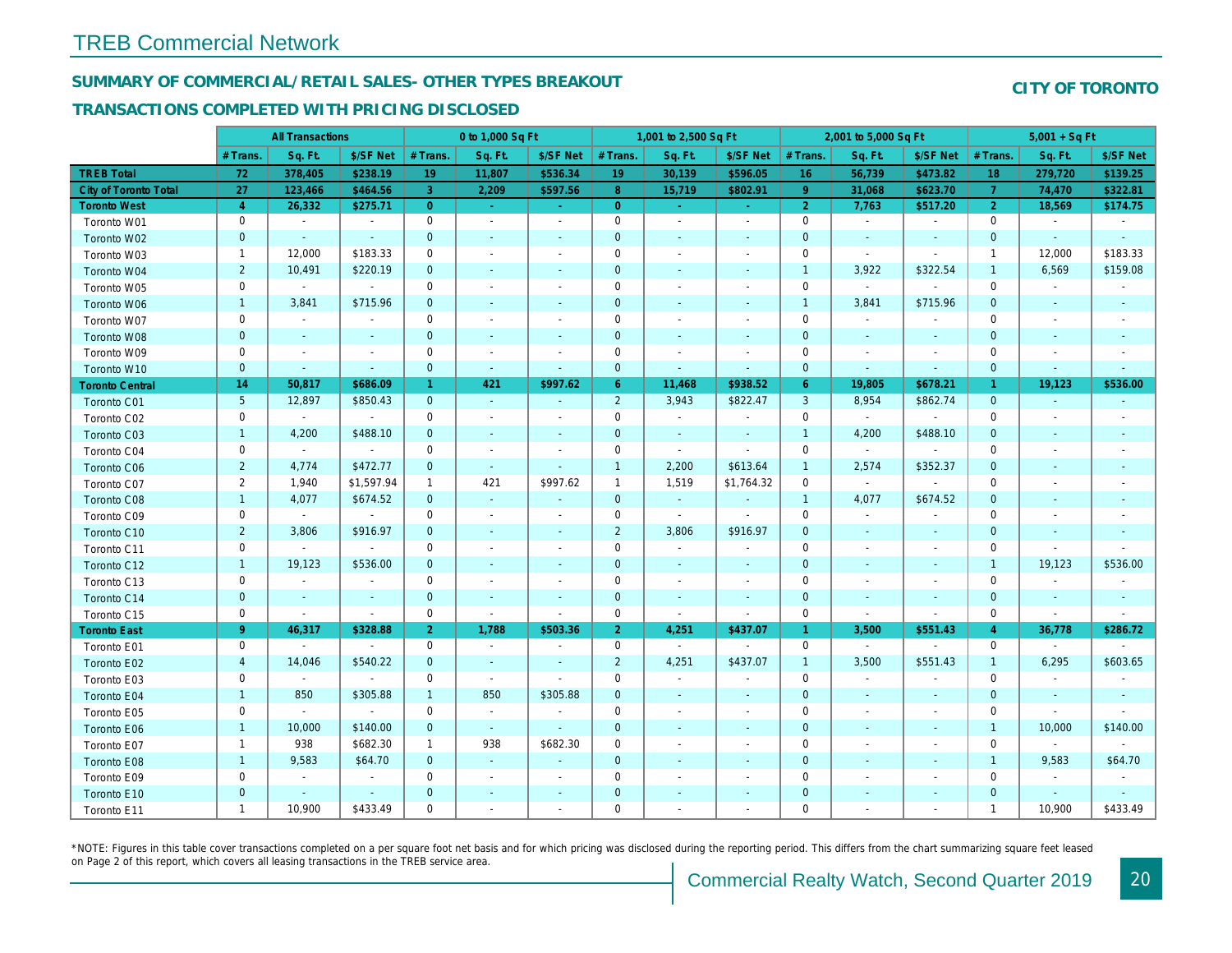#### SUMMARY OF OFFICE SALES

#### TRANSACTIONS COMPLETED WITH PRICING DISCLOSED

|                        |                  | <b>All Transactions</b>  |                          |                | 0 to 1,000 Sq Ft |                          |                     | 1,001 to 2,500 Sq Ft |                |                | 2,001 to 5,000 Sq Ft     |                    |
|------------------------|------------------|--------------------------|--------------------------|----------------|------------------|--------------------------|---------------------|----------------------|----------------|----------------|--------------------------|--------------------|
|                        | # Trans.         | Sq. Ft.                  | \$/SF Net                | # Trans.       | Sq. Ft.          | \$/SF Net                | # Trans.            | Sq. Ft.              | \$/SF Net      | # Trans.       | Sq. Ft.                  | \$/SF Ne           |
| <b>TREB Total</b>      | 50               | 346,279                  | \$284.44                 | 10             | 7,063            | \$494.73                 | 22                  | 33,562               | \$404.65       | 5 <sup>1</sup> | 16,585                   | \$504.3            |
| <b>Halton Region</b>   | 5 <sub>5</sub>   | 116,314                  | \$292.23                 | $\overline{0}$ | $\omega$         | $\omega_{\rm c}$         | $\overline{4}$      | 6,585                | \$454.06       | $\overline{0}$ | $\omega$                 | $\sigma_{\rm eff}$ |
| <b>Burlington</b>      | $\mathbf{1}$     | 2,133                    | \$515.71                 | $\mathbf 0$    | $\sim$           | $\blacksquare$           | $\mathbf{1}$        | 2,133                | \$515.71       | $\mathbf 0$    | $\omega$                 | $\sim$             |
| <b>Halton Hills</b>    | 0                | $\sim$                   | $\blacksquare$           | $\mathbf 0$    | $\blacksquare$   | $\sim$                   | $\mathbf 0$         | $\blacksquare$       | ä,             | $\mathbf 0$    | $\blacksquare$           | $\blacksquare$     |
| <b>Milton</b>          | $\overline{2}$   | 2,982                    | \$422.54                 | $\mathbf{0}$   | $\mathbf{r}$     | $\sim$                   | $\overline{2}$      | 2,982                | \$422.54       | $\mathbf{0}$   | $\Delta$                 | $\blacksquare$     |
| Oakville               | $\overline{2}$   | 111,199                  | \$284.45                 | 0              | $\blacksquare$   | $\sim$                   | $\mathbf{1}$        | 1,470                | \$428.57       | $\mathbf 0$    | $\blacksquare$           | $\blacksquare$     |
| Peel Region            | 10 <sup>10</sup> | 23,659                   | \$289.73                 | 2 <sup>1</sup> | 1,525            | \$311.48                 | 5 <sub>5</sub>      | 6,801                | \$430.20       | $\mathbf{1}$   | 2,730                    | \$148.35           |
| <b>Brampton</b>        | 4                | 9,057                    | \$211.97                 | $\mathbf{1}$   | 525              | \$447.62                 | $\overline{2}$      | 2,532                | \$270.86       | $\mathbf 0$    | $\blacksquare$           |                    |
| Caledon                | $\mathbf{0}$     | $\mathbf{r}$             | $\omega$                 | $\mathbf{0}$   | $\omega$         |                          | $\mathbf{0}$        | $\omega_{\rm c}$     | $\blacksquare$ | $\mathbf{0}$   | $\omega$                 | $\blacksquare$     |
| Mississauga            | 6                | 14,602                   | \$337.97                 | $\mathbf{1}$   | 1,000            | \$240.00                 | 3                   | 4,269                | \$524.71       | $\mathbf{1}$   | 2,730                    | \$148.35           |
| Toronto                | 19               | 76,716                   | \$468.38                 | 6              | 4,551            | \$567.18                 | 3                   | 3,718                | \$479.69       | $\overline{4}$ | 13,855                   | \$574.4            |
| <b>Toronto West</b>    | $\overline{4}$   | 21,584                   | \$357.54                 | $\mathbf 0$    | $\sim$           | $\sim$                   | $\mathsf{O}$        | $\blacksquare$       | $\blacksquare$ | $\overline{2}$ | 7,658                    | \$412.5            |
| <b>Toronto Central</b> | 12               | 46,878                   | \$560.95                 | 6              | 4,551            | \$567.18                 | $\mathbf{1}$        | 1,464                | \$795.77       | $\overline{2}$ | 6,197                    | \$774.57           |
| <b>Toronto East</b>    | 3                | 8,254                    | \$232.43                 | 0              | $\blacksquare$   | $\blacksquare$           | $\overline{2}$      | 2,254                | \$274.40       | $\mathbf 0$    | $\blacksquare$           | $\blacksquare$     |
| <b>York Region</b>     | 15               | 127,690                  | \$163.75                 | 2 <sup>1</sup> | 987              | \$443.77                 | 9 <sup>°</sup>      | 14,558               | \$348.50       | $\overline{0}$ | ÷.                       | $\sim$             |
| Aurora                 | 0                | $\blacksquare$           | $\blacksquare$           | 0              | $\omega$         | $\blacksquare$           | $\mathsf{O}$        | $\blacksquare$       | $\sim$         | $\mathbf 0$    | $\blacksquare$           | $\sim$             |
| E. Gwillimbury         | $\overline{0}$   | $\sim$                   | $\sim$                   | $\overline{0}$ | $\overline{a}$   | $\sim$                   | $\mathbf{0}$        | $\blacksquare$       | $\sim$         | $\mathbf{0}$   | ÷.                       | $\sim$             |
| Georgina               | 0                | $\blacksquare$           | $\blacksquare$           | 0              | $\blacksquare$   | $\sim$                   | $\mathsf{O}\xspace$ | $\blacksquare$       | ä,             | $\mathbf 0$    | ÷,                       | $\blacksquare$     |
| King                   | $\mathbf{0}$     | $\sim$                   | $\sim$                   | $\mathbf{0}$   | $\mathbf{r}$     | $\sim$                   | $\mathbf 0$         | $\omega$             | $\omega$       | $\mathbf{0}$   | $\omega$                 | $\sim$             |
| Markham                | $\mathbf{2}$     | 2,582                    | \$509.30                 | 0              | $\blacksquare$   | $\overline{\phantom{a}}$ | $\overline{2}$      | 2,582                | \$509.30       | $\mathbf 0$    | $\blacksquare$           | $\blacksquare$     |
| Newmarket              | $\overline{0}$   |                          | $\mathbf{r}$             | $\Omega$       | $\blacksquare$   | ÷.                       | $\mathbf{0}$        | $\Box$               | ä,             | $\mathbf{0}$   | $\sim$                   | $\blacksquare$     |
| Richmond Hill          | 4                | 10,879                   | \$348.38                 | 0              | $\mathbf{r}$     | $\sim$                   | $\mathsf 3$         | 5,314                | \$372.60       | $\mathbf 0$    | $\blacksquare$           | $\blacksquare$     |
| Vaughan                | 5 <sup>5</sup>   | 98,924                   | \$119.99                 | $\overline{2}$ | 987              | \$443.77                 | $\overline{2}$      | 3,412                | \$243.96       | $\mathbf{0}$   | $\blacksquare$           | $\sim$             |
| Whitchurch-Stouffville | $\overline{4}$   | 15,305                   | \$257.04                 | 0              | $\blacksquare$   | $\blacksquare$           | $\overline{2}$      | 3,250                | \$291.08       | $\mathsf{O}$   | $\blacksquare$           | $\blacksquare$     |
| <b>Durham Region</b>   | $\mathbf{1}$     | 1,900                    | \$425.26                 | $\overline{0}$ | $\sim$           | $\omega$                 | $\mathbf{1}$        | 1,900                | \$425.26       | $\overline{0}$ | $\omega$                 | $\sigma_{\rm c}$   |
| Ajax                   | 0                | $\blacksquare$           | $\overline{\phantom{a}}$ | $\mathbf 0$    | $\blacksquare$   | $\blacksquare$           | $\mathsf{O}$        | $\blacksquare$       | $\overline{a}$ | $\mathbf 0$    | $\blacksquare$           | $\sim$             |
| <b>Brock</b>           | $\mathbf{0}$     | $\sim$                   | $\blacksquare$           | $\mathbf{0}$   | $\omega$         | $\blacksquare$           | $\mathbf{0}$        | $\omega$             | $\blacksquare$ | $\mathbf 0$    | $\blacksquare$           | $\blacksquare$     |
| Clarington             | 0                | $\sim$                   | $\sim$                   | $\mathbf 0$    | $\blacksquare$   | $\blacksquare$           | $\mathbf 0$         | $\blacksquare$       | $\blacksquare$ | $\mathbf 0$    | $\sim$                   | $\blacksquare$     |
| Oshawa                 | $\overline{0}$   | $\sim$                   | $\sim$                   | $\mathbf{0}$   | $\blacksquare$   | $\blacksquare$           | $\mathbf{0}$        | $\blacksquare$       | $\omega$       | $\mathbf{0}$   | $\blacksquare$           | $\sim$             |
| Pickering              | 0                | $\overline{\phantom{a}}$ | $\overline{\phantom{a}}$ | $\mathbf 0$    | $\blacksquare$   | $\blacksquare$           | $\mathbf 0$         | $\overline{a}$       | $\overline{a}$ | $\mathbf 0$    | $\overline{\phantom{a}}$ | $\blacksquare$     |
| Scugog                 | $\mathbf{0}$     | $\sim$                   | $\blacksquare$           | $\mathbf 0$    | $\omega$         | $\blacksquare$           | $\mathbf 0$         | $\blacksquare$       | $\blacksquare$ | $\mathbf{0}$   | $\blacksquare$           | $\sim$             |
| Uxbridge               | $\mathbf{0}$     | $\sim$                   | $\blacksquare$           | 0              | $\sim$           | $\sim$                   | $\mathsf{O}$        | ä,                   | ä,             | $\mathbf 0$    | $\blacksquare$           | $\blacksquare$     |
| Whitby                 | $\mathbf{1}$     | 1,900                    | \$425.26                 | $\overline{0}$ | $\mathbf{r}$     | $\sim$                   | $\mathbf{1}$        | 1,900                | \$425.26       | $\mathbf{0}$   | $\blacksquare$           | $\sim$             |
| <b>Dufferin County</b> | $\overline{0}$   | $\sim$                   | $\sim$                   | $\overline{0}$ | $\omega$         | $\sim$                   | $\overline{0}$      | $\blacksquare$       | ×.             | $\overline{0}$ | $\sim$                   | $\sim$             |
| Orangeville            | $\mathbf{0}$     | $\omega$                 | $\omega$                 | $\mathbf{0}$   | $\omega$         | $\sim$                   | $\overline{0}$      | $\omega$             | $\blacksquare$ | $\mathbf{0}$   | $\omega$                 | $\sim$             |
| <b>Simcoe County</b>   | $\overline{0}$   | $\omega$                 | $\sim$                   | $\overline{0}$ | $\omega$         | $\omega$                 | $\overline{0}$      | $\omega$             | ÷.             | $\overline{0}$ | $\omega$                 | $\omega_{\rm c}$   |
| Adjala-Tosorontio      | $\mathbf{0}$     | $\omega$                 | $\sim$                   | $\mathbf{0}$   | $\mathbf{r}$     | $\sim$                   | $\mathbf{0}$        | $\omega$             | $\blacksquare$ | $\mathbf{0}$   | $\Delta$                 | $\sim$             |
| <b>Bradford West</b>   | 0                | $\blacksquare$           | $\sim$                   | 0              | $\sim$           | $\blacksquare$           | $\mathbf 0$         | $\blacksquare$       | $\blacksquare$ | $\mathbf 0$    | $\blacksquare$           | $\blacksquare$     |
| Essa                   | $\mathbf{0}$     | $\sim$                   | $\sim$                   | $\mathbf 0$    | $\blacksquare$   | $\blacksquare$           | $\mathbf 0$         | ä,                   | ä,             | $\mathbf{0}$   | $\blacksquare$           | $\blacksquare$     |
| Innisfil               | 0                | $\sim$                   | $\sim$                   | $\mathbf 0$    | $\blacksquare$   | $\blacksquare$           | $\mathbf 0$         | $\blacksquare$       | $\blacksquare$ | $\mathbf 0$    | $\sim$                   | $\blacksquare$     |
| <b>New Tecumseth</b>   | $\Omega$         |                          |                          | $\Omega$       |                  |                          | $\mathbf{0}$        |                      |                | $\Omega$       |                          |                    |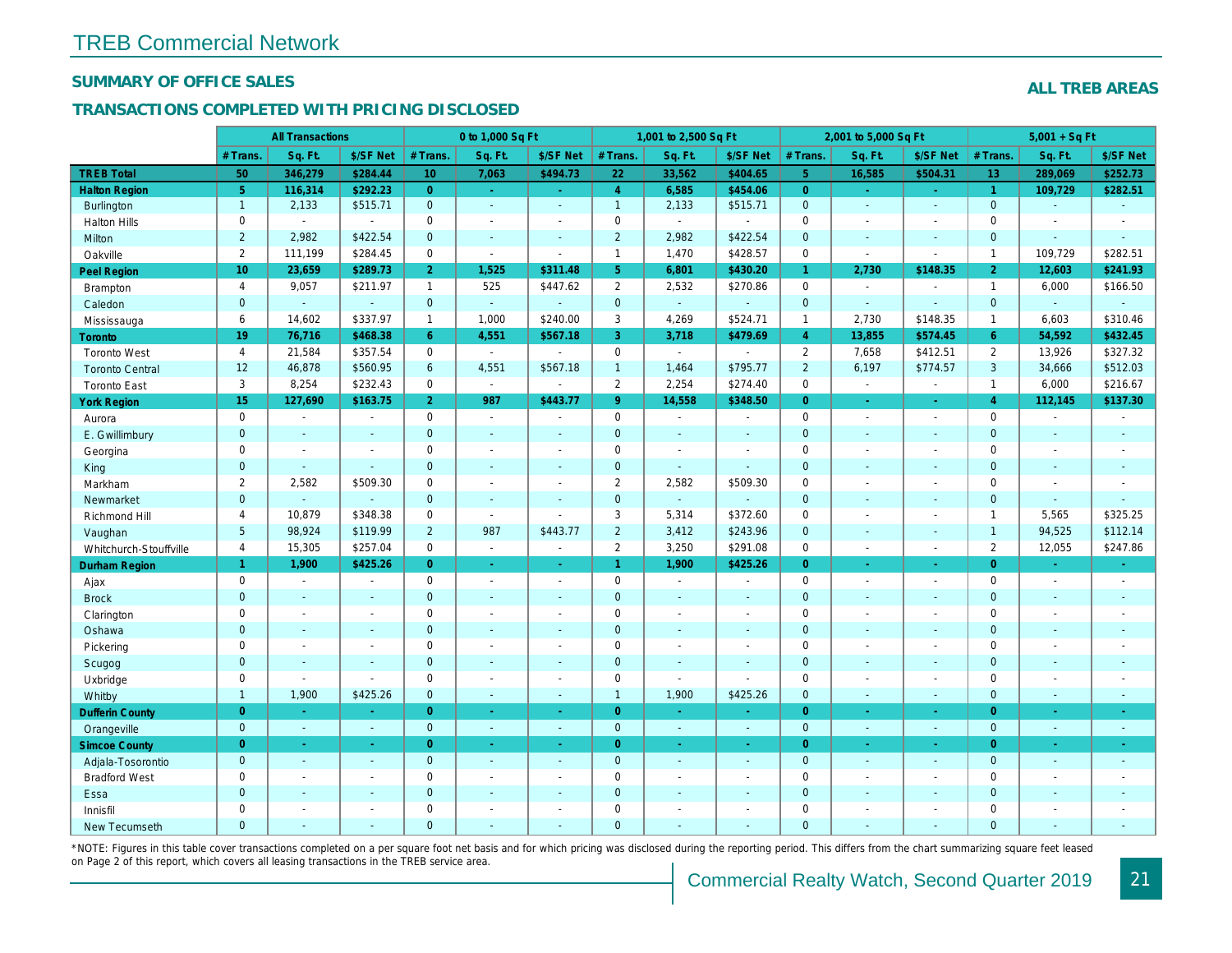#### SUMMARY OF OFFICE SALES

#### TRANSACTIONS COMPLETED WITH PRICING DISCLOSED

|                              | <b>All Transactions</b> |                          |                | 0 to 1,000 Sq Ft |                          |                          | 1,001 to 2,500 Sq Ft |                          |                          | 2,001 to 5,000 Sq Ft |                          |                          |
|------------------------------|-------------------------|--------------------------|----------------|------------------|--------------------------|--------------------------|----------------------|--------------------------|--------------------------|----------------------|--------------------------|--------------------------|
|                              | # Trans.                | Sq. Ft.                  | \$/SF          | # Trans.         | Sq. Ft.                  | \$/SF                    | # Trans.             | Sq. Ft.                  | \$/SF                    | # Trans.             | Sq. Ft.                  | \$/SF                    |
| <b>TREB Total</b>            | 50                      | 346,279                  | \$284.44       | 10 <sup>°</sup>  | 7,063                    | \$494.73                 | 22                   | 33,562                   | \$404.65                 | 5 <sub>5</sub>       | 16,585                   | \$504.3                  |
| <b>City of Toronto Total</b> | 19                      | 76,716                   | \$468.38       | 6                | 4,551                    | \$567.18                 | 3 <sup>°</sup>       | 3,718                    | \$479.69                 | $\overline{4}$       | 13,855                   | \$574.45                 |
| <b>Toronto West</b>          | $\overline{4}$          | 21,584                   | \$357.54       | $\overline{0}$   | $\omega$                 | $\sim$                   | $\mathbf{0}$         | $\omega$                 | $\omega$                 | $\overline{2}$       | 7,658                    | \$412.5'                 |
| Toronto W01                  | 0                       | $\sim$                   | $\blacksquare$ | 0                | $\sim$                   | $\overline{a}$           | $\pmb{0}$            | $\blacksquare$           | $\sim$                   | $\mathbf 0$          | $\sim$                   | $\sim$                   |
| Toronto W02                  | $\mathbf 0$             | $\sim$                   | $\sim$         | $\mathbf{0}$     | $\sim$                   | $\sim$                   | $\pmb{0}$            | $\sim$                   | $\sim$                   | $\mathbf 0$          | $\sim$                   | $\sim$                   |
| Toronto W03                  | $\mathbf 1$             | 4,200                    | \$571.43       | 0                | $\sim$                   | $\overline{\phantom{a}}$ | $\mathbf 0$          | $\sim$                   | $\overline{\phantom{a}}$ | 1                    | 4,200                    | \$571.43                 |
| Toronto W04                  | $\mathbf{0}$            | $\sim$                   | $\blacksquare$ | $\mathbf{0}$     | $\sim$                   | $\sim$                   | $\mathbf 0$          | $\sim$                   | $\sim$                   | $\mathbf{0}$         | $\sim$                   | $\sim$                   |
| Toronto W05                  | 0                       | $\sim$                   | $\blacksquare$ | $\mathbf 0$      | $\sim$                   |                          | $\mathbf 0$          | $\overline{\phantom{a}}$ |                          | $\mathbf 0$          | $\overline{a}$           | $\overline{\phantom{a}}$ |
| Toronto W06                  | $\mathbf{1}$            | 7,926                    | \$391.12       | $\mathbf 0$      | $\sim$                   |                          | $\pmb{0}$            | $\sim$                   |                          | $\mathbf 0$          | $\blacksquare$           | $\overline{\phantom{a}}$ |
| Toronto W07                  | 0                       | $\blacksquare$           | $\blacksquare$ | 0                | $\overline{\phantom{a}}$ |                          | $\pmb{0}$            | $\overline{\phantom{a}}$ |                          | $\mathbf 0$          | $\blacksquare$           |                          |
| Toronto W08                  | $\mathbf{1}$            | 6,000                    | \$243.03       | $\mathbf 0$      | $\sim$                   |                          | $\pmb{0}$            | $\sim$                   |                          | $\mathbf 0$          | $\sim$                   | $\blacksquare$           |
| Toronto W09                  | 0                       | $\blacksquare$           | $\blacksquare$ | $\mathbf 0$      | $\sim$                   |                          | $\mathbf 0$          | $\blacksquare$           |                          | $\mathbf 0$          | $\sim$                   | $\blacksquare$           |
| Toronto W10                  | $\mathbf{1}$            | 3,458                    | \$219.49       | $\mathbf{0}$     | $\sim$                   | $\blacksquare$           | $\pmb{0}$            | $\sim$                   | $\sim$                   | $\mathbf{1}$         | 3,458                    | \$219.49                 |
| <b>Toronto Central</b>       | 12                      | 46,878                   | \$560.95       | 6                | 4,551                    | \$567.18                 | $\mathbf{1}$         | 1,464                    | \$795.77                 | 2 <sup>1</sup>       | 6,197                    | \$774.57                 |
| Toronto C01                  | $\mathbf{1}$            | 3,000                    | \$666.67       | $\mathbf{0}$     | $\sim$                   | $\sim$                   | $\mathbf 0$          | $\sim$                   | $\sim$                   | $\mathbf{1}$         | 3,000                    | \$666.67                 |
| Toronto C02                  | $\mathbf{1}$            | 5,886                    | \$1,189.26     | 0                | $\sim$                   | $\overline{\phantom{a}}$ | $\pmb{0}$            | $\sim$                   |                          | $\mathbf 0$          | $\sim$                   |                          |
| Toronto C03                  | $\mathbf{0}$            | $\sim$                   | $\blacksquare$ | $\mathbf{0}$     | $\sim$                   | $\sim$                   | $\pmb{0}$            | $\sim$                   |                          | $\mathbf{0}$         | $\sim$                   | $\sim$                   |
| Toronto C04                  | 0                       | $\overline{\phantom{a}}$ | $\blacksquare$ | 0                | $\sim$                   | $\overline{\phantom{a}}$ | $\pmb{0}$            | $\overline{\phantom{a}}$ | $\sim$                   | $\mathbf 0$          | $\sim$                   | $\overline{\phantom{a}}$ |
| <b>Toronto C06</b>           | $\mathbf{0}$            | $\sim$                   | $\sim$         | $\mathbf{0}$     | $\omega$                 | $\blacksquare$           | $\mathbf 0$          | $\sim$                   | $\overline{\phantom{a}}$ | $\mathbf 0$          | $\sim$                   | $\sim$                   |
| Toronto C07                  | $\overline{2}$          | 1,011                    | \$377.11       | 2                | 1,011                    | \$377.11                 | $\mathbf 0$          | $\sim$                   | $\sim$                   | $\mathbf 0$          | $\sim$                   |                          |
| Toronto C08                  | $\mathbf{3}$            | 8,214                    | \$581.32       | $\mathbf{1}$     | 950                      | \$800.00                 | $\mathbf{1}$         | 1,464                    | \$795.77                 | $\mathbf 0$          | $\sim$                   | $\sim$                   |
| Toronto C09                  | 0                       | $\blacksquare$           | $\blacksquare$ | 0                | $\blacksquare$           | $\overline{\phantom{a}}$ | $\mathbf 0$          | $\blacksquare$           | $\overline{\phantom{a}}$ | 0                    | $\overline{\phantom{a}}$ | $\overline{\phantom{a}}$ |
| Toronto C10                  | $\mathbf 0$             | $\sim$                   | $\sim$         | $\mathbf{0}$     | $\sim$                   | $\blacksquare$           | $\pmb{0}$            | $\sim$                   | $\sim$                   | $\mathbf 0$          | $\overline{\phantom{a}}$ | $\sim$                   |
| Toronto C11                  | $\mathbf{1}$            | 966                      | \$610.77       | $\mathbf{1}$     | 966                      | \$610.77                 | $\mathbf 0$          | $\overline{\phantom{a}}$ | $\overline{\phantom{a}}$ | $\mathbf 0$          | $\overline{\phantom{a}}$ |                          |
| Toronto C12                  | $\mathbf{1}$            | 22,980                   | \$343.78       | $\mathbf{0}$     | $\sim$                   | $\sim$                   | $\pmb{0}$            | $\sim$                   | $\sim$                   | $\mathbf 0$          | $\sim$                   | $\sim$                   |
| Toronto C13                  | 0                       | $\blacksquare$           | $\blacksquare$ | 0                | $\blacksquare$           | $\blacksquare$           | $\pmb{0}$            | $\overline{\phantom{a}}$ | $\overline{\phantom{a}}$ | $\mathbf 0$          | $\sim$                   |                          |
| Toronto C14                  | $\overline{2}$          | 4,124                    | \$809.89       | $\mathbf{1}$     | 927                      | \$582.52                 | $\pmb{0}$            | $\sim$                   | $\sim$                   | $\mathbf{1}$         | 3,197                    | \$875.82                 |
| Toronto C15                  | $\mathbf{1}$            | 697                      | \$444.76       | $\mathbf{1}$     | 697                      | \$444.76                 | 0                    | $\blacksquare$           | $\blacksquare$           | $\mathbf 0$          | $\blacksquare$           | $\blacksquare$           |
| <b>Toronto East</b>          | 3                       | 8,254                    | \$232.43       | $\overline{0}$   | $\omega$                 | $\sim$                   | $\overline{2}$       | 2,254                    | \$274.40                 | $\overline{0}$       | $\sim$                   | $\sim$                   |
| Toronto E01                  | 0                       | $\blacksquare$           | $\blacksquare$ | 0                | $\blacksquare$           | $\overline{\phantom{a}}$ | $\pmb{0}$            | $\blacksquare$           | $\sim$                   | $\mathbf 0$          | $\blacksquare$           | $\blacksquare$           |
| Toronto E02                  | $\mathbf 0$             |                          |                | $\mathbf 0$      |                          |                          | $\pmb{0}$            | $\blacksquare$           |                          | $\mathbf 0$          | $\sim$                   |                          |
| Toronto E03                  | 0                       | $\overline{\phantom{a}}$ | $\blacksquare$ | $\mathbf 0$      | $\overline{\phantom{a}}$ | $\overline{\phantom{a}}$ | $\mathbf 0$          | $\sim$                   | $\sim$                   | $\mathbf 0$          | $\overline{\phantom{a}}$ |                          |
| Toronto E04                  | $\mathbf{0}$            | $\sim$                   | $\sim$         | $\mathbf{0}$     |                          | $\sim$                   | $\pmb{0}$            | $\sim$                   |                          | $\mathbf 0$          |                          |                          |
| Toronto E05                  | $\mathbf{1}$            | 6,000                    | \$216.67       | 0                | $\blacksquare$           | $\overline{\phantom{a}}$ | $\mathbf 0$          | $\blacksquare$           | $\sim$                   | 0                    | $\sim$                   |                          |
| Toronto E06                  | $\mathbf 0$             |                          |                | $\mathbf{0}$     |                          |                          | $\pmb{0}$            | $\blacksquare$           | $\sim$                   | $\overline{0}$       | $\overline{\phantom{a}}$ |                          |
| Toronto E07                  | $\mathbf 1$             | 1,250                    | \$249.60       | 0                | $\overline{\phantom{a}}$ | $\overline{\phantom{a}}$ | 1                    | 1,250                    | \$249.60                 | 0                    | $\blacksquare$           |                          |
| Toronto E08                  | $\mathbf{0}$            | $\omega$                 | $\sim$         | $\mathbf{0}$     | $\sim$                   | $\sim$                   | $\mathbf 0$          | $\sim$                   |                          | $\mathbf 0$          | $\sim$                   |                          |
| Toronto E09                  | 0                       | $\sim$                   | $\sim$         | 0                | $\sim$                   | $\overline{\phantom{a}}$ | $\mathbf 0$          | $\sim$                   | $\overline{\phantom{a}}$ | 0                    | $\sim$                   |                          |
| Toronto E10                  | $\mathbf 0$             |                          | $\sim$         | $\mathbf{0}$     |                          |                          | $\pmb{0}$            | $\overline{\phantom{a}}$ | $\sim$                   | $\mathbf 0$          |                          |                          |
| Toronto E11                  | $\mathbf{1}$            | 1,004                    | \$305.28       | $\mathbf 0$      | $\sim$                   | $\overline{\phantom{a}}$ | $\mathbf{1}$         | 1,004                    | \$305.28                 | $\mathbf 0$          | $\sim$                   |                          |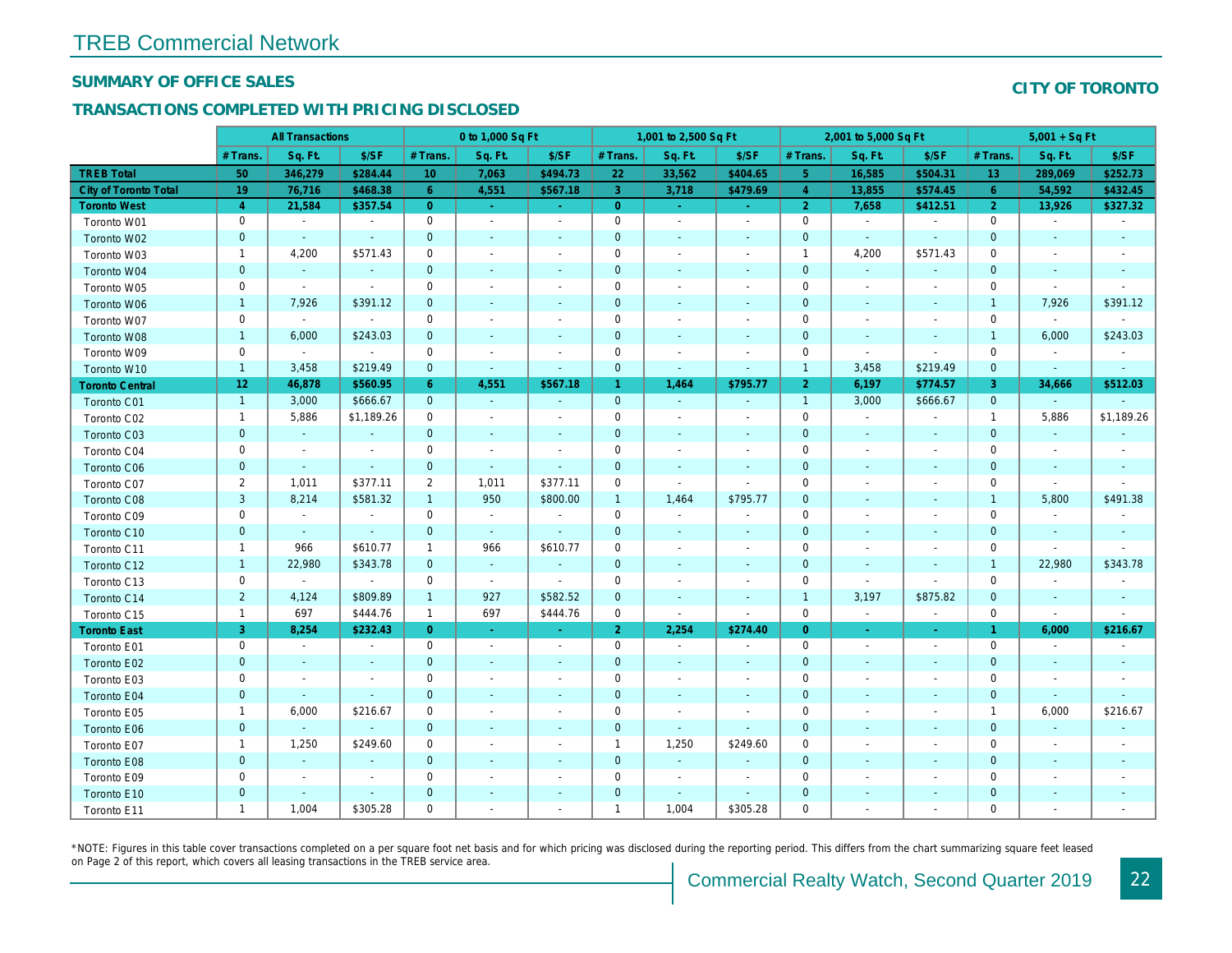#### SUMMARY OF LAND SALES

## TRANSACTIONS COMPLETED WITH PRICING DISCLOSED

|                                  |                     | <b>All Transactions</b> |              |                      | 0 to 3 Acres |              |                |
|----------------------------------|---------------------|-------------------------|--------------|----------------------|--------------|--------------|----------------|
|                                  | # Trans.            | Acres                   | \$/Acre      | # Trans.             | Acres        | \$/Acre      | # Trans.       |
| <b>TREB Total</b>                | 28                  | 608.33                  | \$148,843    | 14                   | 11.81        | \$1,960,468  | 14             |
| <b>Halton Region</b>             | 6 <sup>°</sup>      | 17.00                   | \$1,544,311  | $\overline{4}$       | 2.90         | \$2,824,167  | $\overline{2}$ |
| <b>Burlington</b>                | $\mathbf{0}$        | 0.00                    | \$0          | $\mathbf 0$          | 0.00         | \$0          | $\mathbf{0}$   |
| <b>Halton Hills</b>              | $\mathbf{1}$        | 1.49                    | \$1,174,497  | $\mathbf{1}$         | 1.49         | \$1,174,497  | 0              |
| Milton                           | $\overline{1}$      | 0.05                    | \$48,353,282 | $\mathbf{1}$         | 0.05         | \$48,353,282 | $\overline{0}$ |
| Oakville                         | $\overline{4}$      | 15.46                   | \$1,435,937  | $\sqrt{2}$           | 1.36         | \$3,039,025  | $\overline{2}$ |
| <b>Peel Region</b>               | 5 <sup>5</sup>      | 120.19                  | \$193,937    | $\overline{2}$       | 1.91         | \$2,440,654  | $\overline{3}$ |
| <b>Brampton</b>                  | $\mathbf{1}$        | 0.10                    | \$3,758,851  | $\mathbf{1}$         | 0.10         | \$3,758,851  | $\mathbf 0$    |
| Caledon                          | 3                   | 113.31                  | \$69,320     | $\mathbf{1}$         | 1.81         | \$2,369,162  | $\overline{2}$ |
| Mississauga                      | $\mathbf{1}$        | 6.78                    | \$2,224,926  | $\pmb{0}$            | 0.00         | \$0          | $\overline{1}$ |
| Toronto                          | $\overline{4}$      | 8.85                    | \$2,696,949  | 3                    | 1.84         | \$4,073,370  | $\mathbf{1}$   |
| <b>Toronto West</b>              | $\mathbf{1}$        | 1.00                    | \$2,150,000  | $\mathbf{1}$         | 1.00         | \$2,150,000  | $\mathbf 0$    |
| <b>Toronto Central</b>           | $\mathbf 0$         | 0.00                    | $$0$$        | $\pmb{0}$            | 0.00         | \$0          | $\mathbf 0$    |
| <b>Toronto East</b>              | 3                   | 7.85                    | \$2,766,624  | $\overline{2}$       | 0.84         | \$6,363,095  | $\overline{1}$ |
| <b>York Region</b>               | $\overline{4}$      | 275.29                  | \$36,235     | $\mathbf{0}$         | 0.00         | \$0          | $\overline{4}$ |
| Aurora                           | $\mathbf{1}$        | 14.48                   | \$573,204    | $\mathbf 0$          | 0.00         | \$0          | $\overline{1}$ |
| E. Gwillimbury                   | $\overline{2}$      | 59.81                   | \$20,482     | $\mathbf 0$          | 0.00         | \$0          | $\overline{2}$ |
| Georgina                         | $\mathbf{1}$        | 201.00                  | \$2,239      | $\mathbf 0$          | 0.00         | \$0          | $\overline{1}$ |
| King                             | $\mathbf 0$         | 0.00                    | \$0          | $\mathbf 0$          | 0.00         | \$0          | $\mathbf{0}$   |
| Markham                          | $\mathbf 0$         | 0.00                    | \$0          | $\pmb{0}$            | 0.00         | \$0          | $\mathbf 0$    |
| Newmarket                        | $\mathbf 0$         | 0.00                    | \$0          | $\mathbf 0$          | 0.00         | \$0          | $\overline{0}$ |
| Richmond Hill                    | $\mathbf 0$         | 0.00                    | \$0          | $\pmb{0}$            | 0.00         | \$0          | $\mathbf 0$    |
| Vaughan                          | $\mathbf{0}$        | 0.00                    | \$0          | $\mathbf 0$          | 0.00         | \$0          | $\mathbf{0}$   |
| Whitchurch-Stouffville           | $\mathbf 0$         | 0.00                    | \$0          | $\mathbf 0$          | 0.00         | \$0          | $\Omega$       |
| <b>Durham Region</b>             | 5 <sup>5</sup>      | 53.77                   | \$84,650     | $\overline{4}$       | 5.07         | \$502,914    | $\mathbf{1}$   |
| Ajax                             | $\mathbf 0$         | 0.00                    | \$0          | $\mathbf 0$          | 0.00         | \$0          | $\mathbf 0$    |
| <b>Brock</b>                     | $\mathbf{0}$        | 0.00                    | \$0          | $\mathbf 0$          | 0.00         | \$0          | $\mathbf{0}$   |
| Clarington                       | $\overline{2}$      | 3.95                    | \$457,468    | $\overline{2}$       | 3.95         | \$457,468    | $\Omega$       |
| Oshawa                           | $\overline{2}$      | 1.12                    | \$662,560    | $\overline{2}$       | 1.12         | \$662,560    | $\mathbf{0}$   |
| Pickering                        | $\mathsf{O}\xspace$ | 0.00                    | \$0          | $\pmb{0}$            | 0.00         | \$0          | $\mathbf 0$    |
| Scugog                           | $\mathbf 0$         | 0.00                    | \$0          | $\mathbf 0$          | 0.00         | \$0          | $\mathbf{0}$   |
| Uxbridge                         | $\mathbf 0$         | 0.00                    | \$0          | $\pmb{0}$            | 0.00         | \$0          | $\mathbf 0$    |
| Whitby                           | $\overline{1}$      | 48.70                   | \$41,068     | $\mathbf{0}$         | 0.00         | \$0          | $\overline{1}$ |
| <b>Dufferin County</b>           | $\overline{0}$      | 0.00                    | \$0          | $\mathbf{0}$         | 0.00         | \$0          | $\overline{0}$ |
| Orangeville                      | $\mathbf{0}$        | 0.00                    | \$0          | $\mathbf{0}$         | 0.00         | \$0          | $\mathbf{0}$   |
| <b>Simcoe County</b>             | $\overline{4}$      | 133.22                  | \$19,441     | $\blacktriangleleft$ | 0.08         | \$2,998,348  | $\overline{3}$ |
| Adjala-Tosorontio                | $\overline{1}$      | 4.97                    | \$70,423     | $\mathbf{0}$         | 0.00         | \$0          | $\overline{1}$ |
| <b>Bradford West Gwillimbury</b> | $\mathbf{1}$        | 11.37                   | \$126,649    | $\mathbf 0$          | 0.00         | \$0          | $\overline{1}$ |
| Essa                             | $\mathbf{0}$        | 0.00                    | \$0          | $\mathbf{0}$         | 0.00         | \$0          | $\mathbf{0}$   |
| Innisfil                         | $\mathbf{1}$        | 116.80                  | \$4,709      | $\pmb{0}$            | 0.00         | \$0          | $\overline{1}$ |
| New Tecumseth                    | $\mathbf{1}$        | 0.08                    | \$2,998,348  | $\mathbf{1}$         | 0.08         | \$2,998,348  | $\mathbf{0}$   |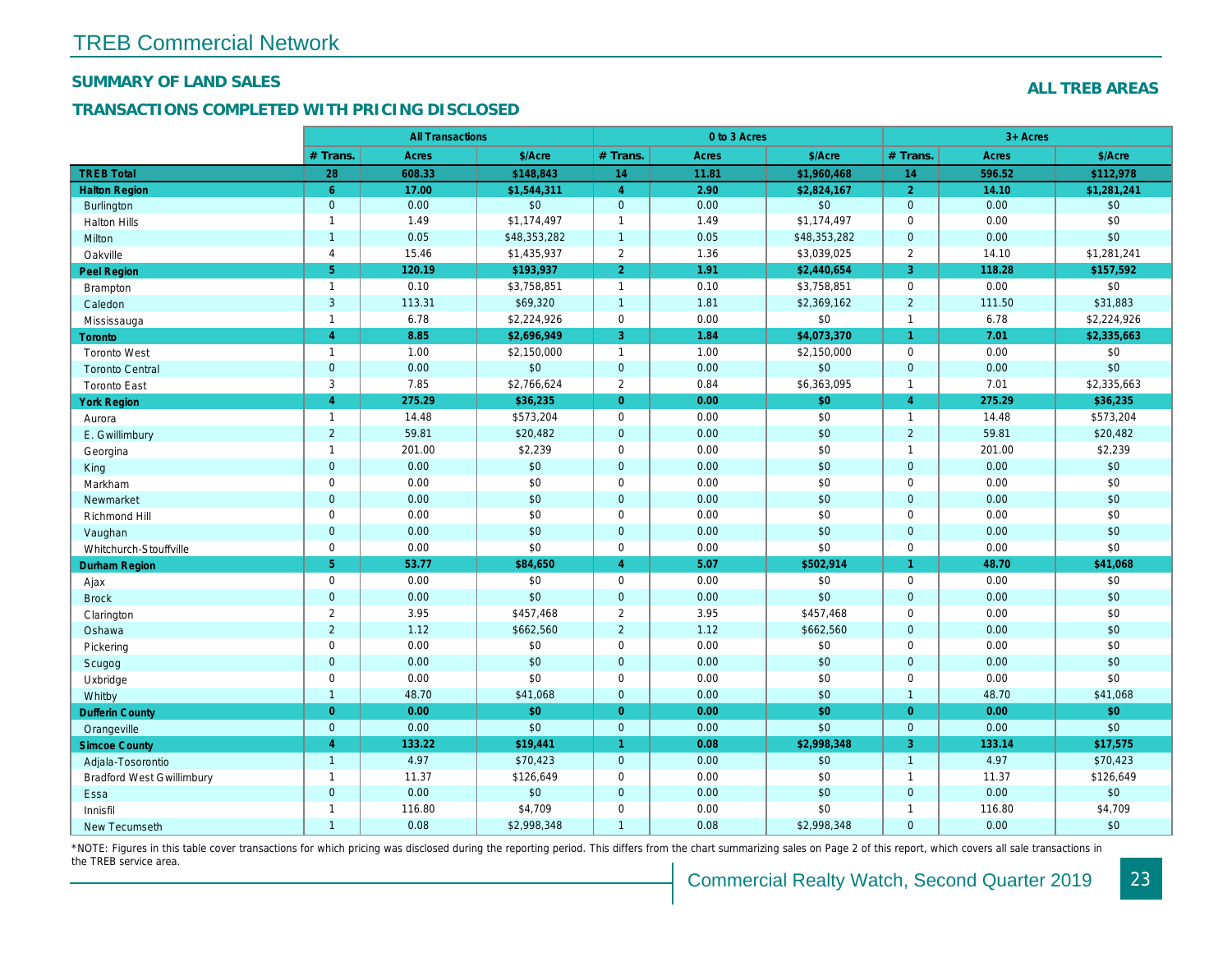#### SUMMARY OF LAND SALES

## TRANSACTIONS COMPLETED WITH PRICING DISCLOSED

|                              |                | <b>All Transactions</b> |             |                |       |             |                      |  |
|------------------------------|----------------|-------------------------|-------------|----------------|-------|-------------|----------------------|--|
|                              | # Trans.       | Acres                   | \$/Acre     | # Trans.       | Acres | \$/Acre     | # Trans.             |  |
| <b>TREB Total</b>            | 28             | 608.33                  | \$148,843   | 14             | 11.81 | \$1,960,468 | 14                   |  |
| <b>City of Toronto Total</b> | $\overline{4}$ | 8.85                    | \$2,696,949 | 3              | 1.84  | \$4,073,370 | $\blacktriangleleft$ |  |
| <b>Toronto West</b>          | $\overline{1}$ | 1.00                    | \$2,150,000 | $\overline{1}$ | 1.00  | \$2,150,000 | $\overline{0}$       |  |
| Toronto W01                  | $\mathbf 0$    | 0.00                    | \$0         | $\mathbf 0$    | 0.00  | \$0         | $\mathbf 0$          |  |
| Toronto W02                  | $\mathbf 0$    | 0.00                    | \$0         | $\mathbf 0$    | 0.00  | \$0         | $\mathbf{0}$         |  |
| Toronto W03                  | $\pmb{0}$      | 0.00                    | \$0         | $\mathbf 0$    | 0.00  | \$0         | $\mathbf 0$          |  |
| Toronto W04                  | $\pmb{0}$      | 0.00                    | \$0         | $\mathbf 0$    | 0.00  | \$0         | $\mathbf 0$          |  |
| Toronto W05                  | $\mathbf 0$    | 0.00                    | \$0         | $\mathbf 0$    | 0.00  | \$0         | $\mathbf 0$          |  |
| Toronto W06                  | $\mathbf{1}$   | 1.00                    | \$2,150,000 | $\overline{1}$ | 1.00  | \$2,150,000 | $\mathbf{0}$         |  |
| Toronto W07                  | $\mathbf 0$    | 0.00                    | \$0         | $\mathbf 0$    | 0.00  | \$0         | $\mathbf 0$          |  |
| Toronto W08                  | $\pmb{0}$      | 0.00                    | \$0         | $\mathbf 0$    | 0.00  | \$0         | $\mathbf 0$          |  |
| Toronto W09                  | $\mathbf 0$    | 0.00                    | \$0         | 0              | 0.00  | \$0         | 0                    |  |
| Toronto W10                  | $\mathbf{0}$   | 0.00                    | \$0         | $\overline{0}$ | 0.00  | \$0         | $\mathbf{0}$         |  |
| <b>Toronto Central</b>       | $\mathbf{0}$   | 0.00                    | \$0         | $\overline{0}$ | 0.00  | \$0         | $\overline{0}$       |  |
| Toronto C01                  | $\mathbf 0$    | 0.00                    | \$0         | $\pmb{0}$      | 0.00  | \$0         | $\mathbf 0$          |  |
| Toronto C02                  | $\mathbf 0$    | 0.00                    | \$0         | $\mathbf 0$    | 0.00  | \$0         | $\mathbf 0$          |  |
| Toronto C03                  | $\mathbf 0$    | 0.00                    | \$0         | $\mathbf 0$    | 0.00  | \$0         | $\overline{0}$       |  |
| Toronto C04                  | $\pmb{0}$      | 0.00                    | \$0         | $\mathbf 0$    | 0.00  | \$0         | $\mathbf 0$          |  |
| Toronto C06                  | $\pmb{0}$      | 0.00                    | \$0         | $\pmb{0}$      | 0.00  | \$0         | $\mathbf 0$          |  |
| Toronto C07                  | $\pmb{0}$      | 0.00                    | \$0         | $\mathbf 0$    | 0.00  | \$0         | $\mathbf 0$          |  |
| Toronto C08                  | $\pmb{0}$      | 0.00                    | \$0         | $\mathbf 0$    | 0.00  | \$0         | $\mathbf 0$          |  |
| Toronto C09                  | $\pmb{0}$      | 0.00                    | \$0         | $\mathbf 0$    | 0.00  | \$0         | $\mathbf 0$          |  |
| Toronto C10                  | $\mathbf 0$    | 0.00                    | \$0         | $\overline{0}$ | 0.00  | \$0         | $\mathbf 0$          |  |
| Toronto C11                  | $\pmb{0}$      | 0.00                    | \$0         | $\mathbf 0$    | 0.00  | \$0         | $\mathbf 0$          |  |
| Toronto C12                  | $\pmb{0}$      | 0.00                    | \$0         | $\mathbf 0$    | 0.00  | \$0         | $\mathbf 0$          |  |
| Toronto C13                  | $\pmb{0}$      | 0.00                    | \$0         | $\mathbf 0$    | 0.00  | \$0         | $\mathbf 0$          |  |
| Toronto C14                  | $\mathbf 0$    | 0.00                    | \$0         | $\overline{0}$ | 0.00  | \$0         | $\mathbf{0}$         |  |
| Toronto C15                  | $\pmb{0}$      | 0.00                    | \$0         | $\mathbf 0$    | 0.00  | \$0         | $\mathbf 0$          |  |
| <b>Toronto East</b>          | 3              | 7.85                    | \$2,766,624 | $\overline{2}$ | 0.84  | \$6,363,095 | $\mathbf{1}$         |  |
| Toronto E01                  | $\pmb{0}$      | 0.00                    | \$0         | $\mathbf 0$    | 0.00  | \$0         | $\mathbf 0$          |  |
| Toronto E02                  | $\mathbf 0$    | 0.00                    | \$0         | $\mathbf 0$    | 0.00  | \$0         | $\mathbf{0}$         |  |
| Toronto E03                  | $\pmb{0}$      | 0.00                    | \$0         | $\mathbf 0$    | 0.00  | \$0         | $\mathbf 0$          |  |
| Toronto E04                  | $\mathbf 0$    | 0.00                    | \$0         | $\overline{0}$ | 0.00  | \$0         | $\mathbf{0}$         |  |
| Toronto E05                  | $\pmb{0}$      | 0.00                    | \$0         | $\mathbf 0$    | 0.00  | \$0         | $\mathbf 0$          |  |
| Toronto E06                  | $\pmb{0}$      | 0.00                    | \$0         | $\pmb{0}$      | 0.00  | \$0         | $\mathbf 0$          |  |
| Toronto E07                  | $\mathbf 0$    | 0.00                    | \$0         | $\mathbf 0$    | 0.00  | \$0         | $\mathbf 0$          |  |
| Toronto E08                  | $\mathbf{1}$   | 0.22                    | \$2,818,182 | $\mathbf{1}$   | 0.22  | \$2,818,182 | $\mathbf{0}$         |  |
| Toronto E09                  | $\pmb{0}$      | 0.00                    | \$0         | $\pmb{0}$      | 0.00  | \$0         | $\mathbf 0$          |  |
| Toronto E10                  | $\overline{1}$ | 7.01                    | \$2,335,663 | $\mathbf 0$    | 0.00  | \$0         | $\overline{1}$       |  |
| Toronto E11                  | $\mathbf{1}$   | 0.62                    | \$7,620,968 | $\mathbf{1}$   | 0.62  | \$7,620,968 | $\mathbf 0$          |  |